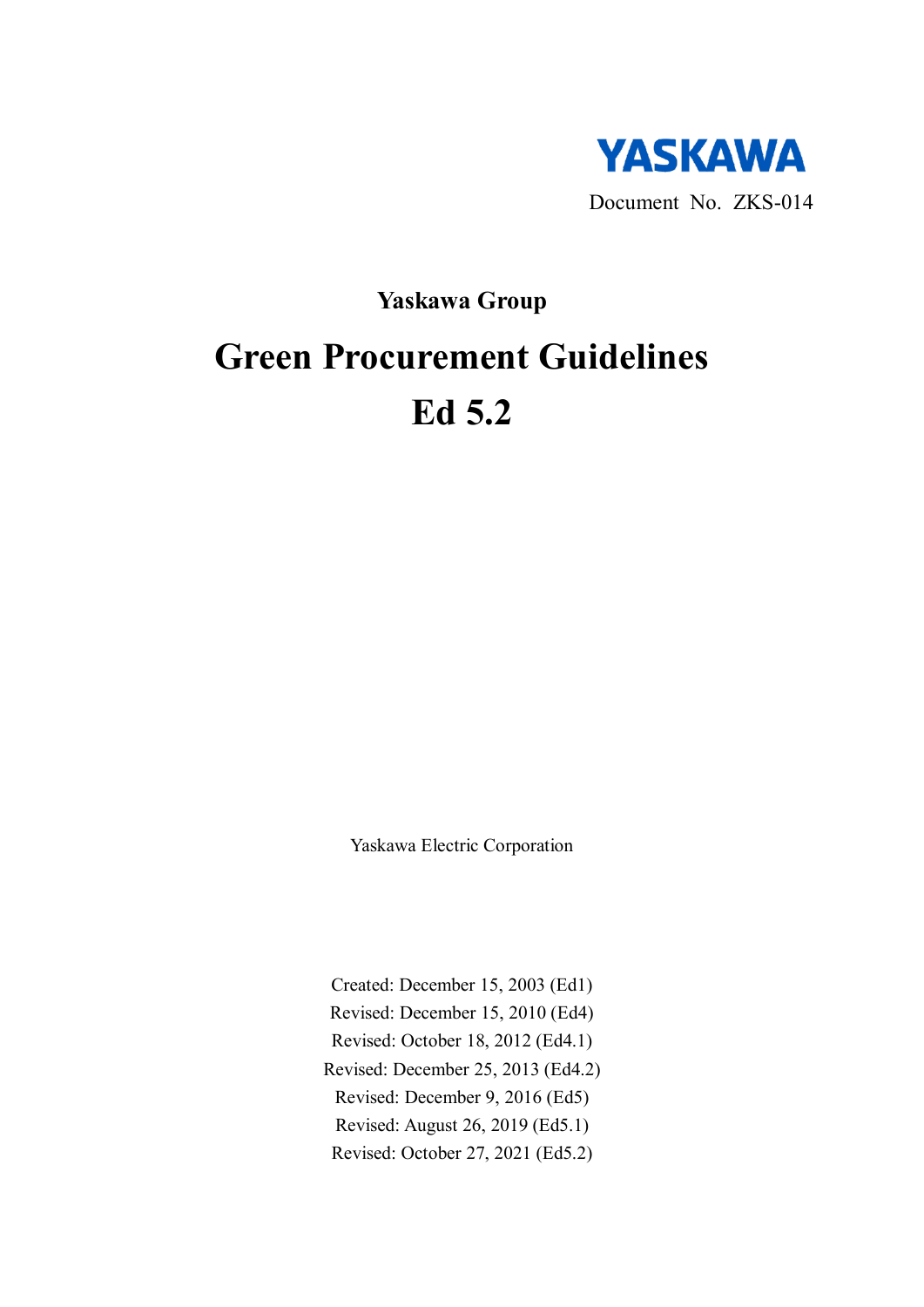#### Introduction

The world is increasingly aware of how to protect and maintain the global environment, such as how to deal with climate change, in an organized manner in all areas of activity, including politics, economy, industry, commerce, and civic life.

To facilitate the creation of a sustainable society, it is imperative that we promote resource conservation, recycling, energy conservation, the prevention of global warming, and the elimination of restricted chemicals, as well as environmentally conscious technological innovations and manufacturing methods.

At Yaskawa Electric Corporation, we are advancing environmentally conscious activities in a wide variety of aspects, from product development to operations in the plant and office ("green products"). We endeavor to develop products with a minimal environmental impact at every stage of the product life cycle, from raw material procurement, manufacturing, distribution and use, to disposal and recycling. This task, however, cannot be sufficiently handled by our environmental conservation efforts alone. Inevitably, procurement of materials that impose a minimal environmental impact is of great necessity and importance. In order to provide standards to ensure that these activities proceed smoothly, we issued Green Procurement Guidelines in December of 2003. However, we have revised these guidelines in order to respond to changes and additions of chemical substances subject to our control, additions of substances of high concern (SVHC) to the list of candidates for the EU\_REACH regulation, and U.S.TSCA managements. Thus, we will continue to work with our suppliers to develop environmentally friendly products and advance business activities that address environmental concerns.

We thank you for your understanding of the importance of tackling environmental issues, and look forward to your continued support.

> Yaskawa Electric Corporation Michiaki HIGUCHI, Head of Procurement Department

Hidenori Ohba, Head Environmental Management Department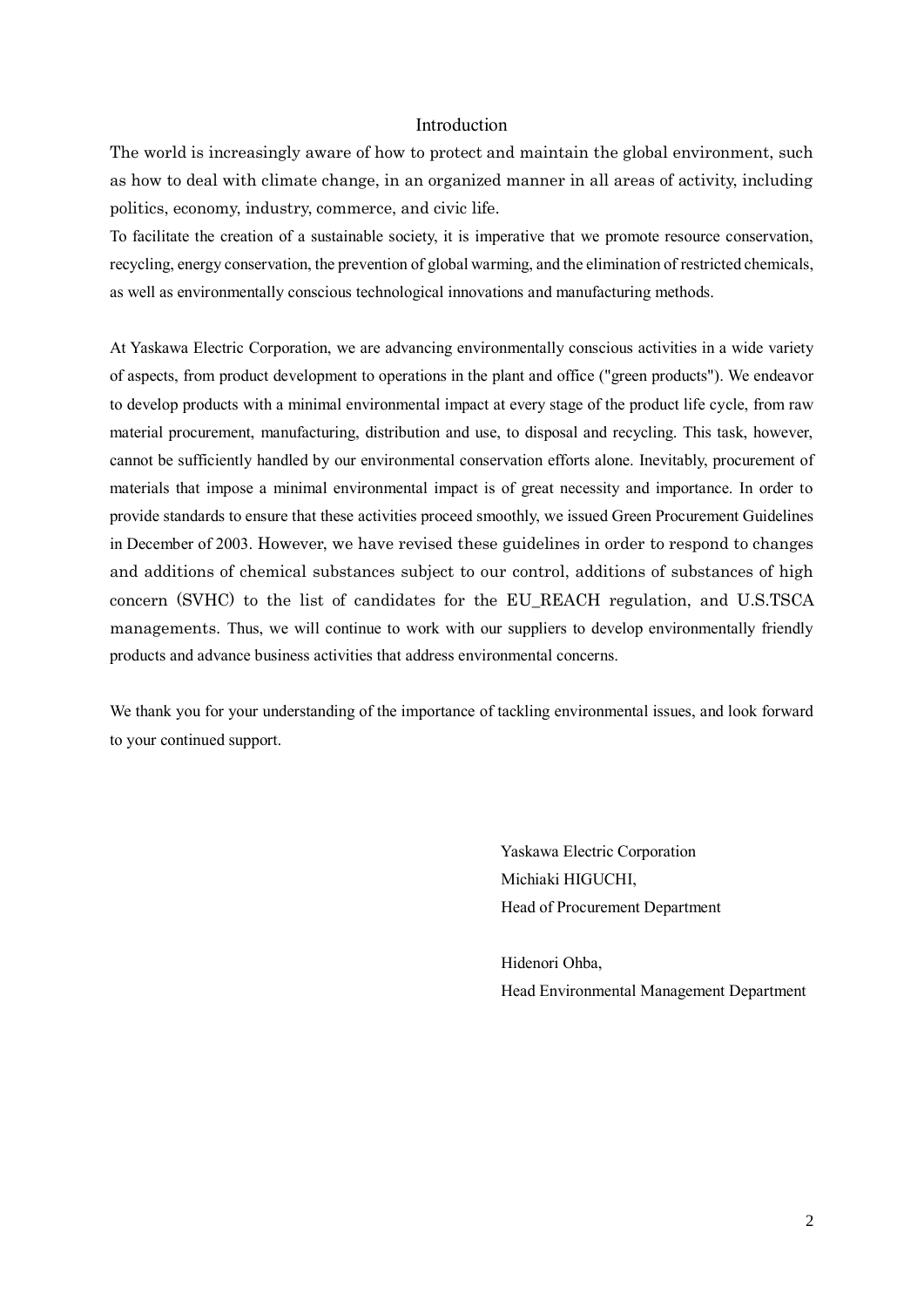## Table of Contents

| I.   | Yaskawa Group Environmental Policies                                                         | page 4       |
|------|----------------------------------------------------------------------------------------------|--------------|
| II.  | Yaskawa Group Green Procurement Guidelines                                                   |              |
|      | Guideline objectives<br>1.                                                                   | page 5       |
|      | Scope of application for guidelines<br>2.                                                    |              |
|      | Rationale behind Green Procurement Guidelines & procedures required before procurement<br>3. |              |
|      | transactions can begin                                                                       |              |
|      | Green procurement criteria<br>4.                                                             | page 8       |
|      | Implementation of Green Procurement Guidelines<br>5.                                         | page 12      |
|      | Contact details<br>6.                                                                        |              |
| III. | Yaskawa Group Controlled Chemical Substances                                                 | (Appendix 1) |
| IV.  | Certificate of Non-inclusion of RoHS Directive Restricted Substances in Parts and Components |              |
|      |                                                                                              | (Appendix 2) |
| V.   | Agreement to confirm compliance with RoHS Directive by "chemSHERPA data"                     |              |
|      |                                                                                              | (Appendix 3) |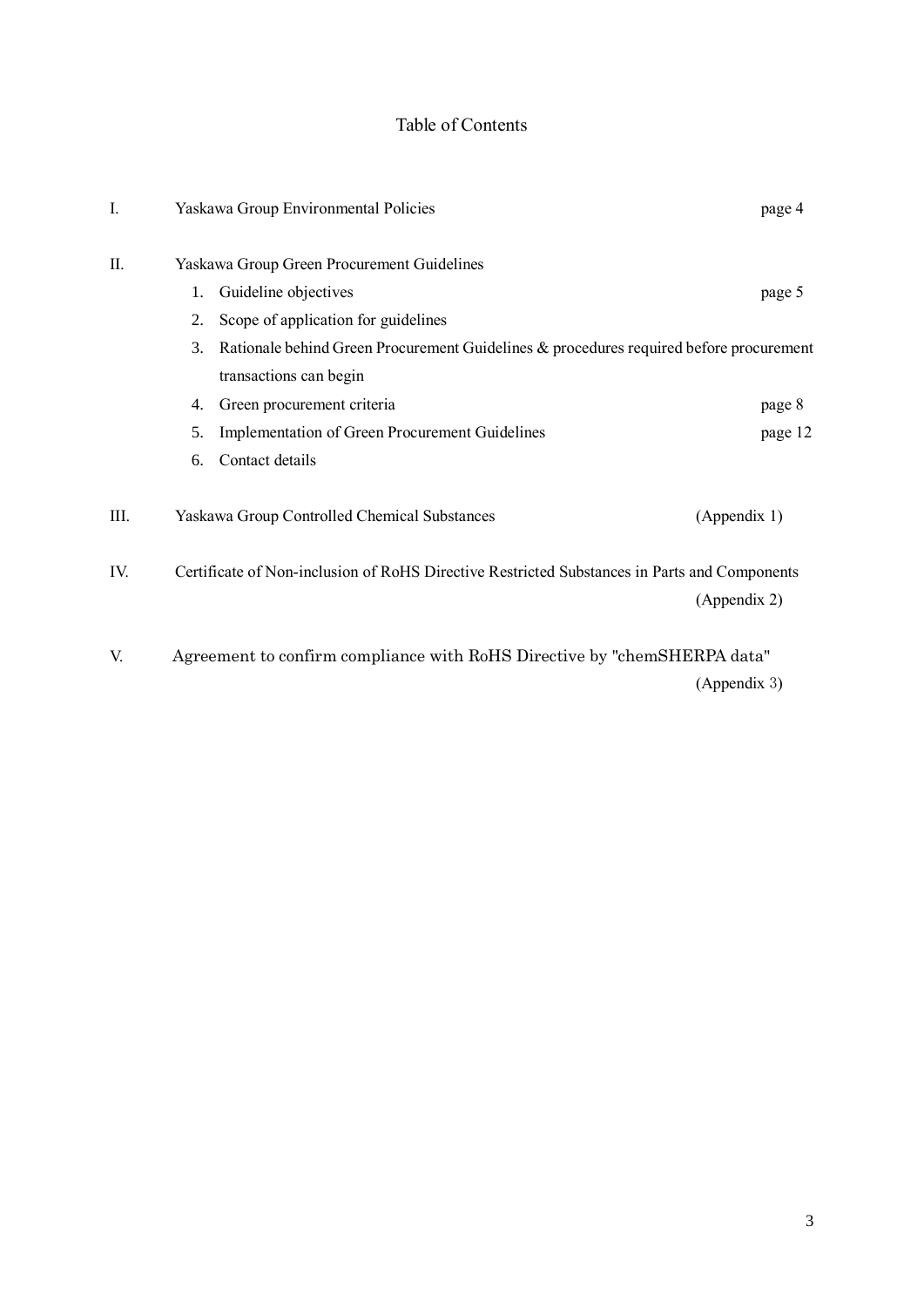#### I. Yaskawa Group Environmental Policies

#### **Environmental Philosophy**

İ

Based on the Management Principles of the Yaskawa Group, we recognize that the conservation of the global environment is one of the most important issues for all humankind. In every stage of our business operation, we contribute to the realization of a sustainable society through our proactive environmentally conscious actions.

**Environmental Action Guidelines** 

#### **1 Participation by everyone**

We strongly believe that we all should participate and take responsibility in order to achieve realization of biodiversity conservation, and a low-carbon and recycle-based society.

#### **2 Environmental contribution by innovative technologies**

For the future prosperity of society, we will contribute to the improvement of the global environment through our products and services developed by technological innovation that will be useful in a wide range of applications in communities worldwide.

#### **3 Environmental consideration of products and services**

We strive to reduce the environmental impacts of our products and services, for their entire life-cycle, from research and development, product design, procurement, manufacturing, distribution and usage through to end-of-life handling.

#### **4 Aiming for future-oriented goals and objectives**

We aim to heighten social and environmental excellence not only by complying with applicable environmental laws and regulations but also by establishing our own future oriented goals and objectives. We will continue to improve our environmental management and to endeavor to minimize environmental risks.

#### **5 Improvement of environmental awareness**

We strive to improve environmental awareness among all of us by education and enlightenment about our relationship with the environment from a broad perspective so that each of us can independently implement the environmental activities.

#### **6 Information disclosure and communication**

We are committed to disclosing information about our environmental activities and communicate proactively and openly with stakeholders for deep mutual understanding.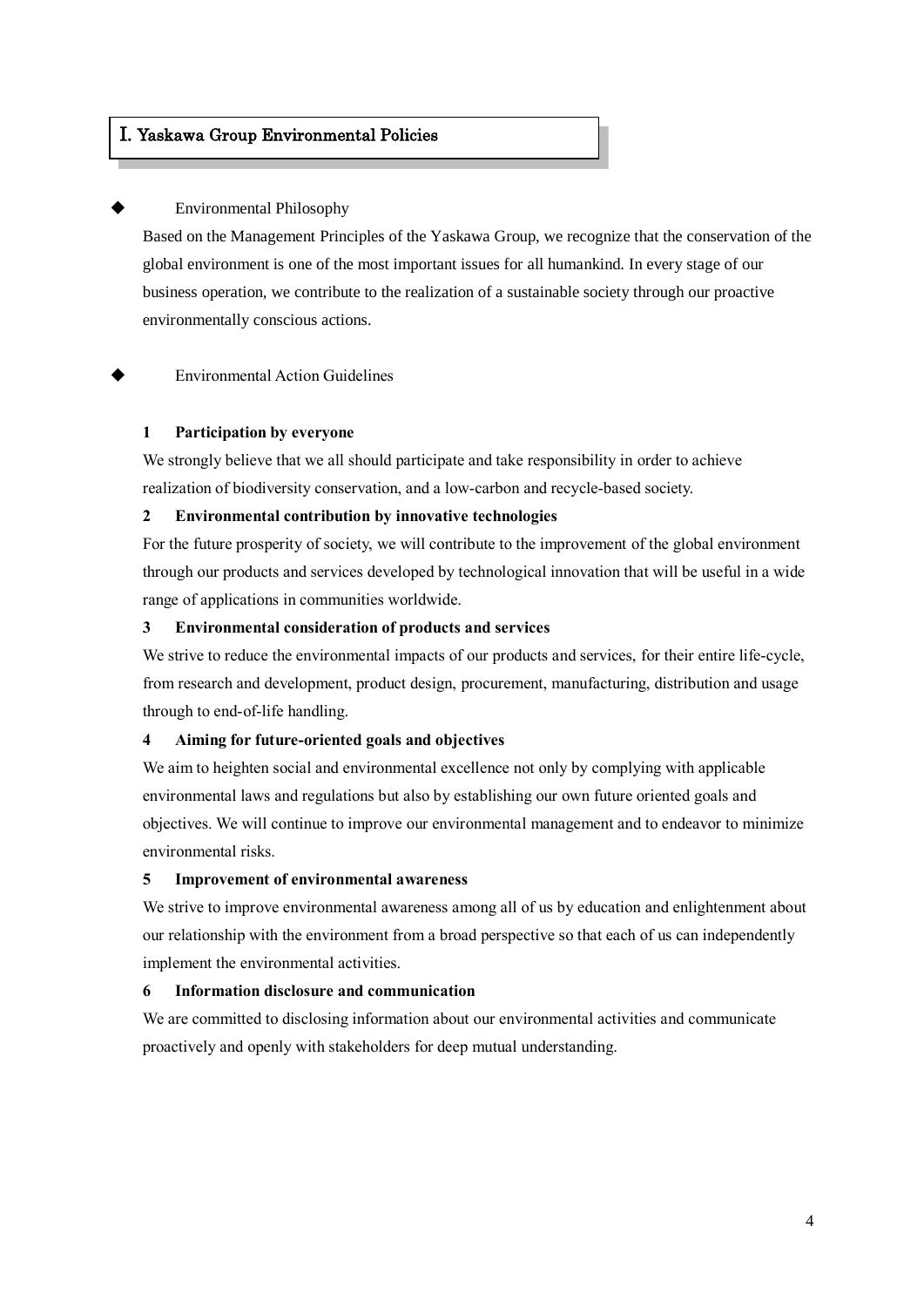#### II. Yaskawa Group Green Procurement Guidelines

#### **1. Guideline objectives**

This document provides guidelines for implementing the Green Procurement Criteria, which was established by Yaskawa group companies (hereafter: "Yaskawa Group" or simply "we" or "our company") in order to actualize our company's Environmental Protection Policy, which states: "by incorporating environmental conservation efforts in every aspect of our business activities in a proactive way." Yaskawa Group procures materials that have a minimal impact on the environment ("Green Procurement") to create environmentally conscious products and contribute to realize a sustainable society.

#### **2. Scope of application for guidelines**

These Guidelines shall apply to all materials procured by all offices of Yaskawa Group.

a) Scope of application to parts and materials

The Guidelines shall apply to the following parts, materials, and other items used (that is, that form part of the structure of the product) in products designed, manufactured, and sold by our company:

- (1) Parts and materials (including electronic parts, processed parts, raw materials, packaging materials, and packing materials)
- (2) Assembly such as function unit, module, and printed circuit board.
- (3) Component materials such as working materials (solder, adhesive, ink, grease, tape, etc.)
- (4) Instruction manuals (including ink, adhesive, labels, and coating materials)
- (5) Packaging materials used to facilitate the transporting of parts and materials to be shipped to our company.
- b) Scope of application to products
	- (1) Other company's products that incorporate our company's products into goods that are sold as final products by our company.
	- (2) Products that our company outsources the design and manufacturing to a third party and sells under our company's brand name.
	- (3) Products for sales promotion purposes (such as free samples to our customers)
	- (4) Packaging materials of products and packaging materials used to facilitate the transporting of products to be shipped to our company.

### **3. Rationale behind Green Procurement Guidelines & procedures required before procurement transactions can begin**

a) Rationale behind Green Procurement Guidelines

Green Procurement Guidelines specify the Selection Criteria for Suppliers and the Selection Criteria for Procured Materials in order ensure the procurement of materials that have a minimal impact on the environment. Yaskawa Electric has a wide open-door policy and provides equal opportunity to all suppliers. We take into account not only factors such as quality, price, and time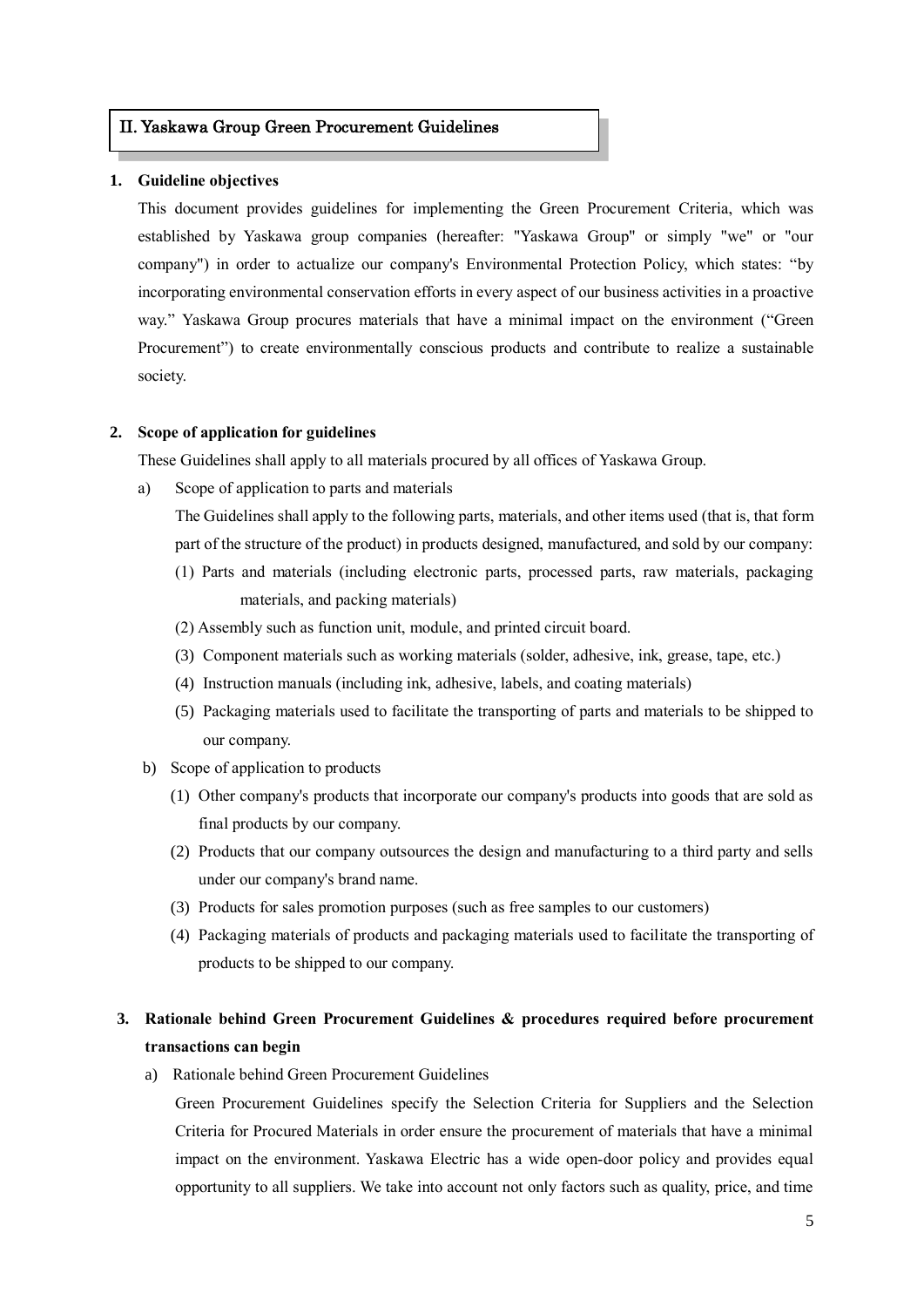of delivery in our selection of suppliers, but also their efforts to reduce environmental impacts in their business activities. In addition, with regard to the selection of materials for procurement, only materials that meet the requirements set forth in the Green Procurement Criteria will be considered for purchasing.

Evaluations of suppliers and materials are carried out according to two variables: whether a system for environmental activities has been established and implemented, and whether the results of those activities meet our company's standards.

|                    |     | <b>System for Activities</b>      |                                    | Results of Activities                |
|--------------------|-----|-----------------------------------|------------------------------------|--------------------------------------|
| Selection criteria | (1) | Has established and implemented   | (2)                                | Complies with environmental          |
| for suppliers      |     | an environmental management       |                                    | laws and regulations                 |
|                    |     | system                            |                                    |                                      |
| Selection criteria | (3) | Has established and implemented a | (4)                                | i) The non-inclusion of prohibited   |
| for procured       |     | management system for the         |                                    | substances                           |
| materials          |     | chemical substances contained in  |                                    | ii) Report on content of controlled  |
|                    |     | products                          |                                    | $chemical substance(s)$ in materials |
|                    |     |                                   | ii) Certificate regarding the non- |                                      |
|                    |     |                                   |                                    | inclusion information                |

#### <Rationale behind the Green Procurement Criteria>

\*A report containing the information in (1) and (4), highlighted in grey, shall be requested.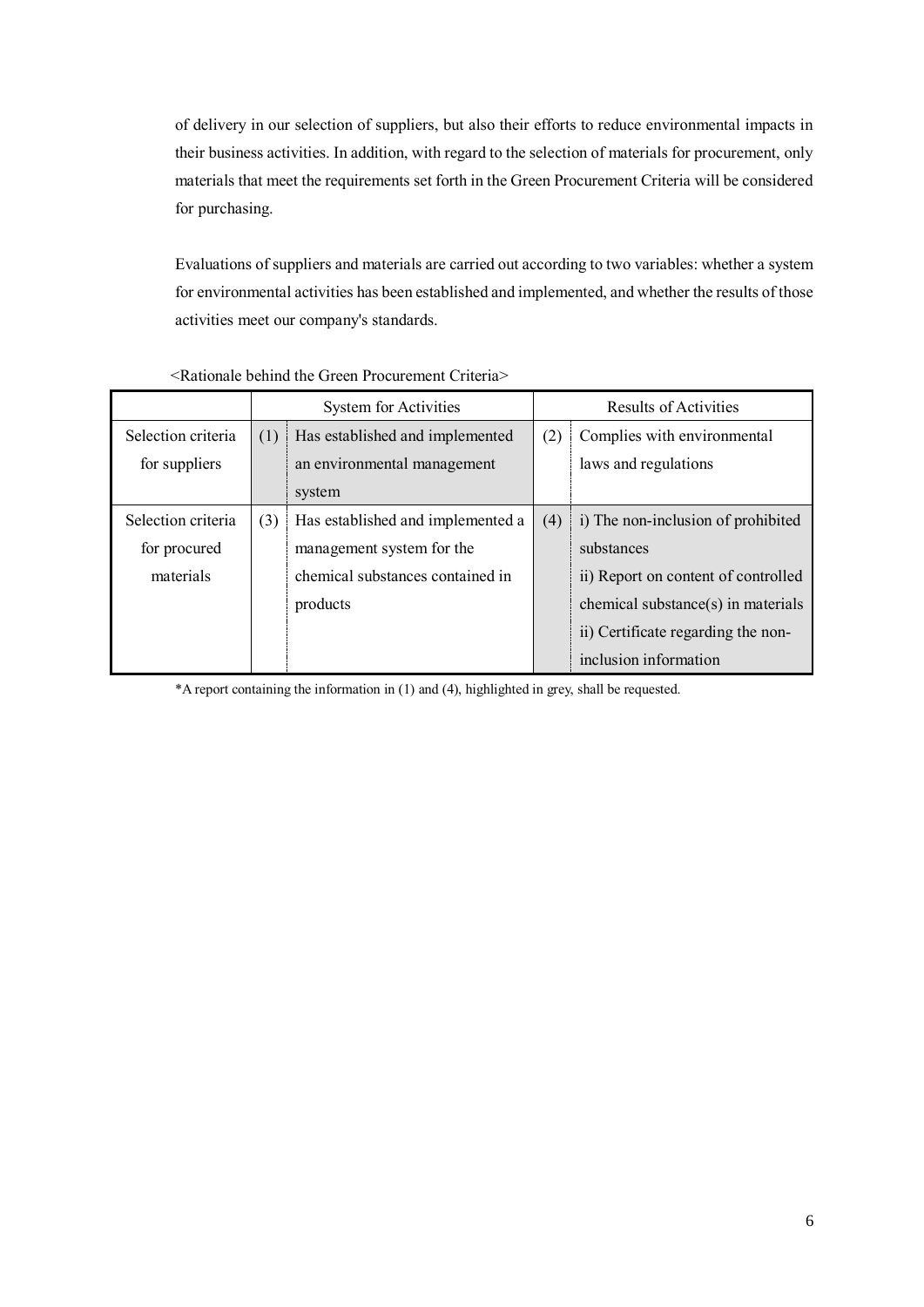b) Procedures required before procurement transactions can begin.

Selection Criteria for Suppliers and Selection Criteria for Procured Materials are laid out in section 4 in the Green Procurement Guidelines. Based on the information submitted by the supplier, we will evaluate to what extent the supplier's business activities and materials for procurement comply with the Green Procurement Guidelines. And based on this evaluation, we will procure the materials that comply with the Green Procurement Guidelines from suppliers that comply with the Green Procurement Guidelines.

#### <Flow leading up to procurement transactions>

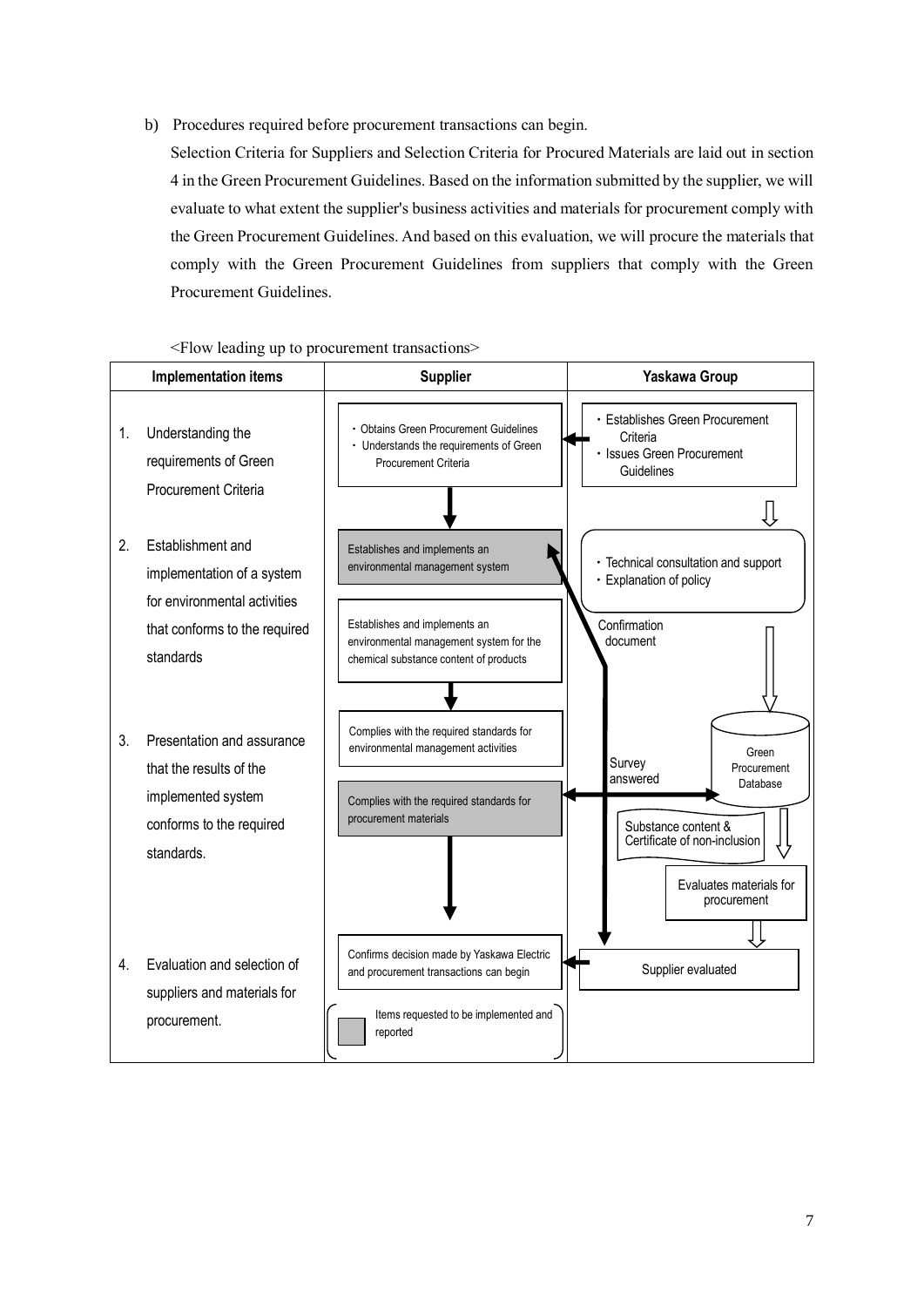#### **4. Green procurement criteria**

In order to procure materials that have a minimal impact on the environment, we established the Selection Criteria for Suppliers and Selection Criteria for Procured Materials to ensure that only materials that comply with the criteria, from suppliers that comply with the criteria, are procured. Of the items below, we request a report on the following a)-(1) and b)-(2) regarding the results of implemented activities.

a) Selection Criteria for Suppliers

(1) Establishment and implementation of an environmental management system (request for implementation and report)

Supplier shall be selected by confirming and evaluating whether they have established and implemented an environmental management system based on the report submitted by the supplier to our company. Only suppliers that have fulfilled all requested items will be selected as a Green Procurement Approved Supplier.

However, suppliers who have an environmental management system that conforms to international standards such as ISO 14001 and EMAS (Eco-Management Audit Scheme), or have obtained third party certification such as KES Environmental System Standard, Eco Stage, or Eco Action 21, shall be considered to have fulfilled requirements (a) and (b) below.

The screening process shall be applied to all business institutions of the supplier that manufacture and/or sell materials for procurement to be shipped to our company. It does not apply to business institutions that do not manufacture and sell materials for procurement to be shipped to our company.

Even if a primary supplier is a trading company, that company will, as a rule, require evaluation. In such case, the trading company shall be responsible for evaluating and managing the activities implemented by the dealer or factory where the manufacture of goods to be shipped to our company is outsourced. Our company may verify directly whether such evaluation and management complies with our requested standards, if necessary.

(a) Establishment of an environmental management system

Roles, responsibilities, and procedures to implement the following shall be specified in writing.

i) Environmental policy

- Create a policy for environmental management activities.

- Disseminate said policy among employees.

#### ii) Planning

- Determine the environmental impact of business activities (environmental aspects survey)

- Survey relevant environmental laws and regulations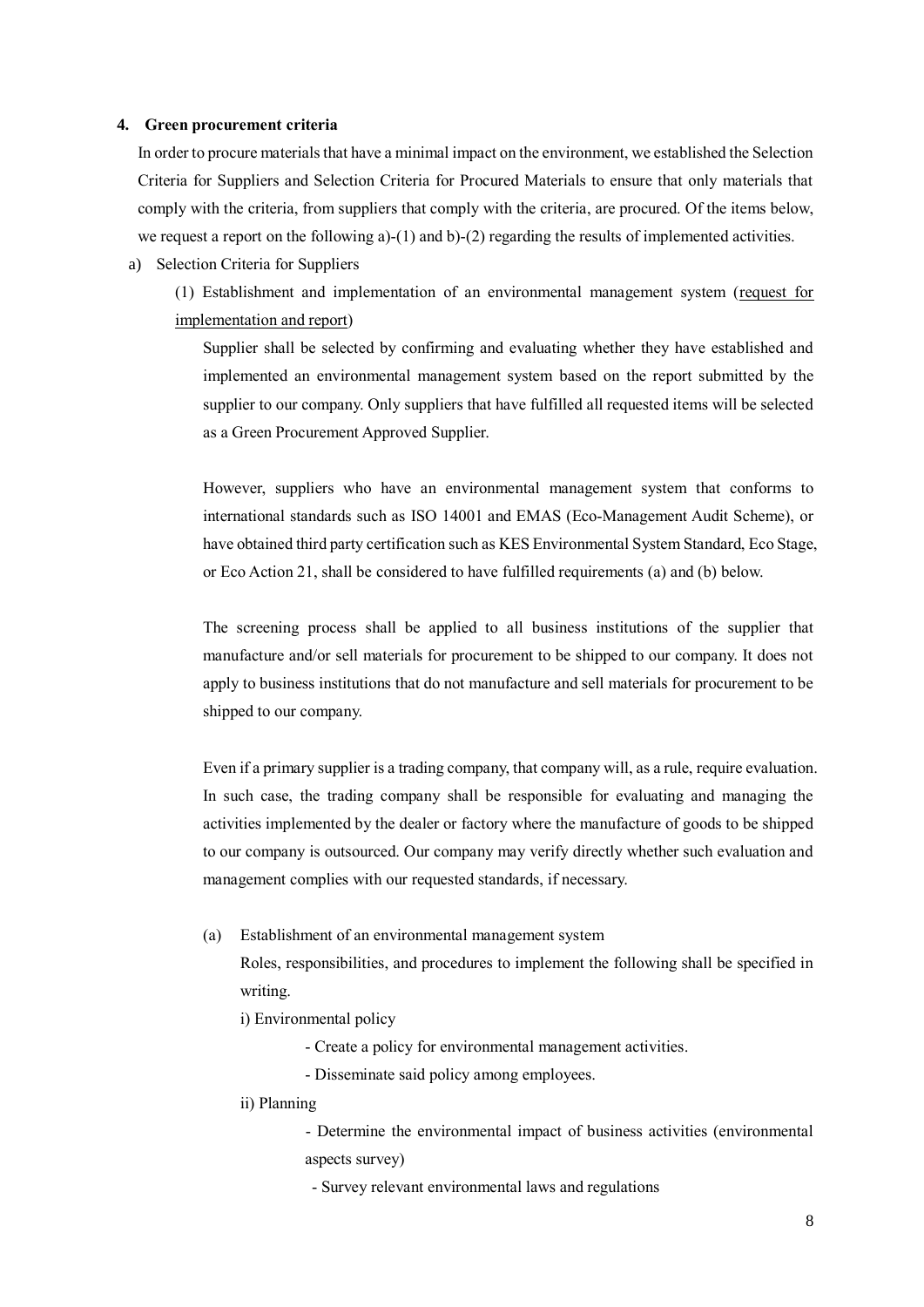- Formulate a plan and targets for reducing environmental impacts in accordance with the results of the environmental aspects survey and environmental laws and regulations survey.

- iii) Management of implementation
	- Appoint a manager(s) for the environmental management system.
	- Create a program to attain targets.
	- Disseminate said program among employees.
- iv) Evaluation of results and improvements

-Assess the progress of the plan, the state of achievement of targets, and compliance with relevant laws and regulations, and report findings to the management.

v) Management review

- Management shall review said findings, identify problems, and formulate solutions, and if necessary reflect it in the policy and/or plan.

(b) Implementation of environmental management system

Activities shall be implemented in accordance with the roles, responsibilities, and procedures as specified in "Establishment of environmental management system" above, and the results shall be recorded and stored.

(c) Frequency of reports

A confirmation document shall be provided, completed, and returned to our company before new business transactions can begin.

Should any changes be made to the submitted questionnaire, please submit said revisions at that time.

Reconfirmation may be conducted again at unspecified times.

(2) Compliance with environmental laws and regulations (request for implementation)

As a result of the establishment and implementation of the environmental management system provided in a) above, compliance with all relevant laws and regulations is requested. In order to do this, supplier must implement the following in each of their business institutions. Submission of periodical reports is not required; however, in the case that a problem (e.g. violation of laws) occurs, an explanation from the standpoint of social responsibility may be requested. This explanation will be taken into consideration when evaluating and selecting suppliers.

(a) Identification and understanding of relevant environmental laws and regulations

During the process of establishing an environmental management system, supplier shall identify all relevant environmental laws and regulations, confirm what said laws require, and incorporate them into the implementation plan (program) for their environmental management system.

(b) Confirmation of compliance with environmental laws and regulations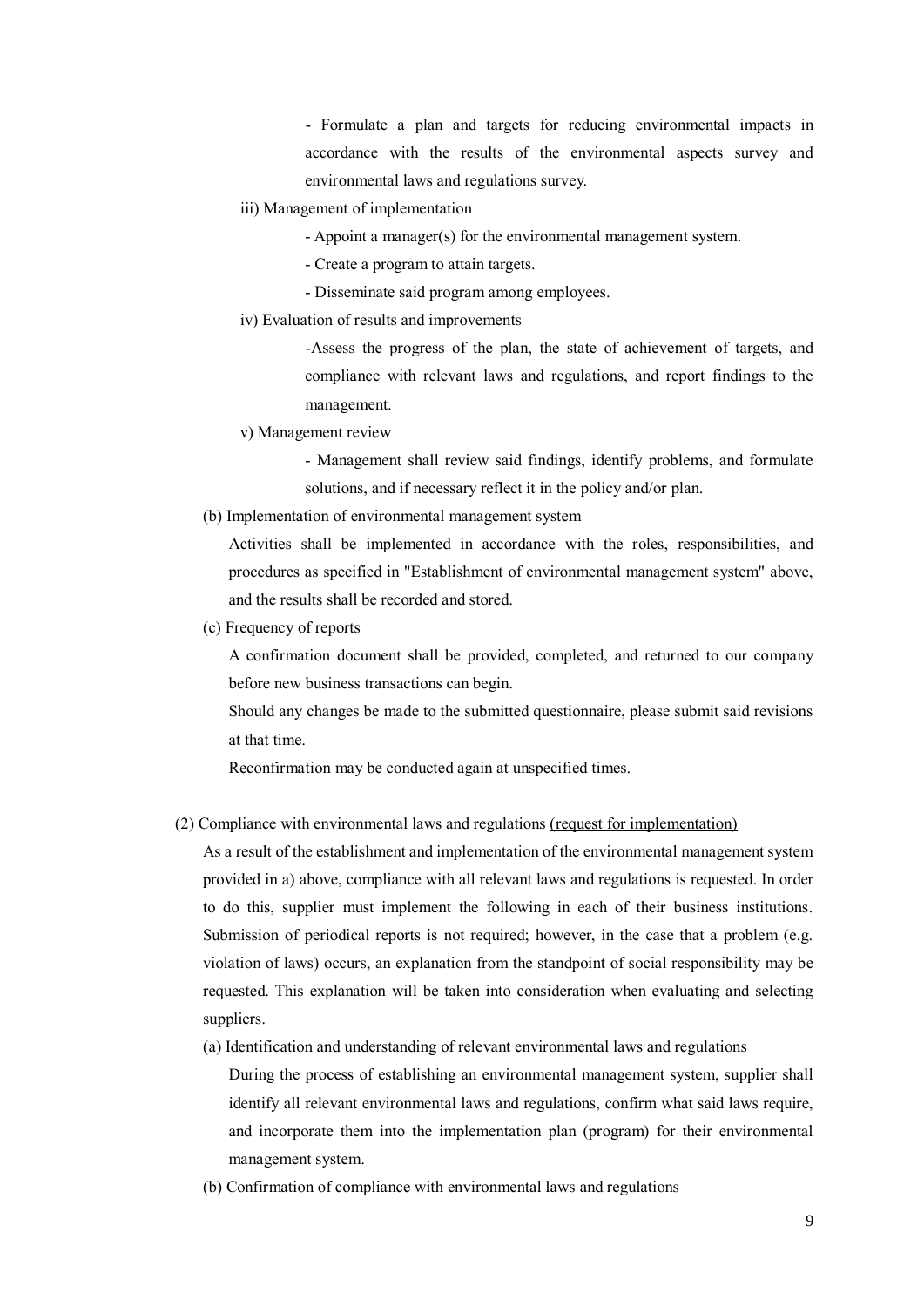Supplier shall monitor that relevant environmental laws and regulations are being observed, and assess the status of the compliance with said laws and regulations.

- b) Selection criteria for procured materials
	- (1) Establishment and implementation of management system for chemical substances contained in products (request for implementation)

It is requested that a system to ascertain and manage chemical substances contained in products to be shipped to our company be established and implemented. The contents of the system must conform to the Guidelines for the Management of Chemical Substances in Products (Ver. 4) issued by Joint Article Management Promotion-consortium. The current Guidelines for the Management of Chemical Substances in Products can be downloaded at the following website: <https://chemsherpa.net/docs/guidelines>

In the future, a report concerning the implementation status may be requested. Use Check Sheet to create the report. This can be downloaded from the same address given above.

(2) Results of implemented management system for chemical substances in products (request for implementation and report)

It is requested that the establishment and implementation of a management system for chemical substances in products as specified in (1) above conform to items (a) – (c) below.

(a) Substances prohibited by our company shall not be used in materials to be procured by our company.

Supplier is requested to perform materials and process management to ensure that no substances are contained in materials to be procured by our company that are prohibited by our company as specified in the Yaskawa Group Controlled Chemical Substances List (Appendix 1) (Hereinafter "Controlled Chemical Substances List"). For more details, please refer to the Controlled Chemical Substances List.

(b) In the case that prohibited substances are contained in materials to be procured, the content shall be ascertained and reported.

In the case that prohibited substances specified in the Controlled Chemical Substances List are contained in materials to be procured by our company (including the inclusion of prohibited substances below the regulated value), supplier shall ascertain and report the content of said substance(s). (The report is required to conform to the corporate social responsibility (CSR) guidelines specified in the basic sales transaction agreement and comply with laws and regulations.

・As a rule, reports must be submitted by uploading a shai file (chemSHERPA data) created using chemSHERPA-AI, one of the chemSHERPA molded article data entry support tools. The shai file must include compliance assessment information. Inclusion of composition information in the file is optional.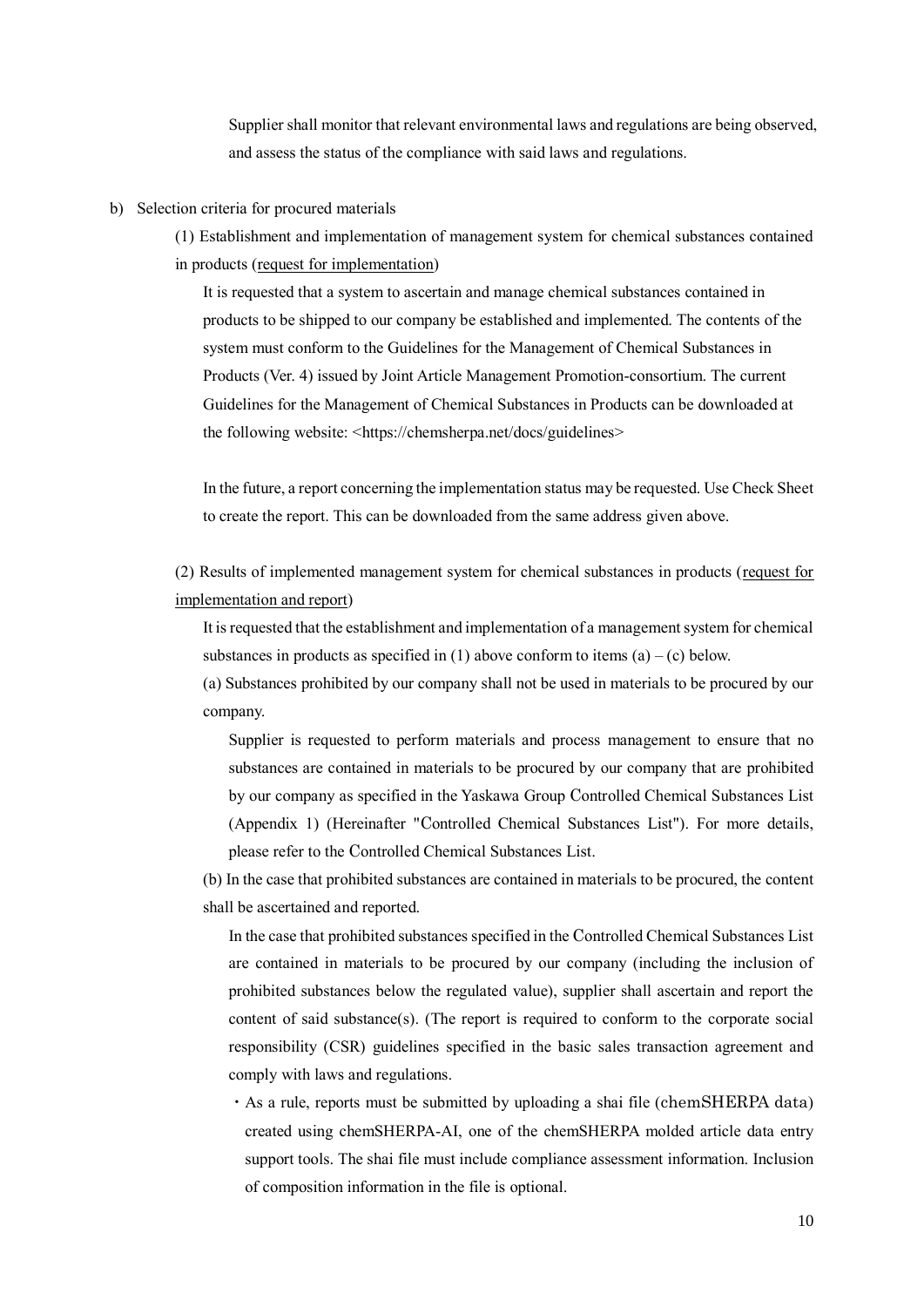The shai file will be used as one type of evidence specified in the RoHS harmonized standard EN IEC63000: 2018.

・In light of relevant laws and regulations and/or upon request from our customers, a chemSHERPA-AI file that includes composition information may be requested. About automobile parts, we may ask for IMDS Input or submission of JAMA sheet.

Refer to our Green Procurement System Operational Manual for details on how to access and use our Green Procurement System.

If a Yaskawa group company that your company has business transactions with has not introduced a Green Procurement System, your company may be requested to provide us with information in agreements or via email.

(c) Supplier shall pledge to not use substances prohibited by our company in materials to be procured by our company

The supplier's management representative(s) shall, on behalf of the supplier, pledge in writing that substances specified as restricted substances in EU RoHS Directive (Directive 2011/65/EU Amended by COMMISSION DELEGATED DIRECTIVE (EU)2015/863(EU)2015/863) and in Controlled Chemical Substances List are not contained in materials to be procured (i.e. RoHS-compliant products). The representative must fill out the required fields in our company's designated Non-inclusion Certificate form (Appendix 2) and submit the form to us.

However, if all of the following conditions are met, the submission of the " Certificate of Non-inclusion of RoHS Directive Restricted Substances in Parts and Components " can be omitted.

・Submit agreement to confirm compliance with RoHS Directive by "chemSHERPA data" (Appendix 3)

・When we have evaluated the response status and description, etc., and determined that RoHS conformance can be confirmed appropriately. (We notify each supplier.)

Our company may expand the scope of this pledge to include the non-inclusion of other substances in addition to the abovementioned substances depending on social conditions and laws and regulations.

Note 1) How to answer survey in the case that supplier uses components designated by our company:

An answer must be given for all items to be shipped to our company, including said designated components.

Note 2) How to answer in the case that supplier uses items supplied from our company: Do not include items supplied by our company in your responses.

Note 3) Notification of changes:

Supplier cannot make changes to materials specifications without notifying our company in advance, even if said changes are the result of improvements. Any changes to specifications or 4M must be submitted to us through a formal application for change. In the case that changes are made to the chemical substance content, said changes must be indicated in the application form.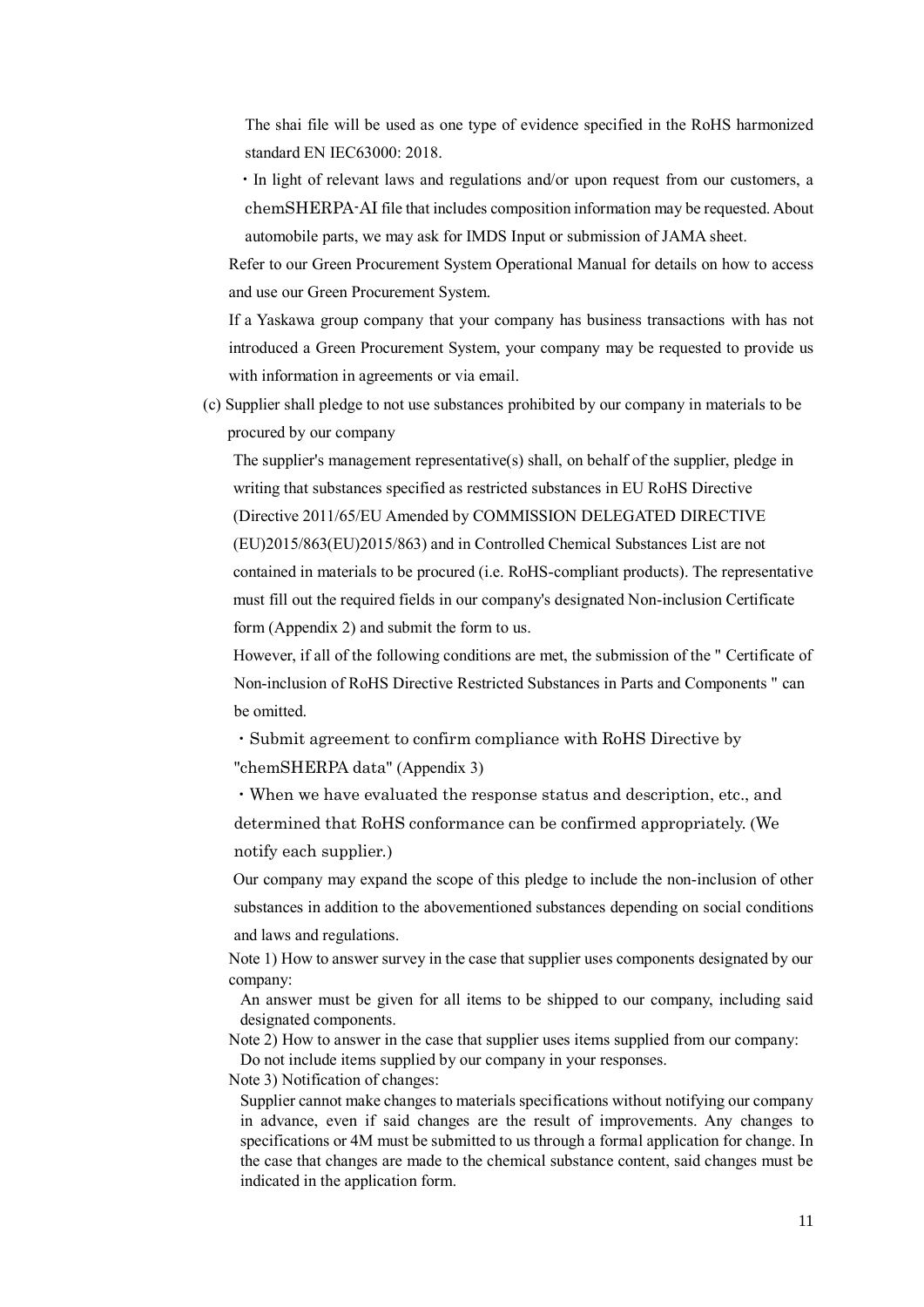#### **5. Implementation of Green Procurement Guidelines**

- a) These Guidelines shall also apply to the Yaskawa Group. Each group company shall determine when to implement Guidelines upon conferring with relevant supplier.
- b) These Guidelines will revised as necessary in accordance with changes in relevant laws and regulations and social trends.
- c) Any information provided by suppliers will be handled with the utmost care.

#### **6. Contact details**

Global Purchasing Department, Procurement Division, Yaskawa Electric Corporation

Phone: 093-645-8830

Fax: 093-645-8898

Environmental Management Division, Yaskawa Electric Corporation

Phone: 093-645-7770

Fax: 093-645-7768

Green Procurement email: [green@yaskawa.co.jp](mailto:green@yaskawa.co.jp)

| <b>Edition History</b> | Established                    | December 15, 2003  | 1st edition                                                                                 |
|------------------------|--------------------------------|--------------------|---------------------------------------------------------------------------------------------|
|                        | Revised                        | July 15, 2004      | 2nd edition                                                                                 |
|                        |                                | September 20, 2007 | 3rd edition                                                                                 |
|                        |                                | July 4, 2008       | 3rd edition (ver.2)                                                                         |
|                        |                                |                    | (corrected CAS No. of chromium VI and certain ozone-depleting substances)                   |
|                        |                                | October 3, 2008    | 3rd edition (ver.3)                                                                         |
|                        |                                |                    | (incorporated elimination of items removed from the RoHS Directive regarding PBDE)          |
|                        |                                | December 15, 2010  | Ed4                                                                                         |
|                        |                                |                    | (addressed REACH regulations, conformed to JIG-101 Ed 3.1, changed system)                  |
|                        |                                | October 18, 2012   | Ed 4.1                                                                                      |
|                        |                                |                    | (addressed REACH regulations, conformed to JIG-101 Ed 4.1, changed system)                  |
|                        |                                | December 25, 2013  | Ed 4.2                                                                                      |
|                        |                                |                    | (conformed to JGPSSIver4.3, addressed REACH regulations, automobile parts survey)           |
|                        |                                | December 9, 2016   | Ed <sub>5</sub>                                                                             |
|                        |                                |                    | (changed target chemical substances, added Non-inclusion Certificate (prohibition of        |
|                        | inclusion of ten substances))  |                    |                                                                                             |
|                        |                                | August 26, 2019    | Ed 5.1                                                                                      |
|                        |                                |                    | (changed target chemical substances, abolished Non-inclusion Certificate (prohibition of    |
|                        |                                |                    | inclusion of six substances, review of the scope of application of this guideline, addition |
|                        | of corrections to unify terms) |                    |                                                                                             |
|                        |                                | October 27, 2021   | Ed 5.2                                                                                      |
|                        |                                |                    | (changed target chemical substances, changed Non-inclusion Certificate (prohibition of      |
|                        |                                |                    | inclusion of ten substances), added Agreement to confirm compliance with RoHS               |
|                        | Directive)                     |                    |                                                                                             |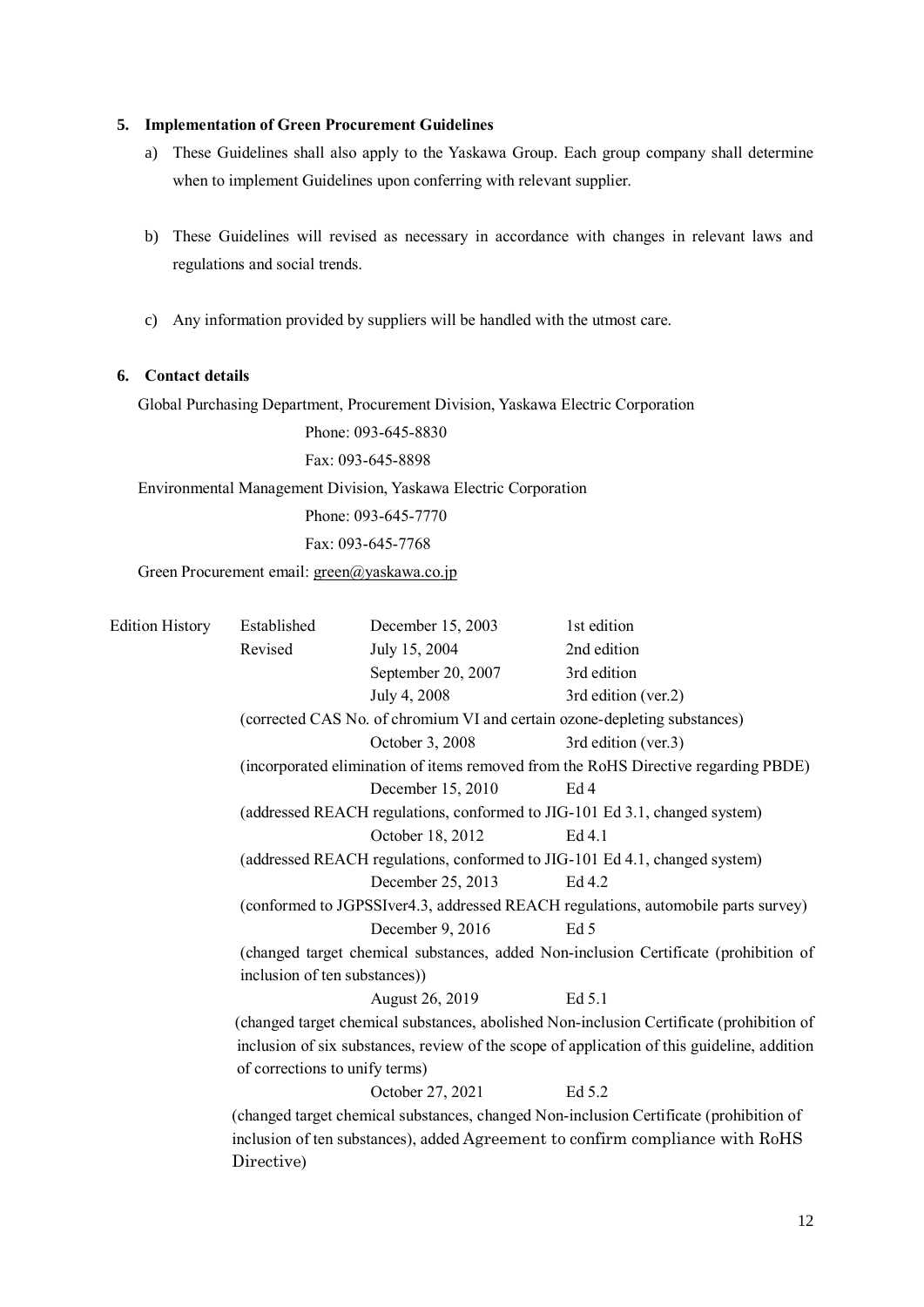**Appendix 1**

**Yaskawa Group Controlled Chemical Substances**

Yaskawa Electric Corporation 1st edition: September 20, 2007 Revised: December 15, 2010 Revised: October 18, 2012 Revised: December 25, 2013 Revised: December 9, 2016 Revised: August 26, 2019 Revised: October 27, 2021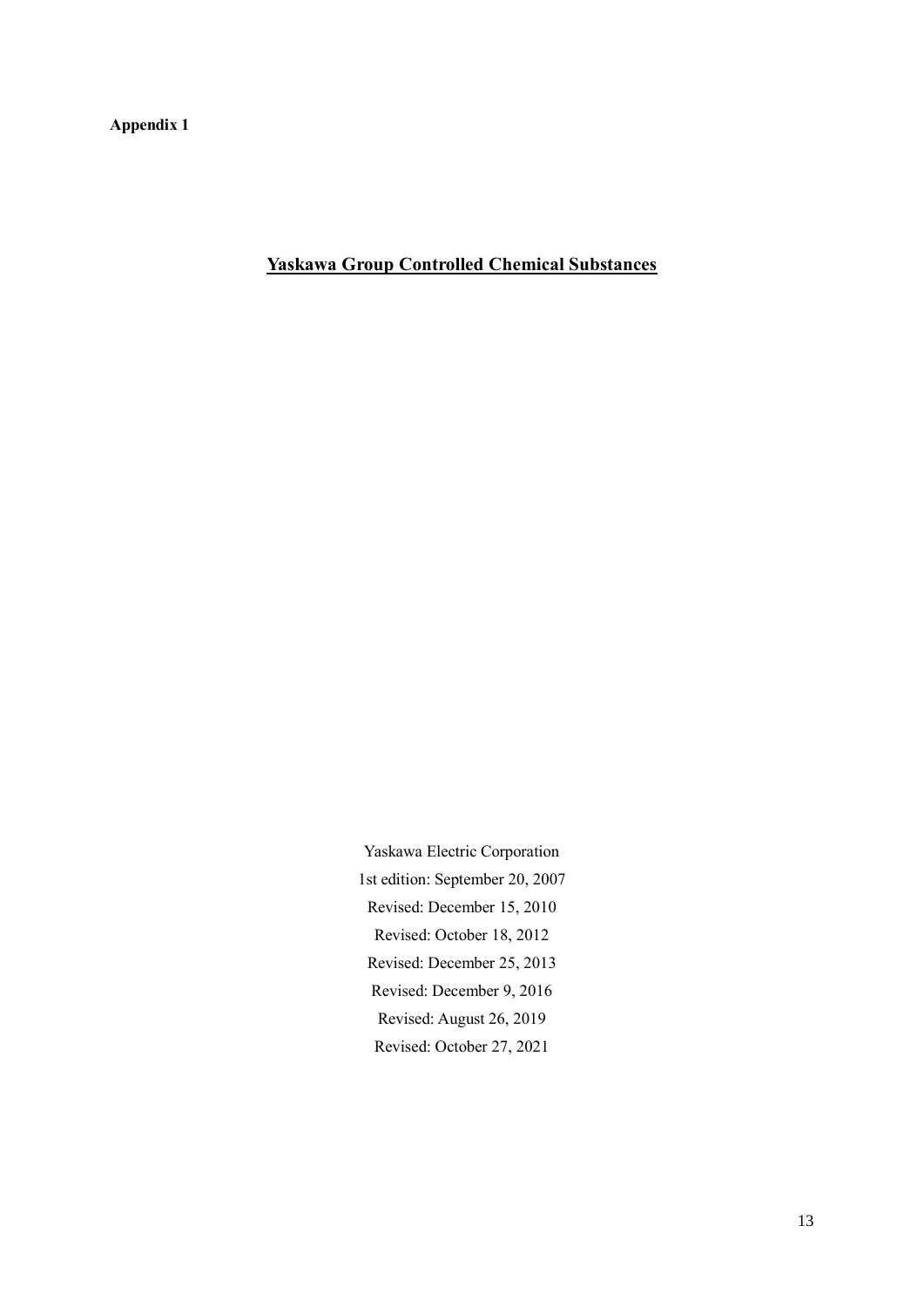#### III. Yaskawa Group Environmental Policies

#### **1. Purpose**

Ī

This document aims to explain the chemical substances subject to this survey, and the handling of said substances that are contained in any parts, products, and materials to be shipped to our company from supplier.

#### **2. Basic rationale behind selection of chemical substances**

This list of "controlled chemical substances" was created based on the IEC 62474 database, the list of chemical substances that must be declared if they are contained in electrotechnical products. However, for automobile parts, refer to GADSL.

#### **3. Definition of terms**

(a) Substances contained in products

The content of chemical substances used in products, parts, materials and other items. This includes the addition, filling, interfusion, and attachment of chemical substances.

(b) Intentional addition

Refers to the use of chemical substances in products, parts, materials, and packaging to actualize capabilities concerning specific functions, appearance, and quality.

(c) Impurities

Refers to substances contained in natural materials that cannot be completely removed with current technological standards in the refinement process of materials used, as well as to substances that cannot be completely removed with current technological standards such as by-products and catalytic residue in the manufacturing process. This does not include substances used intentionally.

(d) Prohibited substances

Refers to chemical substances that must not be contained in our company's products. These chemical substances consist of materials and chemical substances that are prohibited, restricted, or must be reported under current laws and regulations if used in products or parts. The intentional use of these substances in materials for procurement is prohibited, and if a regulated value has been established for a substance, the concentration of said substance, including impurities, in materials for procurement must be below the specified regulated value.

For the details on specified regulated values, refer to "2) Threshold value (level prohibited or controlled)" in 5. Composition of controlled chemical substances list.

(e) Time-limited prohibited substances

Refer to chemical substances the inclusion of which is prohibited after a fixed time limit.

(f) Controlled substances

Refers to chemical substances in which the content, and whether or not it is used in our company's products, must be ascertained in order to facilitate proper management in regard to environmental, health, and safety concerns, and disposal. The intentional use of these substances is not prohibited.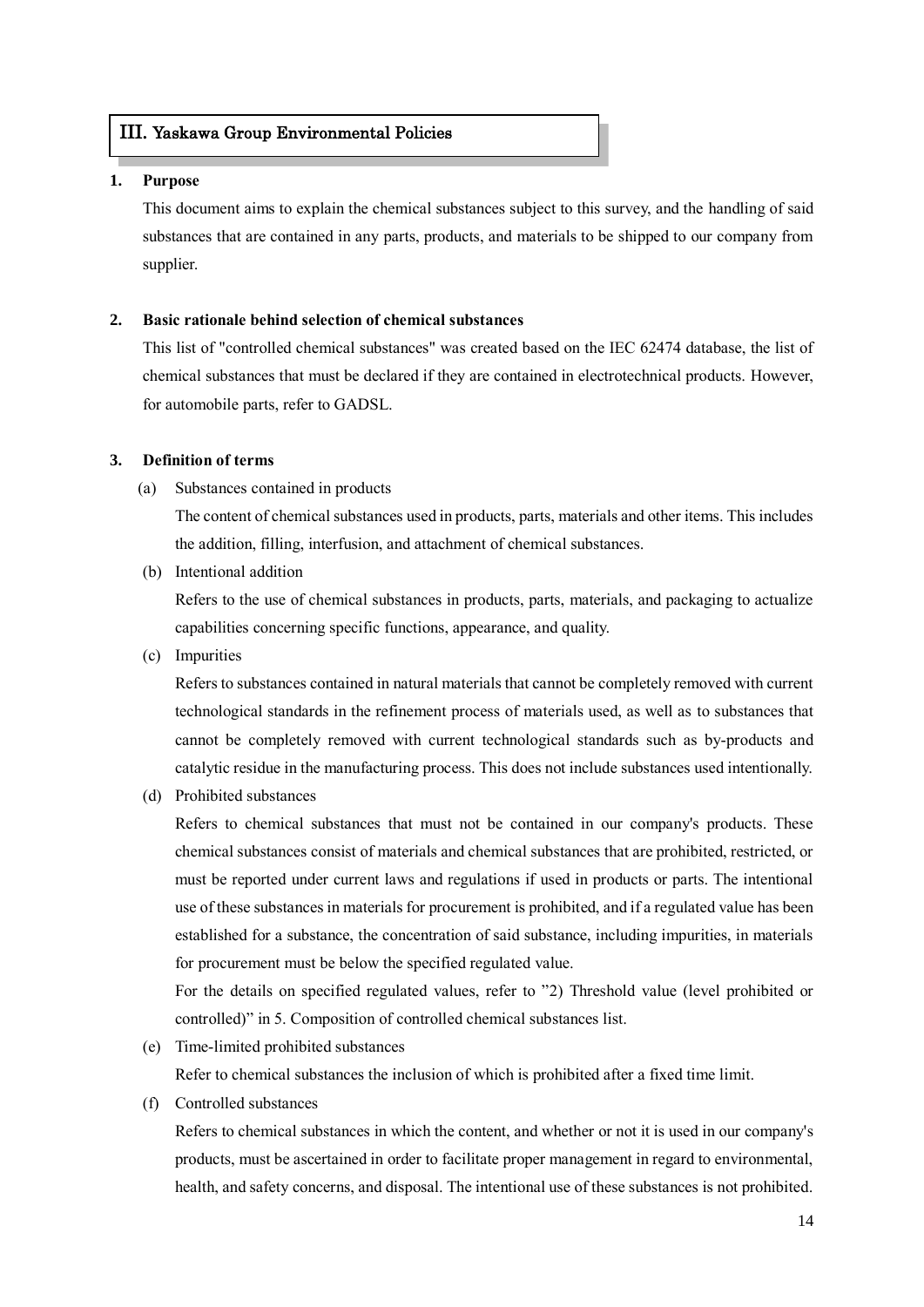If the concentration of a controlled substance exceeds the threshold value, or if said substance is intentionally included under the threshold value, the ascertainable concentration must be reported.

(g) Regulated value

Refers to the concentration of prohibited substances in materials for procurement that must be guaranteed when delivered to our company. This includes impurities.

(h) Concentration

Refers to the homogeneous material mass that contains the substance in question on RoHS regulation, represented as a denominator. "Homogeneous material" means each material that cannot be broken down mechanically (e.g. chemical compound, polymer alloy, metal alloy, single layer of paint, print, or plating).

In the REACH regulation, concentration refers to the concentration value obtained by using the mass of "each molded article" within a composite molded article as a denominator.

(i) IEC 62474

 International standards published by International Electrotechnical Commission (IEC). IEC 62474 specifies the standard on material declaration by the electrical and electronics industry for their products. Visit the following site for details, including related lists.

http://std.iec.ch/iec62474/iec62474.nsf/welcome?openpage

(j) GADSL

Global Automotive Declarable Substance List.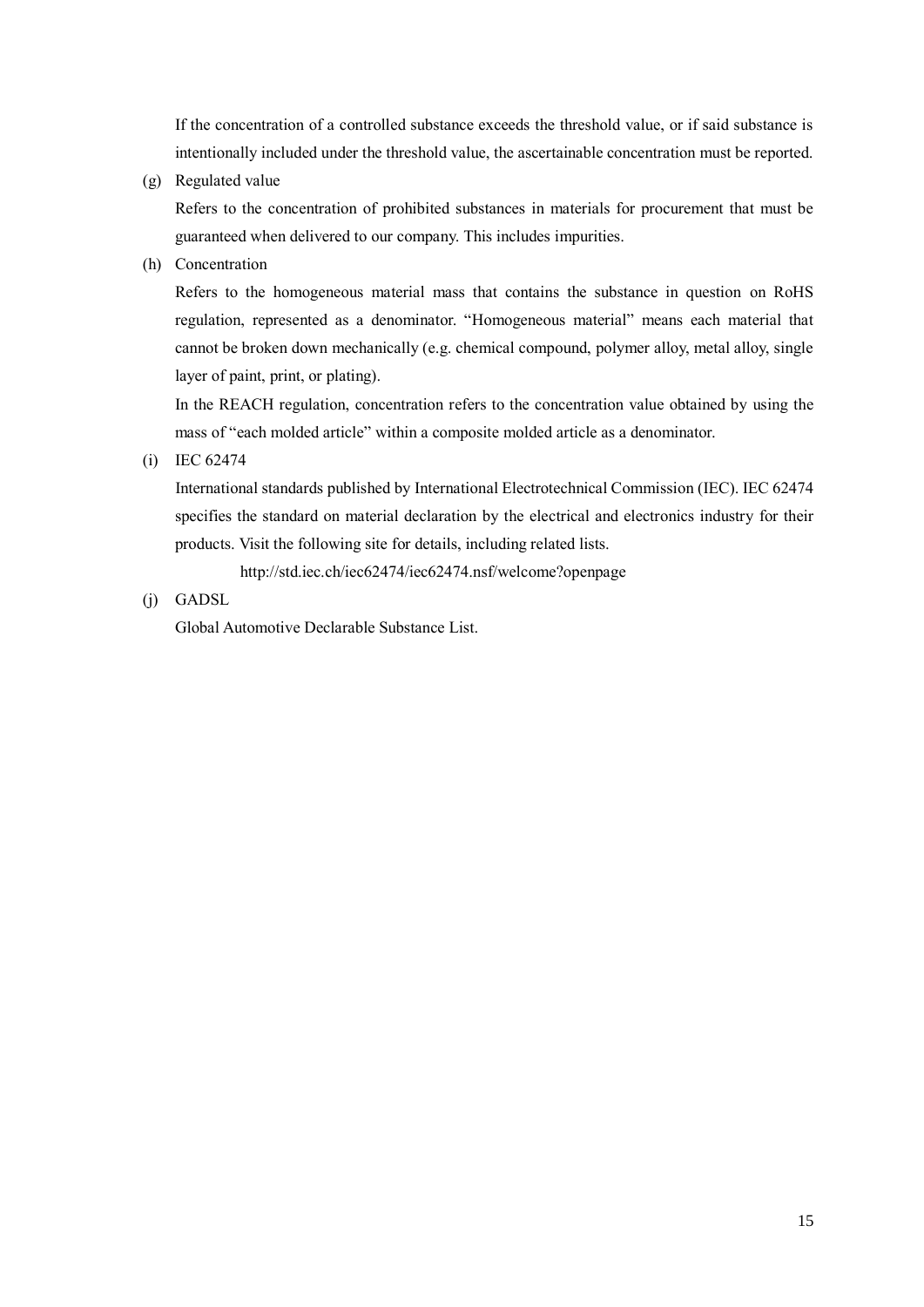#### **4. Composition of controlled chemical substances**

Controlled chemical substances are divided into prohibited substances, time-limited prohibited substances, and controlled substances.

In light of relevant laws and regulations and/or upon request of customer, a report on the substance content in materials and/or restriction of chemical substances not contained in the list of controlled substances may be requested.

| No. | chamSHREPA<br>ID<br>CAS number | Substance name                                                                     | Restricted<br>Substance<br>Classification | <b>RoHS</b><br>substan<br>ce | Remark<br>s<br>column | <b>Examples of Use</b>                                          |
|-----|--------------------------------|------------------------------------------------------------------------------------|-------------------------------------------|------------------------------|-----------------------|-----------------------------------------------------------------|
|     | 1 SG006                        | Cadmium and its compounds                                                          | Prohibited                                | O                            |                       | Pigment, anticorrosion, surfacetreatment                        |
|     | 2 SG008                        | Hexavalent chromium compounds                                                      | Prohibited                                | O                            |                       | Pigment, paint, ink, catalyst, plating                          |
|     | 3 SG014                        | Lead and its compounds                                                             | Prohibited                                | O                            |                       | Rubber hardener, pigment, paint, lubricant                      |
|     | 4 SG019                        | Mercury and its compounds                                                          | Prohibited                                | O                            |                       | Fluorescent bulb, contact point                                 |
|     | 5 SG026                        | Polybrominated biphenyls (PBBs)                                                    | Prohibited                                | $\circ$                      |                       | Flame retardant                                                 |
|     | 6 SG027                        | Bis (2-ethylhexyl) phthalate (DEHP)                                                | Prohibited                                | O                            |                       | Flame retardant                                                 |
|     | $7 117-81-7$                   | Benzylbutyl phthalate (BBP)                                                        | Prohibited                                | O                            |                       | Plasticizer, dye, pigment, paint, ink                           |
|     | $8 84-74-2$                    | Dibutyl phthalate (DBP)                                                            | Prohibited                                | O                            |                       | Plasticizer, dye, pigment, paint, ink                           |
|     | $9 85-68-7$                    | Diisobutyl phthalate (DIBP)                                                        | Prohibited                                | O                            |                       | Plasticizer, dye, pigment, paint, ink                           |
|     | $10 84-69-5$                   | Asbestos                                                                           | Prohibited                                | O                            |                       | Plasticizer, dye, pigment, paint, ink                           |
|     | 11 SG001                       | Azocolourants and azodyes                                                          | Prohibited                                |                              |                       | Insulator, filler, pigment, paint, talc                         |
|     |                                | which form certain aromatic amines                                                 |                                           |                              |                       |                                                                 |
|     | 12 SG002                       | Dibutyltin (DBT) compounds                                                         | Prohibited                                |                              |                       | Pigment, dyes, colorants                                        |
|     | 13 SG009                       | Dioctyltin (DOT) compounds                                                         | Prohibited                                |                              |                       | Stabilizer for PVC                                              |
|     | 14 SG010                       | Dimethyl fumarate                                                                  | Prohibited                                |                              |                       | Stabilizer for PVC                                              |
|     | $15 624-49-7$                  | Fluorinated greenhouse gases (PFC, SF6, HFC)<br>Hexabromocyclododec                | Prohibited                                |                              |                       | <b>Biocide</b>                                                  |
|     | 16 SG012                       | Refer to ane (HBCDD) and all Attached                                              | Prohibited                                |                              |                       | Refrigerants, blowing agents                                    |
|     | 17 SG013                       | Hexabromocyclododec<br>Refer to ane (HBCDD) and all Attached                       | Prohibited                                |                              |                       | Flame retardant                                                 |
|     | 18 SG021                       | Ozone depleting substances                                                         | Prohibited                                |                              |                       | Refrigerant, foaming agent                                      |
|     | $19 3846 - 71 - 7$             | 2-benzotriazol-2-yl-4,6-di-tert-butylphenol(UV-320)                                | Prohibited                                |                              |                       | Adhesives, paints, printing inks, plastics                      |
|     | 20 SG023                       | Perfluorooctane sulfonate (PFOS)                                                   | Prohibited                                |                              |                       | Antistatic agent for films and plastics                         |
|     | 21 SG028                       | Polychlorinated biphenyls (PCBs) and specific substitutes                          | Prohibited                                |                              |                       | Insulation oil, lubricant oil                                   |
|     | 22 SG029                       | Polychlorinated terphenyls (PCTs)                                                  | Prohibited                                |                              |                       | Insulation oil, lubricant oil                                   |
|     | 23 SG030                       | Polychlorinated naphthalenes (PCNs)                                                | Prohibited                                |                              |                       | paint, lubricant                                                |
|     | 24 SG031                       | Radioactive substances                                                             | Prohibited                                |                              |                       | Optical properties (thorium)                                    |
|     | 25 SG034                       | Alkanes, C10-13,chloro (Short Chain Chlorinated Paraffins)                         | Prohibited                                |                              |                       | Greases, metal treatment liquids                                |
|     | 26 207-08-9<br>27 SG035        | Tributyltin oxide(TBTO)                                                            | Prohibited<br>Prohibited                  |                              |                       | Antiseptic, antifungal, agent, paint                            |
|     |                                | Tri-substiituted organostannic compounds<br>Polycyclic-aromatic hydrocarbons (PAH) | Prohibited                                |                              |                       | Stabilizer, antioxidant, antifoulant<br>Pigments in rubber      |
|     | 50-32-8                        | Benzo[a]pyrene (BaP)                                                               | Prohibited                                |                              |                       | or plastic components                                           |
|     | $192 - 97 - 2$                 | Benzo[e]pyrene (BeP)                                                               | Prohibited                                |                              |                       |                                                                 |
|     | 56-55-3                        | Benzo[a]anthracene (BaA)                                                           | Prohibited                                |                              |                       |                                                                 |
|     | $28 218-01-9$                  | Chrysen (CHR)                                                                      | Prohibited                                |                              |                       |                                                                 |
|     | $205 - 99 - 2$                 | Benzo[b]fluoranthene (BbFA)                                                        | Prohibited                                |                              |                       |                                                                 |
|     | 205-82-3                       | Benzo[j]fluoranthene (BjFA)                                                        | Prohibited                                |                              |                       |                                                                 |
|     | 207-08-9                       | Benzo[k]fluoranthene (BkFA)                                                        | Prohibited                                |                              |                       |                                                                 |
|     | $53 - 70 - 3$                  | Dibenzo[a,h]anthracene,(DBAhA)                                                     | Prohibited                                |                              |                       |                                                                 |
|     | SG042<br>29 SG054<br>SG055     | Perfluorooctanoic acid(PFOA) and individual salts and esters of<br>PFOA            | Prohibited                                |                              |                       | Photolithography,photo-coating materials                        |
|     | 30 SG058                       | Halogenated Flame Retardants                                                       | Prohibited                                |                              |                       | Flame retardant in electronic displays                          |
|     | 31 68937-41-7                  | Phenol, Isopropylated Phosphate (3:1) (PIP (3:1))                                  | Prohibited after<br>$2022^{*2}$           |                              |                       | 8-Mar-22 Flame retardant for PVC                                |
|     | 32 1304-56-9                   | Beryllium oxide (BeO)                                                              | Controlled                                |                              |                       | Ceramics                                                        |
|     | $33 50-00-0$                   | formaldehvde                                                                       | Controlled                                |                              |                       | Stereo cabinets                                                 |
|     | 34 SG004                       | Brominated flame retardants (other than PBBs,PBDEs, or<br>HBCDD)                   | Controlled                                |                              |                       | flame retardant for housing, connectors                         |
|     | 35 SG047                       | Nickel                                                                             | Controlled                                |                              |                       | Stainless steel                                                 |
|     | 36 SG022                       | Perchlorates                                                                       | Controlled                                |                              |                       | Coin cell batteries                                             |
|     | 37 SG024                       | Selected Phthalates Group 1(BBP, DBP, DEHP)                                        | Controlled*1                              |                              |                       | Plasticizer, dye, pigment, paint, ink                           |
|     | 38 SG025                       | Selected Phthalates Group 2(DIDP, DINP, DNOP)                                      | Controlled                                |                              |                       | Plasticizer, dye, pigment, paint, ink                           |
|     | 39 SG036                       | Chlorinated flame retardants                                                       | Controlled                                |                              |                       | flame retardant forhousing, connectors                          |
|     | 40 SG041                       | 1,2-Benzenedicarboxylic acid diisodecyl ester (DIDP)                               | Controlled                                |                              |                       | Heat-resistant electric wire, Film sheet                        |
|     | $41 84 - 75 - 3$<br>42 SG043   | Di-n-Hexyl Phthalate (DnHP)<br>Diisononyl phthalate (DINP)                         | Controlled                                |                              |                       | automobile part, tool handle                                    |
|     | $43 80 - 05 - 7$               | 4,4'-isopropylidenediphenol                                                        | Controlled<br>Controlled                  |                              |                       | Plasticizer<br>Plasticizer                                      |
|     | 44 SG062                       | Cobalt/Cobalt compounds                                                            | Controlled                                |                              |                       | Batteries used in computer servers and                          |
| 45  | $\overline{\phantom{a}}$       | Polyvinyl chloride (PVC)/PVC copolymer                                             | Controlled                                |                              |                       | on-line data storage products<br>Insulator, chemical resistance |
| 46  | $\overline{\phantom{a}}$       | Candidate SVHC for authorization of REACH                                          | Controlled                                |                              |                       |                                                                 |

\*1 The category of No.35 Phthalate Esters Group 1 (BBP, DBP, DEHP) is management. However, please note that the No.7-9 substances (DEHP, DBP, BBP) are prohibited.

\*2 Prohibited to be sold in USA market from March 8, 2021. In the event the prohibited date is postponed, the applicable date shall be postponed in accordance with the applicable laws and regulations.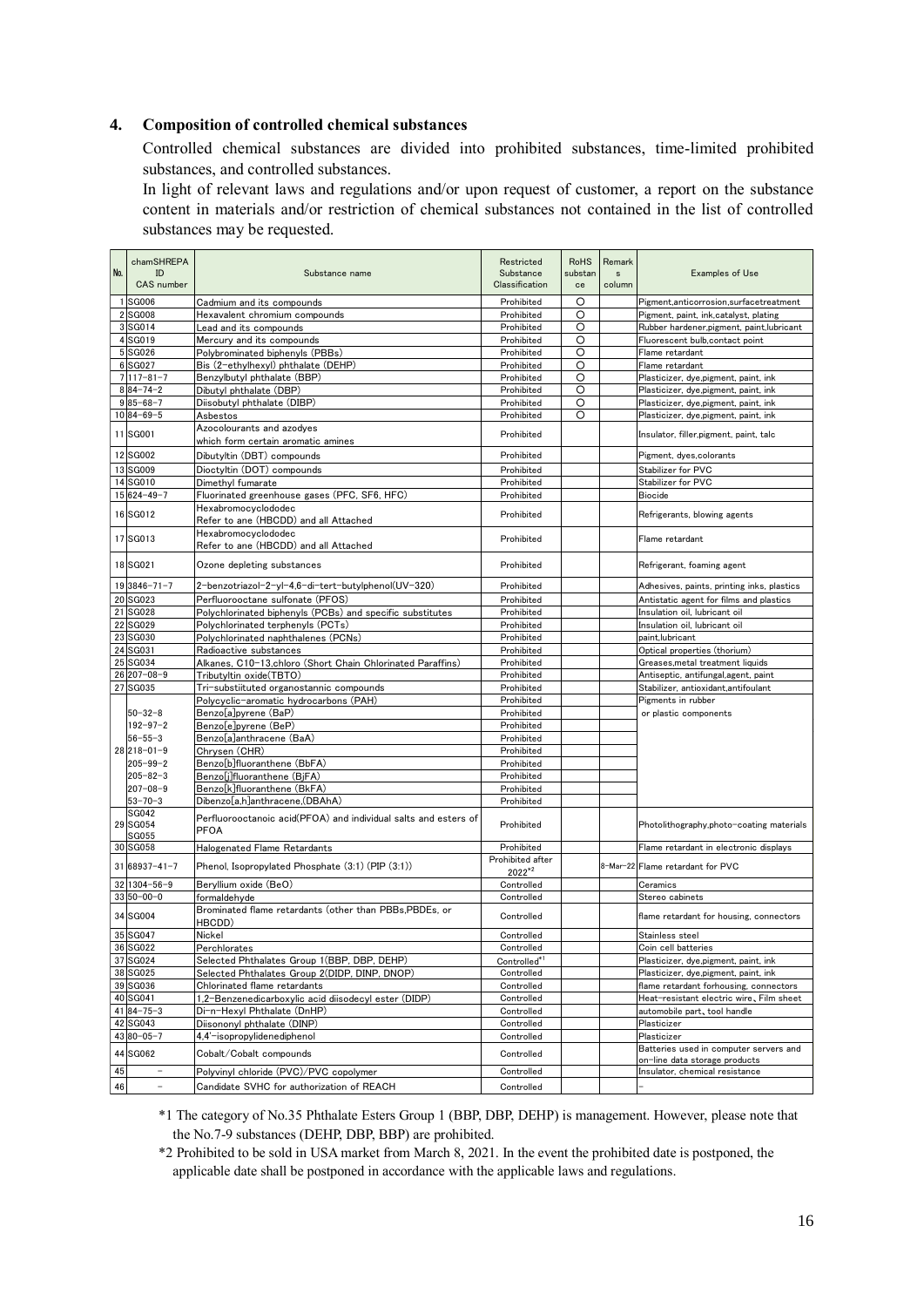#### **5. Composition of controlled chemical substances list**

#### 1) Substance name /CAS No.

Typical substance names in each substance group and the CAS No. (No. to identify chemical substance) are listed. Note that there are substances that belong to other substance groups other than the CAS No. on the list.

#### 2) Threshold value (level prohibited or controlled)

Establishes conditions (e.g. threshold value level) requiring a report for substances contained in materials to be procured by our company.

Substances that do not have a threshold value are prohibited from intentional use. Even if the substance content (concentration) does not exceed the threshold value, if concentration is ascertainable, we request that it be reported to the extent possible.

#### 3) Relevant laws and regulations

The relevant laws and regulations which form the main reason for the prohibition of the substance in materials to be procured by our company. There may be other reasons for prohibition besides the reasons listed, such as conforming to industry (self-imposed) initiatives or contracts between customers and our company.

#### 4) REACH SVHC candidate substances

Current REACH SVHC candidate substances are summarized for reference.

Through the IEC 62474 REACH screening method, only the substances related to electrical and electronics industries are selected.

Since REACH SVHC candidate substances are added regularly, they must be controlled in reference to the latest laws and regulations.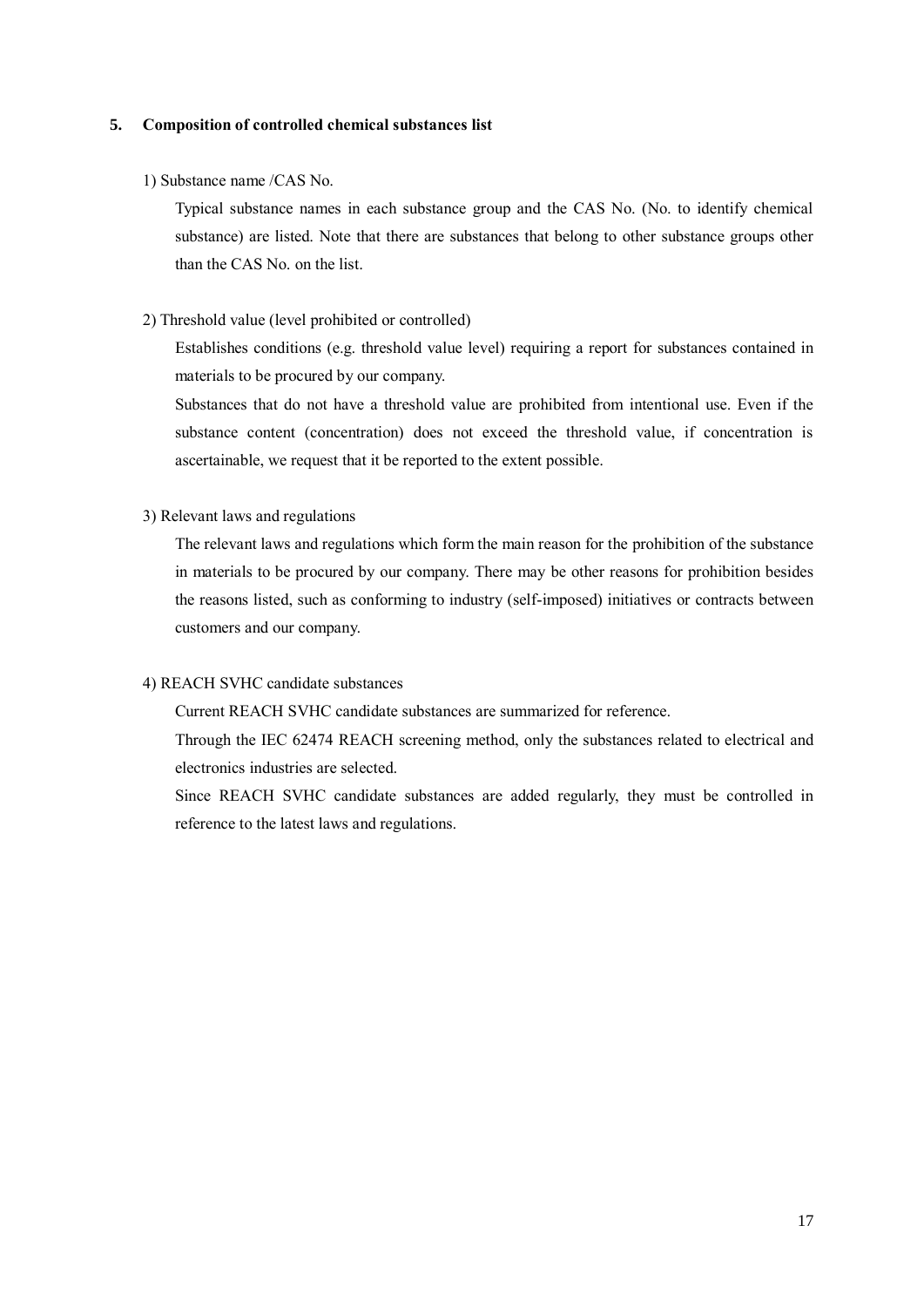## **6**.**List of controlled chemical substances**

| No             | Substance name                             | CAS No.                        | Threshold value<br>(level prohibited or requiring a<br>report)                      | <b>Examples of Use</b>                                                                | Relevant laws and<br>regulations                    |
|----------------|--------------------------------------------|--------------------------------|-------------------------------------------------------------------------------------|---------------------------------------------------------------------------------------|-----------------------------------------------------|
|                | Cadmium and its compounds                  |                                | 1.0.01 mass% of total Cd in<br>homogenous material<br>2.0.001% by weight of battery | Pigment, anticorrosion<br>surface<br>treatment, electric and<br>electronic materials, | 3R Law,<br>EU RoHS, CN RoHS,<br>EU REACH Annex XVII |
|                | Cadmium                                    | 7440-43-9                      |                                                                                     | optical material,                                                                     |                                                     |
|                | Cadmium oxide                              | 1306-19-0                      |                                                                                     | stabilizer, plating,                                                                  |                                                     |
| 1              | Cadmium sulfide                            | 1306-23-6                      |                                                                                     | pigment for resin,<br>fluorescent, electrode,                                         |                                                     |
|                |                                            |                                |                                                                                     | solder, electric                                                                      |                                                     |
|                | Cadmium chloride                           | 10108-64-2                     |                                                                                     | contact, contact point,                                                               |                                                     |
|                | Cadmium sulfate                            | $10124 - 36 - 4$<br>31119-53-6 |                                                                                     | zinc plating, stabilizer<br>for PVC,<br>Batteries.                                    |                                                     |
|                | Other cadmium compounds                    |                                |                                                                                     | Packaging materials                                                                   |                                                     |
|                | Hexavalent chromium compounds              |                                | 0.1 mass% of total Cr+6 in<br>homogenous material                                   | Pigment, paint, ink,<br>catalyst, plating, anticorrosion                              | 3R Law,<br>EU RoHS, CN RoHS,                        |
|                | Chromium (VI) oxide                        | 1333-82-0                      |                                                                                     | surface                                                                               | EU REACH Annex XVII                                 |
|                | Barium chromate                            | 10294-40-3                     |                                                                                     | treatment, dye, paint                                                                 |                                                     |
|                | Calcium chromate                           | 13765-19-0                     |                                                                                     | dryer, paints adhesion                                                                |                                                     |
|                | Chromium trioxide                          | 1333-82-0                      |                                                                                     | enhancement,                                                                          |                                                     |
|                | Lead (II) chromate                         | 7758-97-6                      |                                                                                     |                                                                                       |                                                     |
| 2              | Lead chromate molybdate<br>sulphatered     | 12656-85-8                     |                                                                                     | Packaging materials                                                                   |                                                     |
|                | ead sulfochromate yellow                   | 1344-37-2                      |                                                                                     |                                                                                       |                                                     |
|                | Sodium chromate                            | 7775-11-3                      |                                                                                     |                                                                                       |                                                     |
|                | Sodium dichromate                          | 10588-01-9                     |                                                                                     |                                                                                       |                                                     |
|                | Strontium chromate                         | 7789-06-2                      |                                                                                     |                                                                                       |                                                     |
|                | Potassium dichromate                       | 7778-50-9                      |                                                                                     |                                                                                       |                                                     |
|                | Potassium chromate                         | 7789-00-6                      |                                                                                     |                                                                                       |                                                     |
|                | Zinc chromate                              | 13530-65-9                     |                                                                                     |                                                                                       |                                                     |
|                | Other hexavalent                           |                                |                                                                                     |                                                                                       |                                                     |
|                | chromiumcompounds                          |                                |                                                                                     |                                                                                       |                                                     |
|                | Lead and its compounds                     |                                | 1.0.01 mass% of total Pb in                                                         | Rubber hardener,                                                                      | 3R Law,                                             |
|                | _ead                                       | 7439-92-1                      | homogenous material                                                                 | pigment, paint,                                                                       | EU RoHS, CN RoHS,                                   |
|                | ead(II) sulfate                            | 7446-14-2                      | 2.0.03 mass% of surface                                                             | lubricant, plastic                                                                    | EU REACH Annex XVII                                 |
|                | _ead(II) carbonate                         | 598-63-0                       | coating materia.                                                                    | stabilizer, materials for                                                             | EU Battery Directive,                               |
|                | ead (II) chromate                          | 7758-97-6                      | 3.0.004 mass% of battery                                                            | battery, freemachining<br>alloy, freecutting                                          | U.S. Proposition 65                                 |
|                | ead chromate molybdate sulphate            | 12656-85-8                     |                                                                                     |                                                                                       | CN GB24427/2009                                     |
|                | Lead hydroxidcarbonate                     | 1319-46-6                      |                                                                                     | steels, optical materials,<br>X-ray shielding in CRT                                  |                                                     |
|                | Lead acetate                               | 301-04-2                       |                                                                                     | glass, electrical solder<br>material, mechanical                                      |                                                     |
|                | ead (II) acetate, trihydrate               | 6080-56-4                      |                                                                                     | solder materials,                                                                     |                                                     |
|                | ead phosphate                              | 7446-27-7                      |                                                                                     | curing agent,                                                                         |                                                     |
|                | ead selenide                               | 12069-00-0                     |                                                                                     | vulcanizing agent,                                                                    |                                                     |
|                | ead (IV) oxide                             | 1309-60-0                      |                                                                                     | ferroelectrics, resin                                                                 |                                                     |
| 3              | ead (II,IV) oxide                          | 1314-41-6                      |                                                                                     | stabilizer, plating,                                                                  |                                                     |
|                | .ead (II) sulfide<br>ead (II) oxide        | 1314-87-0<br>1317-36-8         |                                                                                     | metal alloy, resin                                                                    |                                                     |
|                | ead(II) carbonate basic                    | 1319-46-6                      |                                                                                     | Pigment, paint,                                                                       |                                                     |
|                | ead hydroxidcarbonate                      | 1344-36-1                      |                                                                                     | stabilizer, colorant                                                                  |                                                     |
|                | ead(II) phosphate                          | 7446-27-7                      |                                                                                     | Cables/cords,                                                                         |                                                     |
|                | ead sulfochromate yellow                   | 1344-37-2                      |                                                                                     | Batteries,                                                                            |                                                     |
|                | ead(II) titanate                           | 12060-00-3                     |                                                                                     | Packaging materials                                                                   |                                                     |
|                | Lead sulfate, sulphuric acid, lead<br>salt | 15739-80-7                     |                                                                                     |                                                                                       |                                                     |
|                | Lead sulphate,tribasic                     | 12202-17-4                     |                                                                                     |                                                                                       |                                                     |
|                | ead stearate                               | 1072-35-1                      |                                                                                     |                                                                                       |                                                     |
|                | Other lead compounds                       |                                | 1. Intentionally added                                                              | Fluorescent bulb,                                                                     | 3R Law,                                             |
|                | Mercury and its compounds<br>Mercury       | 7439-97-6                      | 2.0.1 mass% of total Hg in                                                          | contact point material,                                                               | EU RoHS, CN RoHS,                                   |
|                | Mercuric chloride                          | 33631-63-9                     | homogenous material                                                                 | pigment, anticorrosion,                                                               | EU REACH Annex XVII                                 |
|                | Mercury (II) chloride                      | 7487-94-7                      | 3.Intentionally added or 0.0001                                                     | switches,                                                                             | EU Battery Directive,                               |
| $\overline{4}$ | Mercuric sulfate                           | 7783-35-9                      | mass% of battery                                                                    | antibacterial treatment                                                               | U.S. Proposition 65,                                |
|                | Mercuric nitrate                           | 10045-94-0                     |                                                                                     | Packaging materials                                                                   | CN GB24427/2009                                     |
|                | Mercuric (II) oxide                        | 21908-53-2                     |                                                                                     | <b>Batteries</b>                                                                      |                                                     |
|                | Mercuric sulfide                           | 1344-48-5                      |                                                                                     |                                                                                       |                                                     |
|                | Other mercury compounds                    | $\overline{\phantom{a}}$       |                                                                                     |                                                                                       |                                                     |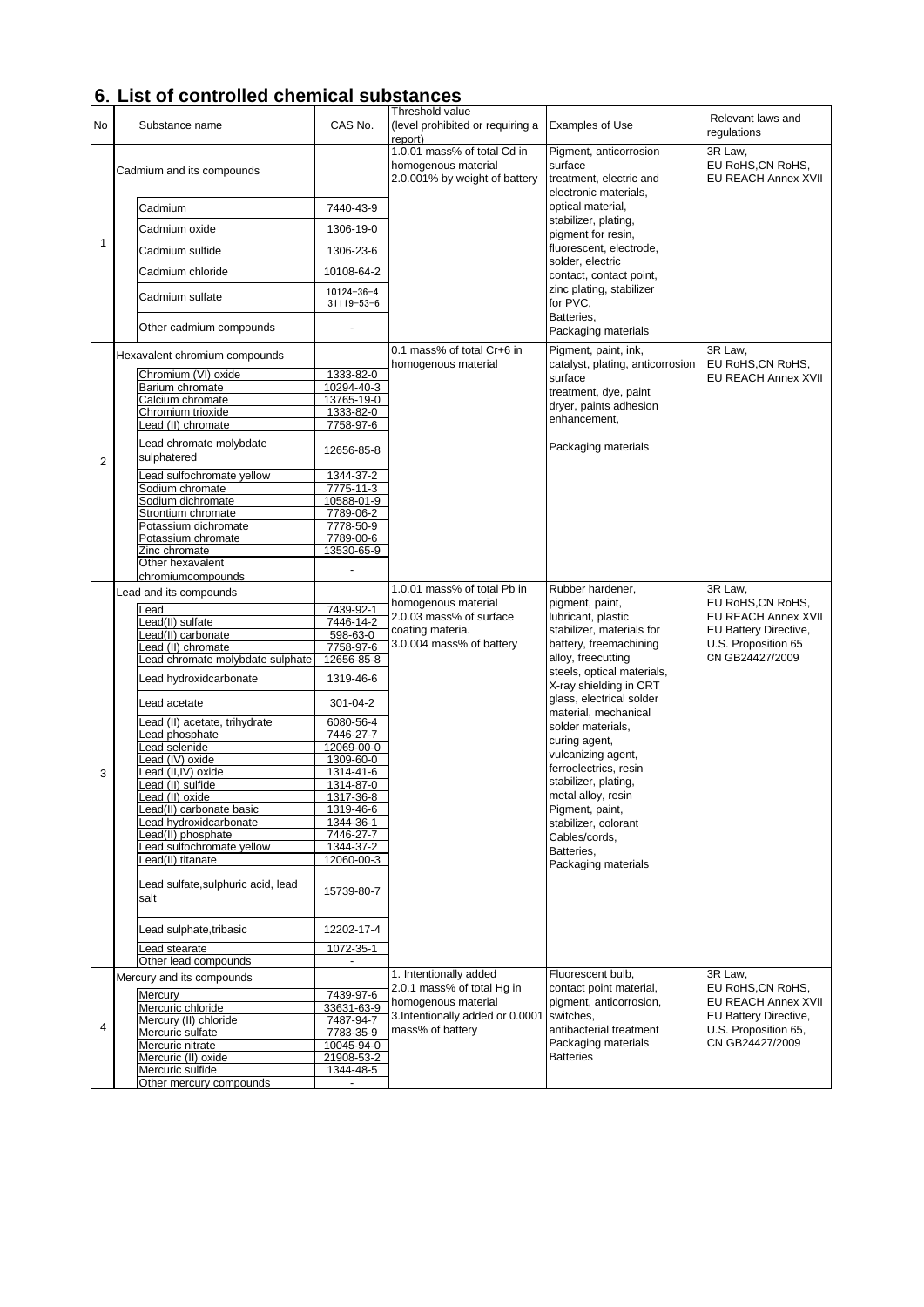| No | Substance name                                     | CAS No.                  | Threshold value<br>(level prohibited or requiring a | Examples of Use       | Relevant laws and<br>regulations |
|----|----------------------------------------------------|--------------------------|-----------------------------------------------------|-----------------------|----------------------------------|
|    |                                                    |                          | report)<br>0.1 mass% in homogenous                  | Flame retardant       | CSCL,                            |
|    | Polybrominatedbiphenyls (PBBs)                     |                          | material                                            |                       | EU RoHS, CN RoHS,                |
|    | Polybrominated Biphenyls                           | 59536-65-1               |                                                     |                       | EU REACH Annex XVII              |
|    | Dibromobiphenyl                                    | 92-86-4                  |                                                     |                       | EU POPs Annex I                  |
|    | 2-Bromobiphenyl<br>3-Bromobiphenyl                 | 2052-07-5<br>2113-57-7   |                                                     |                       |                                  |
|    | 4-Bromobiphenyl                                    | 92-66-0                  |                                                     |                       |                                  |
|    | Tribromobiphenyl                                   | 59080-34-1               |                                                     |                       |                                  |
|    | Tetrabromobiphenyl                                 | 40088-45-7               |                                                     |                       |                                  |
| 5  | Pentabrphenvl                                      | 56307-79-0               |                                                     |                       |                                  |
|    | Hexabromobiphenyl                                  | 59080-40-9               |                                                     |                       |                                  |
|    | hexabromo-1,1-biphenyl                             | 36355-01-8               |                                                     |                       |                                  |
|    | Firemaster FF-1                                    | 67774-32-7               |                                                     |                       |                                  |
|    | Heptabromobiphenyl                                 | 35194-78-6               |                                                     |                       |                                  |
|    | Octabromobiphenyl                                  | 61288-13-9               |                                                     |                       |                                  |
|    | Nonabiphenyl                                       | 27753-52-2               |                                                     |                       |                                  |
|    | Decabromobiphenyl                                  | 13654-09-6               |                                                     |                       |                                  |
|    | Polybrominated diphenyl ethers (PBDEs)             |                          | 1. Intentionally added                              | Flame retardant       | CSCL,                            |
|    | Bromodiphenyl ether                                | 101-55-3                 | 2.0.1 mass% in homogenous                           |                       | EU RoHS, CN RoHS,                |
|    | Dibromodiphenyl ethers                             | 2050-47-7                | material                                            |                       | <b>EU REACH Annex XVII</b>       |
|    | Tribromodiphenyl ether                             | 49690-94-0               |                                                     |                       | EU POPs Annex I                  |
|    | Tetrabromodiphenyl ethers                          | 40088-47-9               |                                                     |                       |                                  |
|    | Pentabromodidphenyl ether                          | 32534-81-9               |                                                     |                       |                                  |
|    | (note: Commercially available                      |                          |                                                     |                       |                                  |
| 6  | PeBDPO is a comple x reaction                      |                          |                                                     |                       |                                  |
|    | mixture containing a variety of                    |                          |                                                     |                       |                                  |
|    | brominated diphenyloxides.)                        |                          |                                                     |                       |                                  |
|    |                                                    |                          |                                                     |                       |                                  |
|    | Hexabromodiphenyl ether<br>Heptabromodiphenylether | 36483-60-0<br>68928-80-3 |                                                     |                       |                                  |
|    | Octabromodiphenyl ether                            | 32536-52-0               |                                                     |                       |                                  |
|    | Nonabromodiphenylether                             | 63936-56-1               |                                                     |                       |                                  |
|    | Decabromodiphenyl ether                            | 1163-19-5                |                                                     |                       |                                  |
|    |                                                    |                          | 0.1 mass% in homogenous                             | Plasticizer, dye,     | <b>EU RoHS</b>                   |
|    |                                                    |                          | material                                            | pigment, paint, ink,  | EU REACH Annex XIV               |
| 7  | Bis (2-ethylhexyl) phthalate (DEHP)                | 117-81-7                 |                                                     | adhesive, lubricant   |                                  |
|    |                                                    |                          |                                                     |                       |                                  |
|    |                                                    |                          | 0.1 mass% in homogenous                             | Plasticizer, dye,     | <b>EU RoHS</b>                   |
|    |                                                    |                          | material                                            | pigment, paint, ink,  | <b>EU REACH Annex XIV</b>        |
| 8  | Benzylbutyl phthalate (BBP)                        | 85-68-7                  |                                                     | adhesive, lubricant   |                                  |
|    |                                                    |                          |                                                     |                       |                                  |
|    |                                                    |                          |                                                     |                       |                                  |
|    |                                                    |                          | 0.1 mass% in homogenous                             | Plasticizer, dye,     | <b>EU RoHS</b>                   |
|    |                                                    |                          | material                                            | pigment, paint, ink,  | EU REACH Annex XIV               |
| 9  | Dibutyl phthalate (DBP)                            | 84-74-2                  |                                                     | adhesive, lubricant   |                                  |
|    |                                                    |                          |                                                     |                       |                                  |
|    |                                                    |                          | 0.1 mass% in homogenous                             | Plasticizer, dye,     | <b>EU RoHS</b>                   |
|    |                                                    |                          | material                                            | pigment, paint, ink,  | <b>EU REACH Annex XIV</b>        |
|    | 10 Diisobutyl phthalate (DIBP)                     | 84-69-5                  |                                                     | adhesive, lubricant   |                                  |
|    |                                                    |                          |                                                     |                       |                                  |
|    |                                                    |                          |                                                     |                       |                                  |
|    | Asbestos                                           |                          | Intentionally added                                 | Insulator, filler,    | Ind-safety Law                   |
|    | Asbestos                                           | 1332-21-4                |                                                     | pigment, paint, talc, | EU REACH Annex XVII<br>U.S. TSCA |
|    | Actinolite                                         | 77536-66-4               |                                                     | adiabatic material    |                                  |
| 11 | Amosite (Grunerite)                                | 12172-73-5               |                                                     |                       | Swiss ORRChim                    |
|    | Anthophyllite                                      | 77536-67-5               |                                                     |                       |                                  |
|    | Chrysotile                                         | 12001-29-5               |                                                     |                       |                                  |
|    | Crocidolite                                        | 12001-28-4               |                                                     |                       |                                  |
|    | Tremolite                                          | 77536-68-6               |                                                     |                       |                                  |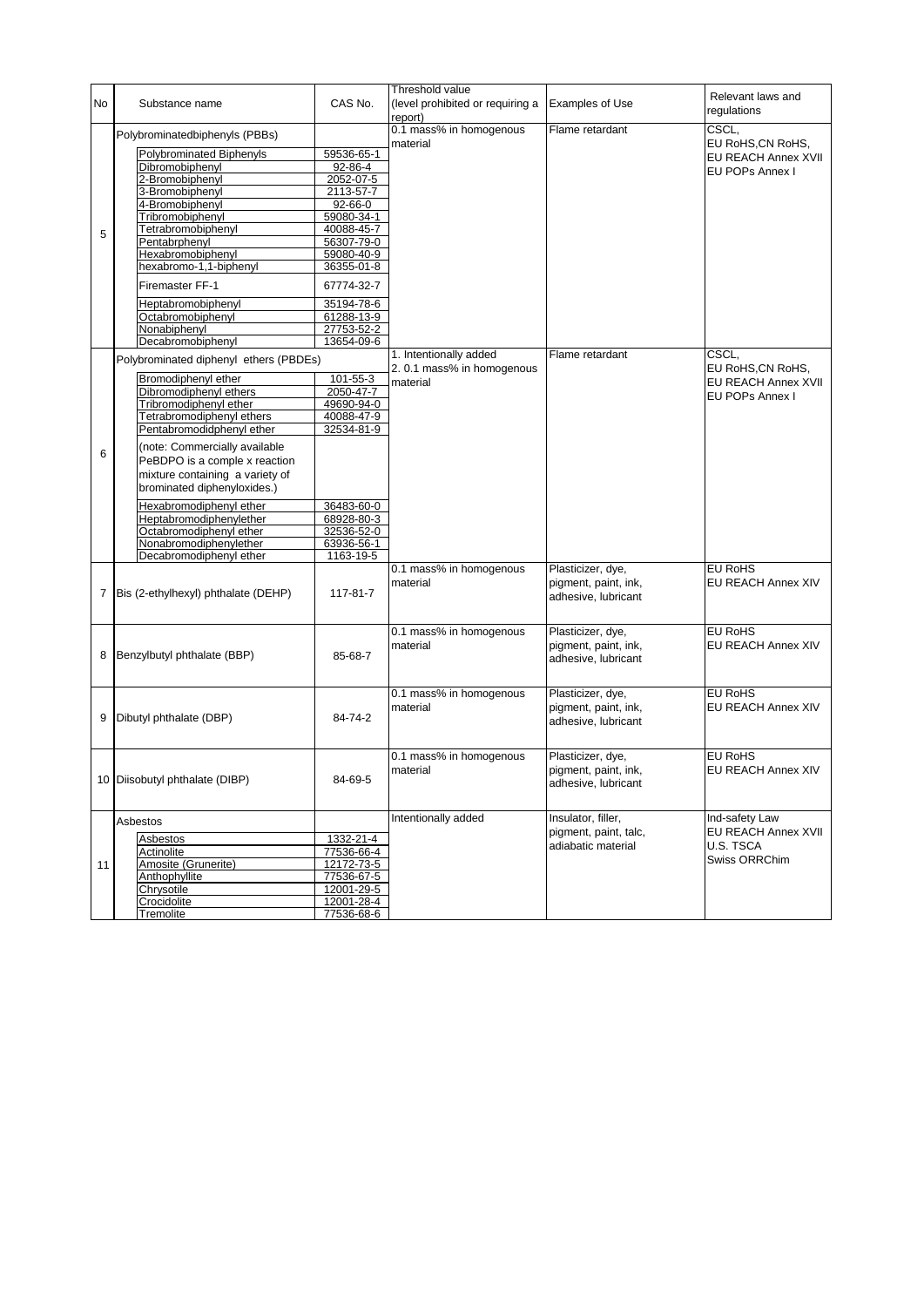|           |                                                                 |                | Threshold value                                                                                             |                                            | Relevant laws and   |
|-----------|-----------------------------------------------------------------|----------------|-------------------------------------------------------------------------------------------------------------|--------------------------------------------|---------------------|
| <b>No</b> | Substance name                                                  | CAS No.        | (level prohibited or requiring a<br>report)                                                                 | <b>Examples of Use</b>                     | requlations         |
|           | Azocolourants and azodyes<br>which form certain aromatic amines |                | Any rate of content greater<br>than 30 ppm (0.003% by<br>weight) in finished textile or<br>leather articles | Pigment, dyes,<br>colorants                | EU REACH Annex XVII |
|           | biphenyl-4-ylamine                                              | 92-67-1        |                                                                                                             |                                            |                     |
|           | Benzidine                                                       | 92-87-5        |                                                                                                             |                                            |                     |
|           | 23+C382:F399                                                    | $95 - 69 - 2$  |                                                                                                             |                                            |                     |
|           | 2-naphthylamine                                                 | $91 - 59 - 8$  |                                                                                                             |                                            |                     |
|           | o-aminoazotoluene                                               | 97-56-3        |                                                                                                             |                                            |                     |
|           | 5-nitro-o-toluidine                                             | 99-55-8        |                                                                                                             |                                            |                     |
|           | 4-chloroaniline                                                 | 106-47-8       |                                                                                                             |                                            |                     |
|           | 4-methoxy-m-phenylenediamine                                    | 615-05-4       |                                                                                                             |                                            |                     |
|           | 4,4'-methylenedianiline                                         | $101 - 77 - 9$ |                                                                                                             |                                            |                     |
| 12        | 3,3'-dichlorobenzidine                                          | 91-94-1        |                                                                                                             |                                            |                     |
|           | 3,3'-dimethoxybenzidine                                         | 119-90-4       |                                                                                                             |                                            |                     |
|           | 3,3'-dimethylbenzidine                                          | 119-93-7       |                                                                                                             |                                            |                     |
|           | 4,4'-methylenedi-o-toluidine                                    | 838-88-0       |                                                                                                             |                                            |                     |
|           | 6-methoxy-m-toluidine                                           | 120-71-8       |                                                                                                             |                                            |                     |
|           | 4,4'-methylene-bis(2-chloroaniline)                             | $101 - 14 - 4$ |                                                                                                             |                                            |                     |
|           | 4,4'-oxydianiline                                               | 101-80-4       |                                                                                                             |                                            |                     |
|           | 4,4'-thiodianiline                                              | 139-65-1       |                                                                                                             |                                            |                     |
|           | o-toluidine                                                     | $95 - 53 - 4$  |                                                                                                             |                                            |                     |
|           | 4-methyl-m-phenylenediamine                                     | 95-80-7        |                                                                                                             |                                            |                     |
|           | 2,4,5-trimethylaniline                                          | $137 - 17 - 7$ |                                                                                                             |                                            |                     |
|           | o-anisidine                                                     | 90-04-0        |                                                                                                             |                                            |                     |
|           | 4-amino azobenzene                                              | 60-09-3        |                                                                                                             |                                            |                     |
|           | Dibutyltin (DBT) compounds                                      |                | Any rate of content greater<br>than 1000ppm (0.1% by                                                        | Stabilizer for PVC,<br>curing catalyst for | EU REACH Annex XVII |
|           | Dibutyltin oxide                                                | 818-08-6       | weight) in mass of tin in                                                                                   | silicone resin and                         |                     |
| 13        | Dibutyltin diacetate                                            | 1067-33-0      |                                                                                                             | urethane resin                             |                     |
|           | Dibutyltin dilaurate                                            | $77 - 58 - 7$  | homogeneous material                                                                                        |                                            |                     |
|           | Dibutyltin maleate                                              | 78-04-6        |                                                                                                             |                                            |                     |
|           | Other dibutyltin compounds                                      |                |                                                                                                             |                                            |                     |
|           |                                                                 |                | 1.0.1 mass% of tin in the part                                                                              | Stabilizer for PVC,                        | EU REACH Annex XVII |
|           |                                                                 |                | 2. In textile and leather articles                                                                          | curing catalyst for<br>silicone resin and  |                     |
|           | Dioctyltin (DOT) compounds                                      |                | intended to come into contact                                                                               |                                            |                     |
|           |                                                                 |                | with the skin, child care article                                                                           | urethane resin                             |                     |
|           |                                                                 |                | or in two component room                                                                                    |                                            |                     |
| 14        | Dioctyl Tin Oxide                                               | 870-08-6       | temperature vulcanization<br>moulding kits (RTV-2 moulding                                                  |                                            |                     |
|           |                                                                 |                | kits) Any rate of content                                                                                   |                                            |                     |
|           | Dioctyltin dilaurate                                            | 3648-18-8      | greater than 1000ppm (0.1%                                                                                  |                                            |                     |
|           |                                                                 |                | by weight) in mass of tin in                                                                                |                                            |                     |
|           | Other Dioctyltin compounds                                      |                | homogeneous material                                                                                        |                                            |                     |
|           |                                                                 |                |                                                                                                             |                                            |                     |
|           |                                                                 |                | Any rate of content greater                                                                                 | Biocide, mold treatment of                 | EU REACH Annex XVII |
| 15        | Dimethyl fumarate                                               | 624-49-7       | than 0.1 ppm (0.00001% by                                                                                   | electronic leather seats,                  | (EC) No 1907/2006   |
|           |                                                                 |                | weight) in homogeneous<br>material                                                                          | including recliners,<br>massage chairs     |                     |
|           |                                                                 |                |                                                                                                             |                                            |                     |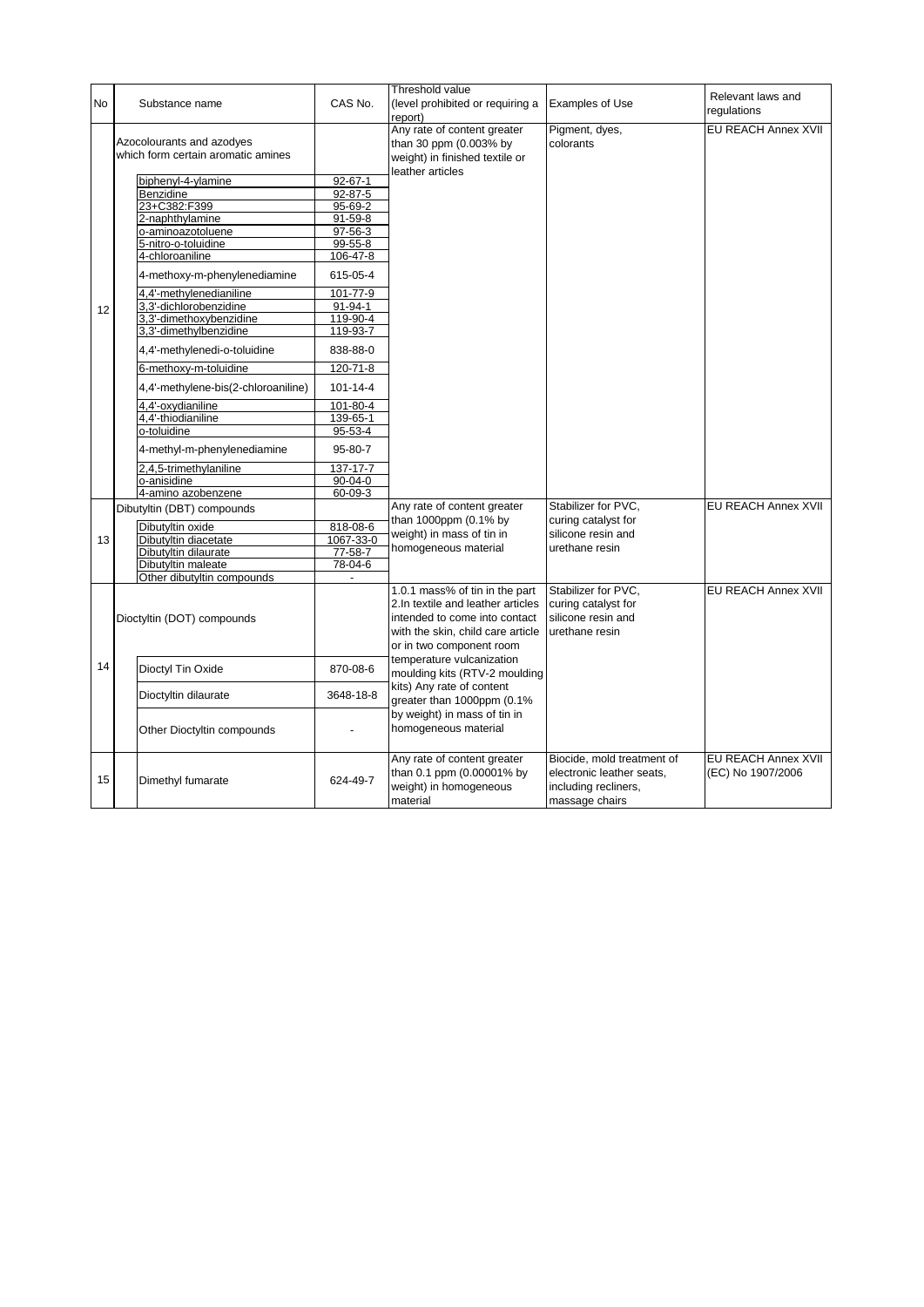| No | Substance name                                               | CAS No.                    | Threshold value<br>(level prohibited or requiring a<br>report) | Examples of Use                                                            | Relevant laws and<br>regulations                |
|----|--------------------------------------------------------------|----------------------------|----------------------------------------------------------------|----------------------------------------------------------------------------|-------------------------------------------------|
|    | Fluorinated greenhouse gases<br>(PFC, SF6, HFC)              |                            | Intentionally added.                                           | Refrigerants, blowing agents,<br>extinguishing agents,<br>cleaning agents, | (EU) No 517/2014                                |
|    | Tetrafluoromethane<br>(Carbontetrafluoride, PFC-14)          | 75-73-0                    |                                                                | insulating media, caustic gas                                              |                                                 |
|    | Hexafluoroethane (PFC-116)                                   | 76-16-4                    |                                                                |                                                                            |                                                 |
|    | Octafluoropropane (PFC-218)                                  | 76-19-7                    |                                                                |                                                                            |                                                 |
|    | Decafluorobutane (PFC-31-10)                                 | 355-25-9                   |                                                                |                                                                            |                                                 |
|    | Dodecafluoropentane (PFC-41-12)                              | 678-26-2                   |                                                                |                                                                            |                                                 |
|    | Tetradecafluorohexane (PFC-51-<br>14)                        | 355-42-0                   |                                                                |                                                                            |                                                 |
|    | Octafluorocyclobutane (PFC-c318)                             | 115-25-3                   |                                                                |                                                                            |                                                 |
|    | Sulfur Hexafluoride (SF6)                                    | 2551-62-4                  |                                                                |                                                                            |                                                 |
|    | Trifluoromethane - (HFC-23)                                  | 75-46-7                    |                                                                |                                                                            |                                                 |
|    | Difluoromethane - (HFC-32)                                   | 75-10-5                    |                                                                |                                                                            |                                                 |
|    | Methyl fluoride - (HFC-41)                                   | 593-53-3                   |                                                                |                                                                            |                                                 |
|    | 2H, 3H-Decafluoropentane - (HFC-<br>43-10mee)                | 138495-42-8                |                                                                |                                                                            |                                                 |
| 16 | Pentafluoroethane (HFC-125)                                  | 354-33-6                   |                                                                |                                                                            |                                                 |
|    | 1,1,2,2-Tetrafluoroethane - (HFC-<br>134)                    | 359-35-3                   |                                                                |                                                                            |                                                 |
|    | 1,1,1,2-Tetrafluoroethane - (HFC-<br>134a)                   | 811-97-2                   |                                                                |                                                                            |                                                 |
|    | 1,1-Difluoroethane - (HFC-152a)                              | 75-37-6                    |                                                                |                                                                            |                                                 |
|    | 1,1,2-Trifluoroethane-(HFC-143)                              | 430-66-0                   |                                                                |                                                                            |                                                 |
|    | 1,1,1-Trifluoroethane - (HFC-<br>143a)                       | 420-46-2                   |                                                                |                                                                            |                                                 |
|    | 2H-Heptafluoropropane- (HFC-<br>227ea)                       | 431-89-0                   |                                                                |                                                                            |                                                 |
|    | 1,1,1,2,2,3-hexafluoro-propane<br>(HFC-236cb)                | 677-56-5                   |                                                                |                                                                            |                                                 |
|    | 1,1,1,2,3,3-Hexafluoropropane -<br><b>HFC-236ea)</b>         | 431-63-0                   |                                                                |                                                                            |                                                 |
|    | $1, 1, 1, 3, 3, 3$ -Hexafluoropropane –<br><b>HFC-236fa)</b> | 690-39-1                   |                                                                |                                                                            |                                                 |
|    | 1,1,2,2,3-Pentafluoropropane -<br><b>HFC-245ca)</b>          | 679-86-7                   |                                                                |                                                                            |                                                 |
|    | 1,1,1,3,3-Pentafluoropropane -<br><b>HFC-245fa)</b>          | 460-73-1                   |                                                                |                                                                            |                                                 |
|    | 1,1,1,3,3-Pentafluorobutane -<br>(HFC-365mfc)                | 406-58-6                   |                                                                |                                                                            |                                                 |
|    | Hexabromocyclododec<br>Refer to ane (HBCDD) and all Attached |                            | 1. Intentionally added<br>2. 0.1 mass% of article              | Flame retardant                                                            | CSCL,<br>EU REACH Annex XVII<br>EU POPs Annex I |
|    | Hexabromocyclododecane<br>(HBCDD)                            | 25637-99-4                 |                                                                |                                                                            | (EC) No 850/2004                                |
|    |                                                              | 4736-49-6<br>65701-47-5    |                                                                |                                                                            |                                                 |
|    |                                                              | 138257-17-7<br>138257-18-8 |                                                                |                                                                            |                                                 |
|    |                                                              | 138257-19-9<br>169102-57-2 |                                                                |                                                                            |                                                 |
| 17 |                                                              | 678970-15-5<br>678970-16-6 |                                                                |                                                                            |                                                 |
|    |                                                              | 678970-17-7                |                                                                |                                                                            |                                                 |
|    | $1,2,5,6,9,10-$<br>hexabromocyclododecane                    | 3194-55-6                  |                                                                |                                                                            |                                                 |
|    | α-hexabromocyclododecane                                     | 134237-50-6                |                                                                |                                                                            |                                                 |
|    | β-hexabromocyclododecane                                     | 134237-51-7                |                                                                |                                                                            |                                                 |
|    | y-hexabromocyclododecane                                     | 134237-52-8                |                                                                |                                                                            |                                                 |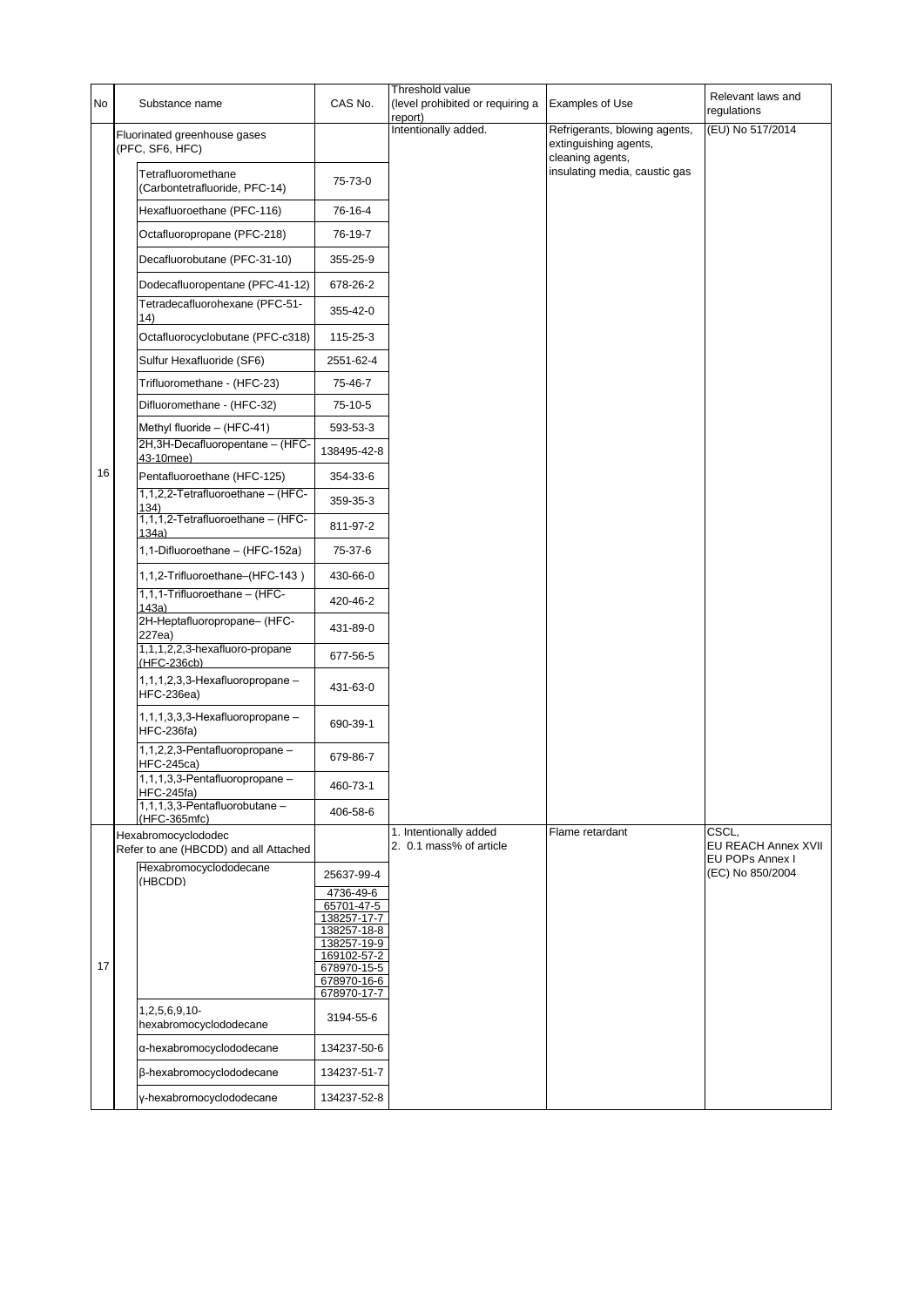| No | Substance name                                                  | CAS No.                   | Threshold value<br>(level prohibited or requiring a<br>report) | Examples of Use                                               | Relevant laws and<br>regulations                          |
|----|-----------------------------------------------------------------|---------------------------|----------------------------------------------------------------|---------------------------------------------------------------|-----------------------------------------------------------|
|    | Ozone depleting substances                                      |                           | Intentionally added                                            | Refrigerant, foaming agent,<br>extinguishant, solvent cleaner | Ozone Layer Law<br><b>Montreal Protocol</b><br>US CFC tax |
|    | Trichlorofluoromethane<br>(CFC-11)                              | 75-69-4                   |                                                                |                                                               |                                                           |
|    | Dichlorodifluoromethane<br>(CFC-12)                             | $75 - 71 - 8$             |                                                                |                                                               |                                                           |
|    | Chlorotrifluoromethane<br>(CFC-13)                              | 75-72-9                   |                                                                |                                                               |                                                           |
|    | Pentachlorofluoroethane<br>(CFC-111)                            | 354-56-3                  |                                                                |                                                               |                                                           |
|    | Tetrachlorodifluoroethane<br>(CFC-112)                          | 76-12-0                   |                                                                |                                                               |                                                           |
|    | 1,1,2,2-Tetrachloro-1,<br>2-difluoroethane (CFC-112)            | 76-12-0                   |                                                                |                                                               |                                                           |
|    | 1,1,1,2-Tetrachloro-2,<br>2-difluoroethane (CFC-112a)           | 76-11-9                   |                                                                |                                                               |                                                           |
|    | Trichlorotrifluoroethane<br>(CFC-113)                           | 76-13-1                   |                                                                |                                                               |                                                           |
|    | 1,1,2-Trichloro-1,2,2<br>trifluoroethane(CFC-113)               | 76-13-1                   |                                                                |                                                               |                                                           |
|    | 1,1,1-Trichloro-2,2,2<br>trifluoroethane(CFC-113a)              | 354-58-5                  |                                                                |                                                               |                                                           |
|    | Dichlorotetrafluoroethane<br>$(CFC-114)$                        | 76-14-2                   |                                                                |                                                               |                                                           |
|    | Monochloropentafluoroethane<br>(CFC-115)                        | 76-15-3                   |                                                                |                                                               |                                                           |
|    | Heptachlorofluoropropane<br>(CFC-211)                           | 422-78-6,<br>135401-87-5  |                                                                |                                                               |                                                           |
|    | 1, 1, 1, 2, 2, 3, 3-Heptachloro-3-<br>fluoropropane (CFC-211aa) | 422-78-6                  |                                                                |                                                               |                                                           |
|    | 1,1,1,2,3,3,3-Heptachloro-2-<br>fluoropropane (CFC-211ba)       | 422-81-1                  |                                                                |                                                               |                                                           |
|    | Hexachlorodifluoropropane<br>(CFC-212)                          | 3182-26-1                 |                                                                |                                                               |                                                           |
|    | Pentachlorotrifluoropropane<br>(CFC-213)                        | 2354-06-5,<br>134237-31-3 |                                                                |                                                               |                                                           |
|    | Tetrachlorotetrafluoropropane<br>(CFC-214)                      | 29255-31-0                |                                                                |                                                               |                                                           |
|    | 1,2,2,3-Tetrachloro-1,1,3,3-<br>tetrafluoropropane (CFC-214aa)  | 2268-46-4                 |                                                                |                                                               |                                                           |
|    | 1,1,1,3-Tetrachloro-2,2,3,3-<br>tetrafluoropropane (CFC-214cb)  |                           |                                                                |                                                               |                                                           |
|    | Trichloropentafluoropropane<br>$(CFC-215)$                      | 1599-41-3                 |                                                                |                                                               |                                                           |
|    | 1,2,2-Trichloropentafluoropropane<br>(CFC-215aa)                | 1599-41-3                 |                                                                |                                                               |                                                           |
|    | 1,2,3-Trichloropentafluoropropane<br>(CFC-215ba)                | 76-17-5                   |                                                                |                                                               |                                                           |
|    | 1,1,2-Trichloropentafluoropropane<br>(CFC-215bb)                |                           |                                                                |                                                               |                                                           |
|    | 1,1,3-Trichloropentafluoropropane<br>(CFC-215ca)                |                           |                                                                |                                                               |                                                           |
|    | 1,1,1-Trichloropentafluoropropane<br>(CFC-215cb)                | 4259-43-2                 |                                                                |                                                               |                                                           |
|    | Dichlorohexafluoropropane<br>(CFC-216)                          | 661-97-2                  |                                                                |                                                               |                                                           |
|    | Chloroheptafluoropropane<br>(CFC-217)                           | 422-86-6                  |                                                                |                                                               |                                                           |
|    | Bromochloromethane<br>(Halon-1011)                              | 74-97-5                   |                                                                |                                                               |                                                           |
|    | Dibromodifluoromethane<br>(Halon-1202)                          | 75-61-6                   |                                                                |                                                               |                                                           |
|    | Bromochlorodifluoromethane<br>(Halon-1211)                      | 353-59-3                  |                                                                |                                                               |                                                           |
|    | Bromotrifluoromethane<br>(Halon-1301)                           | 75-63-8                   |                                                                |                                                               |                                                           |
|    | Dibromotetrafluoroethane<br>(Halon-2402)                        | 124-73-2                  |                                                                |                                                               |                                                           |
|    | Tetrachloromethane<br>(carbontetrachloride)                     | 56-23-5                   |                                                                |                                                               |                                                           |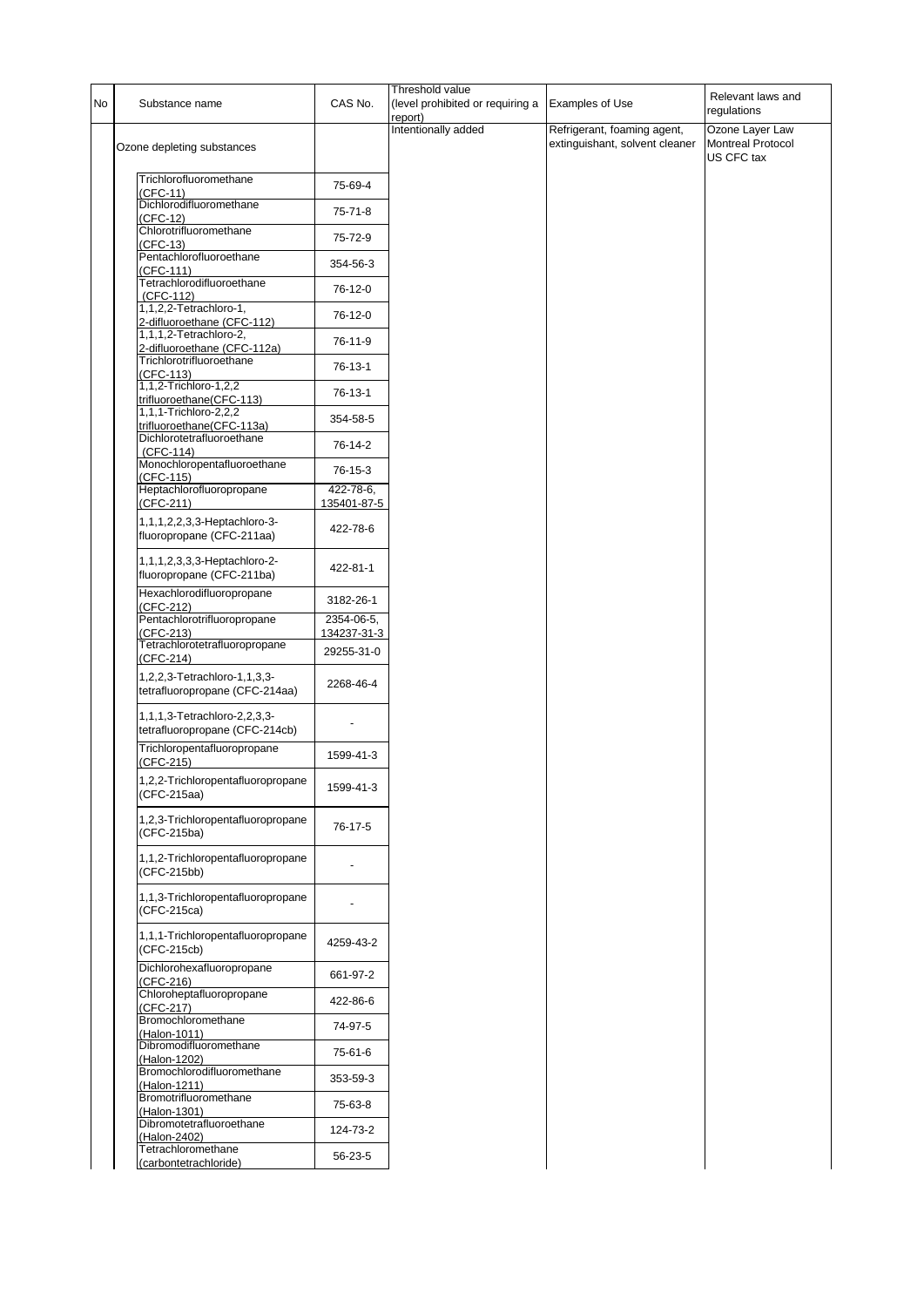| No | Substance name                                               | CAS No.                  | Threshold value<br>(level prohibited or requiring a<br>report) | <b>Examples of Use</b> | Relevant laws and<br>regulations |
|----|--------------------------------------------------------------|--------------------------|----------------------------------------------------------------|------------------------|----------------------------------|
|    | 1,1,1-Trichloroethane<br>(methylchloroform)                  | $71-55-6$                |                                                                |                        |                                  |
|    | Bromomethane (methyl bromide)                                | 74-83-9                  |                                                                |                        |                                  |
|    | Bromoethane (ethyl bromide)                                  | 74-96-4                  |                                                                |                        |                                  |
|    | 1-Bromopropane<br>(n-propyl bromide)<br>Trifluoroiodomethane | 106-94-5                 |                                                                |                        |                                  |
|    | (trifluoromethyliodide)                                      | 2314-97-8                |                                                                |                        |                                  |
|    | Chloromethane (methyl chloride)                              | 74-87-5                  |                                                                |                        |                                  |
|    | Dibromofluoromethane<br>(HBFC-21B2)                          | 1868-53-7                |                                                                |                        |                                  |
|    | Bromodifluoromethane<br>(HBFC-22B1)<br>Bromofluoromethane    | 1511-62-2                |                                                                |                        |                                  |
|    | (HBFC-31 B1)<br>Tetrabromofluoroethane                       | 373-52-4                 |                                                                |                        |                                  |
|    | (HBFC-121 B4)<br>Tribromodifluoroethane                      | 306-80-9                 |                                                                |                        |                                  |
|    | (HBFC-122 B3)<br>Dibromotrifluoroethane                      | $\overline{\phantom{a}}$ |                                                                |                        |                                  |
|    | (HBFC-123 B2)<br>Bromotetrafluoroethane                      | 354-04-1                 |                                                                |                        |                                  |
|    | (HBFC-124 B1)<br>Tribromofluoroethane                        | 124-72-1                 |                                                                |                        |                                  |
|    | (HBFC-131 B3)<br>Dibromodifluoroethane                       |                          |                                                                |                        |                                  |
|    | (HBFC-132 B2)<br>Bromotrifluoroethane                        | 75-82-1                  |                                                                |                        |                                  |
|    | (HBFC-133 B1)<br>Dibromofluoroethane                         | 421-06-7                 |                                                                |                        |                                  |
|    | (HBFC-141 B2)<br>Bromodifluoroethane                         | 358-97-4                 |                                                                |                        |                                  |
|    | (HBFC-142 B1)<br>Bromofluoroethane                           | 420-47-3                 |                                                                |                        |                                  |
|    | (HBFC-151 B1)<br>Hexabromofluoropropane                      | 762-49-2                 |                                                                |                        |                                  |
|    | (HBFC-221 B6)<br>Pentabromodifluoropropane                   |                          |                                                                |                        |                                  |
|    | (HBFC-222 B5)<br>Tetrabromotrifluoropropane                  | ÷,                       |                                                                |                        |                                  |
|    | (HBFC-223 B4)<br>Tribromotetrafluoropropane                  |                          |                                                                |                        |                                  |
|    | (HBFC-224 B3)<br>Dibromopentafluoropropane                   | 431-78-7                 |                                                                |                        |                                  |
|    | (HBFC-225 B2)<br>Bromohexafluoropropane                      | 2252-78-0                |                                                                |                        |                                  |
|    | (HBFC-226 B1)<br>Pentabromofluoropropane                     | $\overline{\phantom{a}}$ |                                                                |                        |                                  |
|    | (HBFC-231 B5)<br>Tetrabromodifluoropropane                   |                          |                                                                |                        |                                  |
|    | (HBFC-232 B4)<br>Tribromotrifluoropropane                    |                          |                                                                |                        |                                  |
|    | (HBFC-233 B3)<br>Dibromotetrafluoropropane                   |                          |                                                                |                        |                                  |
|    | (HBFC-234 B2)<br>Bromopentafluoropropane                     | 460-88-8                 |                                                                |                        |                                  |
|    | (HBFC-235 B1)<br>Tetrabromofluoropropane                     |                          |                                                                |                        |                                  |
|    | (HBFC-241 B4)<br>Tribromodifluoropropane                     | 70192-80-2               |                                                                |                        |                                  |
|    | (HBFC-242 B3)<br>Dibromotrifluoropropane                     | 431-21-0                 |                                                                |                        |                                  |
|    | (HBFC-243 B2)<br>Bromotetrafluoropropane<br>(HBFC-244 B1)    | 679-84-5                 |                                                                |                        |                                  |
|    | Tribromofluoropropane                                        | 75372-14-4               |                                                                |                        |                                  |
|    | (HBFC-251 B3)<br>Dibromodifluoropropane<br>(HBFC-252 B2)     | 460-25-3                 |                                                                |                        |                                  |
|    | Bromotrifluoropropane<br>(HBFC-253 B1)                       | 421-46-5                 |                                                                |                        |                                  |
|    | Dibromofluoropropane<br>(HBFC-261 B2)                        | 51584-26-0               |                                                                |                        |                                  |
|    | Bromodifluoropropane<br>(HBFC-262 B1)                        | $\overline{\phantom{a}}$ |                                                                |                        |                                  |
|    | Bromofluoropropane<br>(HBFC-271 B1)                          | 1871-72-3                |                                                                |                        |                                  |
|    | Dichlorofluoromethane<br>(HCFC-21)                           | 75-43-4                  |                                                                |                        |                                  |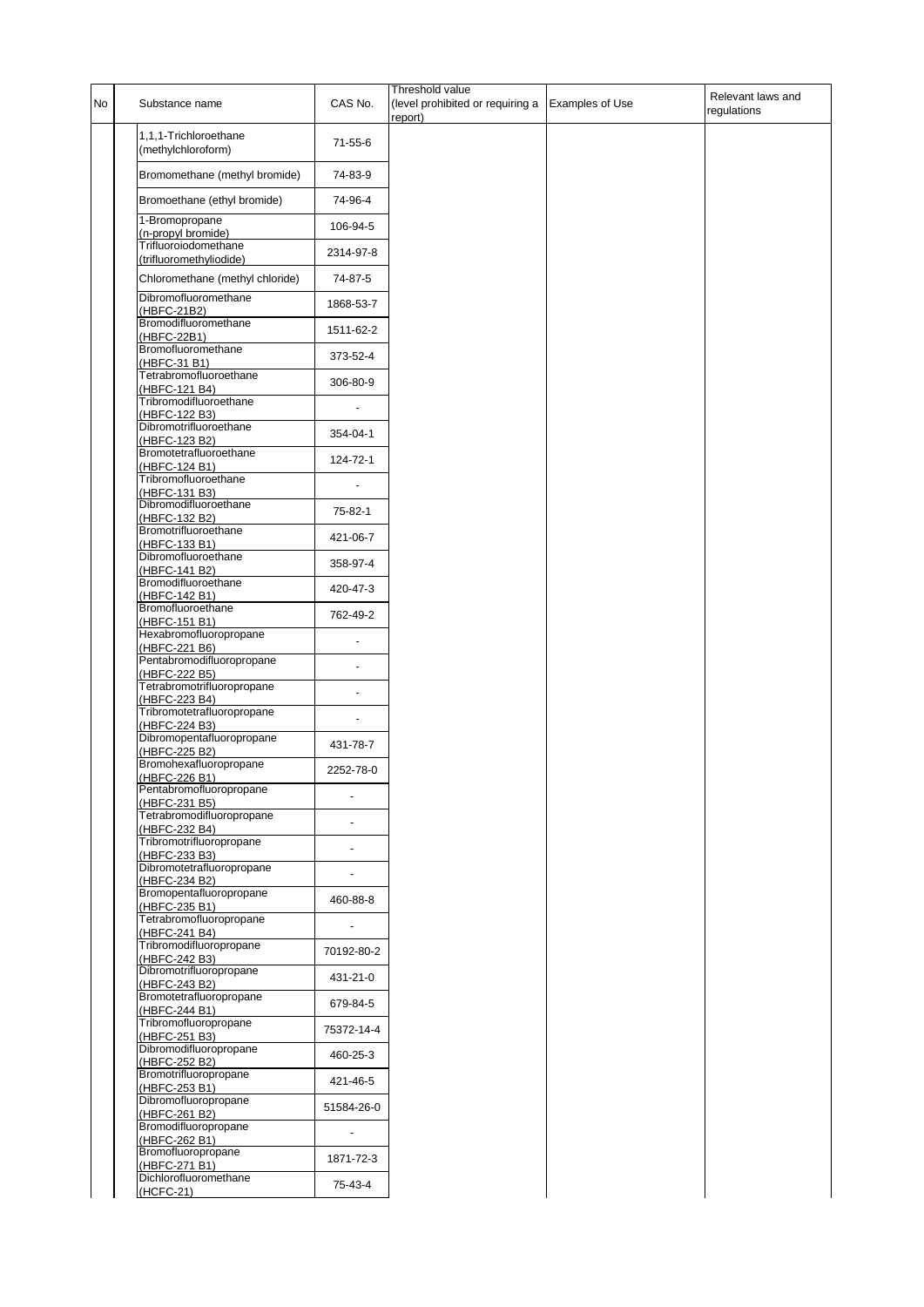| No | Substance name                                           | CAS No.                    | Threshold value<br>(level prohibited or requiring a Examples of Use<br>report) | Relevant laws and<br>regulations |
|----|----------------------------------------------------------|----------------------------|--------------------------------------------------------------------------------|----------------------------------|
|    | Chlorodifluoromethane<br>(HCFC-22)                       | 75-45-6                    |                                                                                |                                  |
|    | Chlorofluoromethane                                      | 593-70-4                   |                                                                                |                                  |
|    | (HCFC-31)<br>Tetrachlorofluoroethane                     | 134237-32-4                |                                                                                |                                  |
|    | (HCFC-121)<br>1,1,2,2-Tetrachloro-1-                     | 354-14-3                   |                                                                                |                                  |
|    | fluoroethane(HCFC-121)<br>1,1,1,2-Tetrachloro-2-         |                            |                                                                                |                                  |
|    | fluoroethane(HCFC-121a)<br>Trichlorodifluoroethane       | 354-11-0                   |                                                                                |                                  |
|    | (HCFC-122)<br>1,2,2-Trichloro-1,1-                       | 41834-16-6                 |                                                                                |                                  |
|    | difluoroethane(HCFC-122)                                 | 354-21-2                   |                                                                                |                                  |
|    | 1,1,2-Trichloro-1,2-<br>difluoroethane(HCFC-122a)        | 354-15-4                   |                                                                                |                                  |
|    | 1,1,1-Trichloro-2,2-<br>difluoroethane(HCFC-122b)        | 354-12-1                   |                                                                                |                                  |
|    | Dichlorotrifluoroethane<br>(HCFC-123)                    | 34077-87-7                 |                                                                                |                                  |
|    | 1,1-Dichloro-2,2,2-<br>trifluoroethane(HCFC-123)         | 306-83-2                   |                                                                                |                                  |
|    | 1,2-Dichloro-1,1,2-                                      | 354-23-4,                  |                                                                                |                                  |
|    | trifluoroethane(HCFC-123a)<br>1,1-Dichloro-1,2,2-        | 90454-18-5<br>812-04-4     |                                                                                |                                  |
|    | trifluoroethane(HCFC-123b)<br>Chlorotetrafluoroethane    | 63938-10-3                 |                                                                                |                                  |
|    | (HCFC-124)                                               |                            |                                                                                |                                  |
|    | 2-chloro-1,1,1,2-<br>tetrafluoroethane(HCFC-124)         | 2837-89-0                  |                                                                                |                                  |
|    | 1-chloro-1,1,2,2-<br>tetrafluoroethane(HCFC-124a)        | 354-25-6                   |                                                                                |                                  |
|    | Trichlorofluoroethane                                    | 27154-33-2;                |                                                                                |                                  |
| 18 | (HCFC-131)<br>1,1,2-Trichloro-2-fluoroethane             | (134237-34-<br>359-28-4    |                                                                                |                                  |
|    | (HCFC-131)<br>1,1,2-Trichloro-1-                         | 811-95-0                   |                                                                                |                                  |
|    | fluoroethane(HCFC131a)<br>1,1,1-Trichloro-2-fluoroethane | 2366-36-1                  |                                                                                |                                  |
|    | (HCFC-131b)<br>Dichlorodifluoroethane                    |                            |                                                                                |                                  |
|    | (HCFC-132)<br>1,2-Dichloro-1,2-difluoroethane            | 25915-78-0                 |                                                                                |                                  |
|    | (HCFC-132)<br>1,1-Dichloro-2,2-difluoroethane            | 431-06-1                   |                                                                                |                                  |
|    | (HCFC-132a)<br>1,2-Dichloro-1,1-difluoroethane           | 471-43-2                   |                                                                                |                                  |
|    | (HCFC-132b)                                              | 1649-08-7                  |                                                                                |                                  |
|    | 1,1-Dichloro-1,2-difluoroethane<br>(HFCF-132c)           | 1842-05-3                  |                                                                                |                                  |
|    | Chlorotrifluoroethane<br>(HCFC-133)                      | 1330-45-6,<br>431-07-2     |                                                                                |                                  |
|    | 1-Chloro-1,2,2-trifluoroethane<br>(HCFC-133)             | 1330-45-6                  |                                                                                |                                  |
|    | 2-Chloro-1,1,1-trifluoroethane<br>(HCFC-133a)            | 75-88-7                    |                                                                                |                                  |
|    | 1-Chloro-1,1,2-trifluoroethane<br>(HCFC-133b)            | 421-04-5                   |                                                                                |                                  |
|    | Dichlorofluoroethane                                     | 1717-00-6;                 |                                                                                |                                  |
|    | (HCFC-141)<br>1,2-Dichloro-1-fluoroethane                | (25167-88-8)<br>430-57-9   |                                                                                |                                  |
|    | (HCFC-141)<br>1.1-Dichloro-2-fluoroethane                | 430-53-5                   |                                                                                |                                  |
|    | (HCFC-141a)<br>1,1-Dichloro-1-fluoroethane               | 1717-00-6                  |                                                                                |                                  |
|    | (HCFC-141b)<br>Chlorodifluoroethane                      |                            |                                                                                |                                  |
|    | (HCFC-142)<br>2-Chloro-1,1-Difluoroethane                | 25497-29-4                 |                                                                                |                                  |
|    | (HCFC-142)<br>1-Chloro-1,1-difluoroethane                | 338-65-8                   |                                                                                |                                  |
|    | (HCFC-142b)                                              | 75-68-3                    |                                                                                |                                  |
|    | 1-Chloro-1,2-difluoroethane<br>(HCFC-142a)               | 338-64-7                   |                                                                                |                                  |
|    | Chlorofluoroethane<br>(HCFC-151)                         | 110587-14-9                |                                                                                |                                  |
|    | 1-Chloro-2-fluoroethane<br>(HCFC-151)                    | 762-50-5                   |                                                                                |                                  |
|    | 1-Chloro-1-fluoroethane<br>$(HCFC-151a)$                 | 1615-75-4                  |                                                                                |                                  |
|    | Hexachlorofluoropropane<br>(HCFC-221)                    | 134237-35-7,<br>29470-94-8 |                                                                                |                                  |
|    |                                                          |                            |                                                                                |                                  |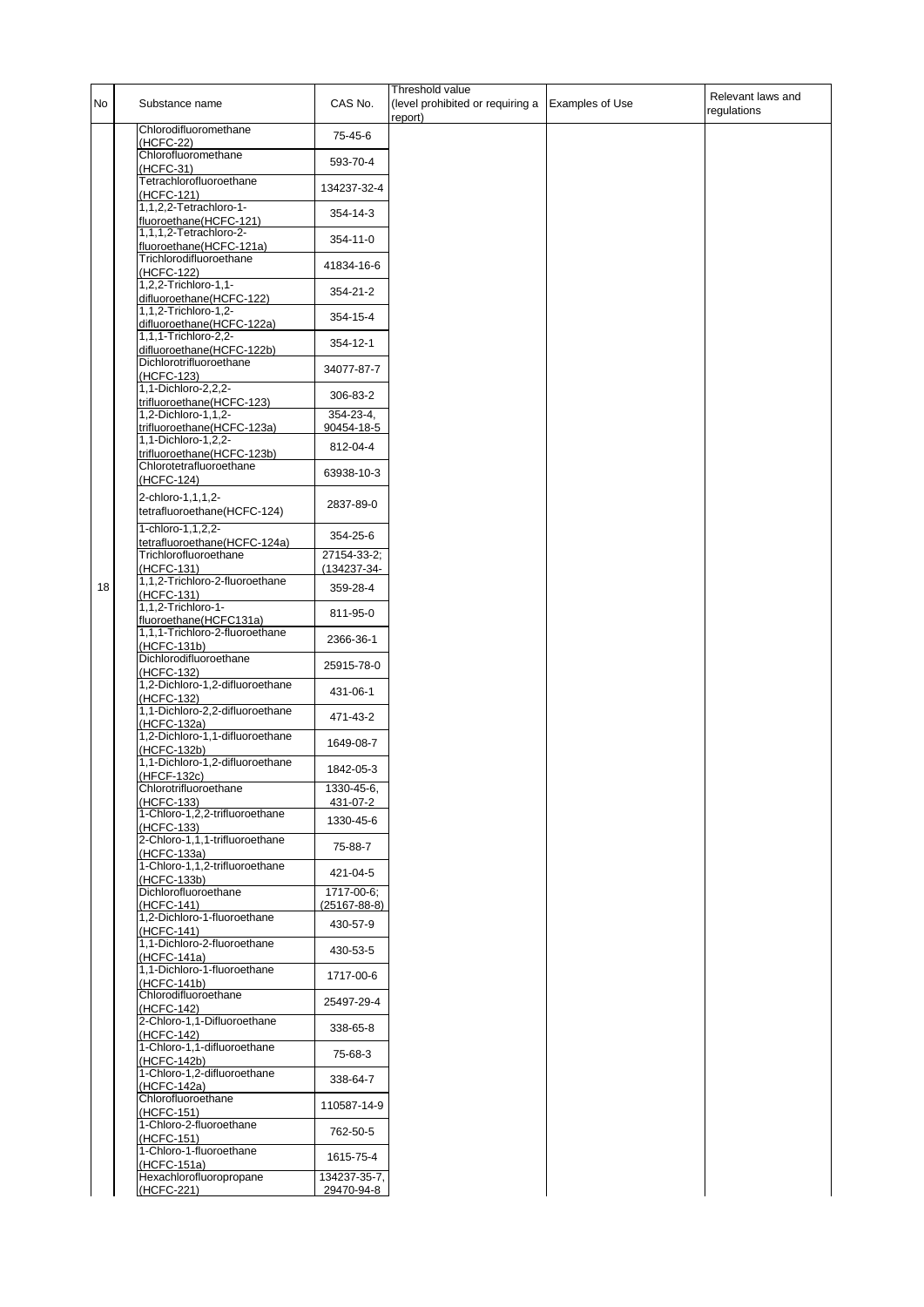| No | Substance name                                              | CAS No.     | Threshold value<br>(level prohibited or requiring a<br>report) | <b>Examples of Use</b> | Relevant laws and<br>regulations |
|----|-------------------------------------------------------------|-------------|----------------------------------------------------------------|------------------------|----------------------------------|
|    | 1,1,1,2,2,3-Hexachloro-<br>3-fluoropropane (HCFC-221ab)     | 422-26-4    |                                                                |                        |                                  |
|    | Pentachlorodifluoropropane<br>(HCFC-222)                    | 134237-36-8 |                                                                |                        |                                  |
|    | 1,1,1,3,3-pentachloro-2,2-<br>difluoropropane (HCFC-222ca)  | 422-49-1    |                                                                |                        |                                  |
|    | 1,2,2,3,3-pentachloro-1,1-<br>difluoropropane (HCFC-222aa)  | 422-30-0    |                                                                |                        |                                  |
|    | Tetrachlorotrifluoropropane<br>(HCFC-223)                   | 134237-37-9 |                                                                |                        |                                  |
|    | 1,1,3,3-Tetrachloro-1,2,2-<br>trifluoropropane (HCFC-223ca) | 422-52-6    |                                                                |                        |                                  |
|    | 1,1,1,3-Tetrachloro-2,2,3-<br>trifluoropropane (HCFC-223cb) | 422-50-4    |                                                                |                        |                                  |
|    | Trichlorotetrafluoropropane<br>(HCFC-224)                   | 134237-38-0 |                                                                |                        |                                  |
|    | 1,3,3-Trichloro-1,1,2,2-<br>tetrafluoropropane (HCFC-224ca) | 422-54-8    |                                                                |                        |                                  |
|    | 1,1,3-Trichloro-1,2,2,3-<br>tetrafluoropropane (HCFC-224cb) | 422-53-7    |                                                                |                        |                                  |
|    | 1,1,1-Trichloro-2,2,3,3-<br>tetrafluoropropane (HCFC-224cc) | 422-51-7    |                                                                |                        |                                  |
|    | Dichloropentafluoropropane<br>(HCFC-225)                    | 127564-92-5 |                                                                |                        |                                  |
|    | 2,2-Dichloro-1,1,1,3,3-<br>pentafluoropropane (HCFC-225aa)  | 128903-21-9 |                                                                |                        |                                  |
|    | 2,3-Dichloro-1,1,1,2,3-<br>pentafluoropropane (HCFC-225ba)  | 422-48-0    |                                                                |                        |                                  |
|    | 1,2-Dichloro-1,1,2,3,3-<br>pentafluoropropane (HCFC-225bb)  | 422-44-6    |                                                                |                        |                                  |
|    | 3,3-Dichloro-1,1,1,2,2-<br>pentafluoropropane (HCFC-225ca)  | 422-56-0    |                                                                |                        |                                  |
|    | 1,3-Dichloro-1,1,2,2,3-<br>pentafluoropropane (HCFC-225cb)  | 507-55-1    |                                                                |                        |                                  |
|    | 1,1-Dichloro-1,2,2,3,3-<br>pentafluoropropane (HCFC-225cc)  | 13474-88-9  |                                                                |                        |                                  |
|    | 1,2-Dichloro-1,1,3,3,3-<br>pentafluoropropane (HCFC-225da)  | 431-86-7    |                                                                |                        |                                  |
|    | 1,3-Dichloro-1,1,2,3,3-<br>pentafluoropropane (HCFC-225ea)  | 136013-79-1 |                                                                |                        |                                  |
|    | 1,1-Dichloro-1,2,3,3,3-<br>pentafluoropropane (HCFC-225eb)  | 111512-56-2 |                                                                |                        |                                  |
|    | Chlorohexafluoropropane<br>(HCFC-226)                       | 134308-72-8 |                                                                |                        |                                  |
|    | 2-Chloro-1,1,1,3,3,3-<br>hexafluoropropane (HCFC-226da)     | 431-87-8    |                                                                |                        |                                  |
|    | Pentachlorofluoropropane<br>(HCFC-231)                      | 134190-48-0 |                                                                |                        |                                  |
|    | 1,1,1,2,3-pentachloro-<br>2-fluoropropane (HCFC-231bb)      | 421-94-3    |                                                                |                        |                                  |
|    | Tetrachlorodifluoropropane<br>(HCFC-232)                    | 134237-39-1 |                                                                |                        |                                  |
|    | 1,1,1,3-Tetrachloro-3,3-<br>difluoropropane (HCFC-232fc)    | 460-89-9    |                                                                |                        |                                  |
|    | Trichlorotrifluoropropane<br>(HCFC-233)                     | 134237-40-4 |                                                                |                        |                                  |
|    | 1,1,1-Trichloro-3,3,3-<br>trifluoropropane (HCFC-233fb)     | 7125-83-9   |                                                                |                        |                                  |
|    | Dichlorotetrafluoropropane<br>(HCFC-234)                    | 127564-83-4 |                                                                |                        |                                  |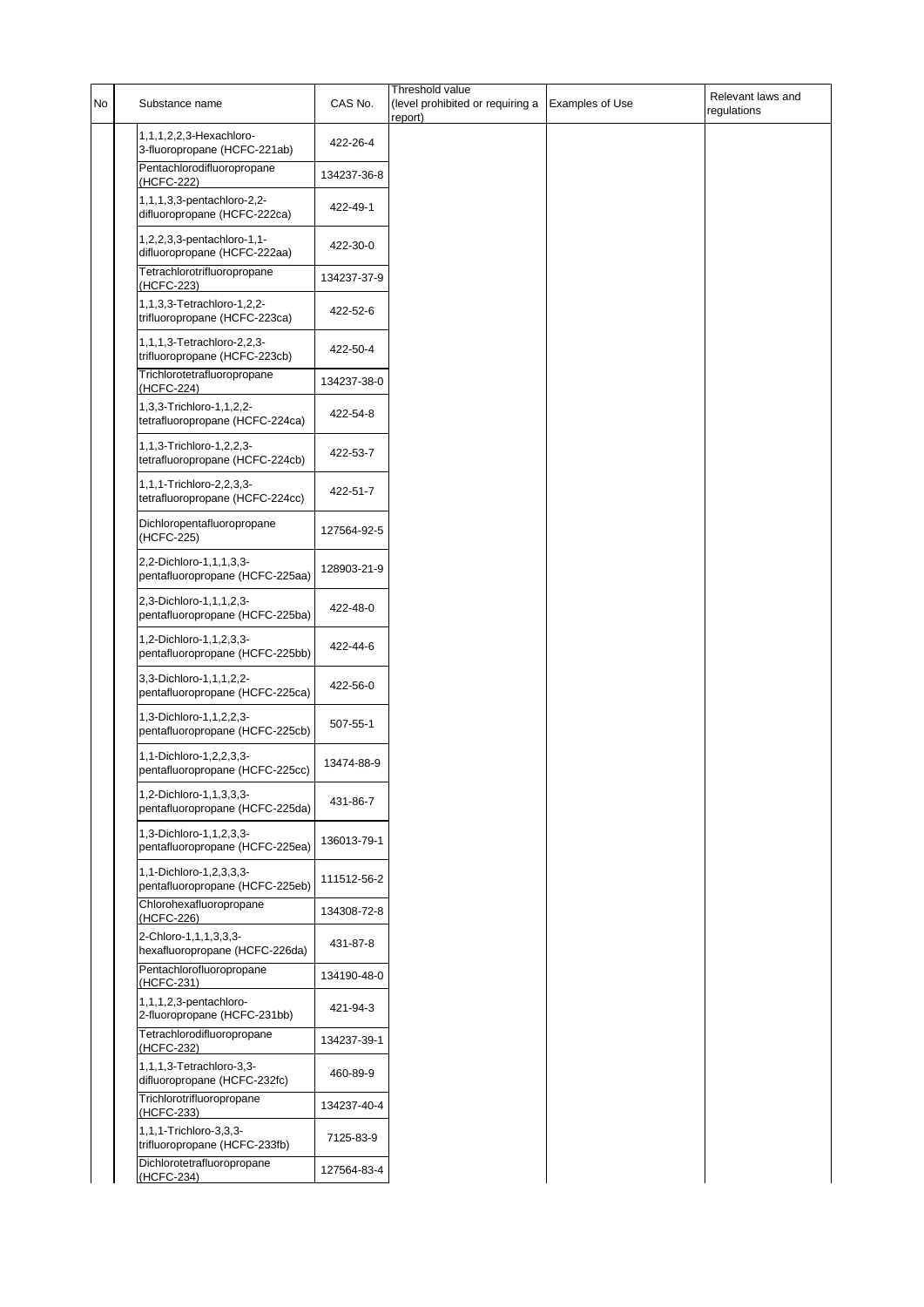| No | Substance name                                           | CAS No.     | Threshold value<br>(level prohibited or requiring a<br>report)                                                          | <b>Examples of Use</b>                                                                                 | Relevant laws and<br>regulations |
|----|----------------------------------------------------------|-------------|-------------------------------------------------------------------------------------------------------------------------|--------------------------------------------------------------------------------------------------------|----------------------------------|
|    | 1,2-Dichloro-1,2,3,3-<br>tetrafluoropropane (HCFC-234db) | 425-94-5    |                                                                                                                         |                                                                                                        |                                  |
|    | Chloropentafluoropropane<br>(HCFC-235)                   | 134237-41-5 |                                                                                                                         |                                                                                                        |                                  |
|    | 1-Chloro-1,1,3,3,3-<br>pentafluoropropane (HCFC-235fa)   | 460-92-4    |                                                                                                                         |                                                                                                        |                                  |
|    | Tetrachlorofluoropropane<br>(HCFC-241)                   | 134190-49-1 |                                                                                                                         |                                                                                                        |                                  |
|    | 1,1,2,3-Tetrachloro-1-<br>fluoropropane (HCFC-241db)     | 666-27-3    |                                                                                                                         |                                                                                                        |                                  |
|    | Trichlorodifluoropropane<br>(HCFC-242)                   | 134237-42-6 |                                                                                                                         |                                                                                                        |                                  |
|    | 1,3,3, Trichloro-1, 1-difluoropropane<br>(HCFC-242fa)    | 460-63-9    |                                                                                                                         |                                                                                                        |                                  |
|    | Dichlorotrifluoropropane<br>(HCFC-243)                   | 134237-43-7 |                                                                                                                         |                                                                                                        |                                  |
|    | 1,1-Dichloro-1,2,2-trifluoropropane<br>(HCFC-243cc)      | 7125-99-7   |                                                                                                                         |                                                                                                        |                                  |
|    | 2,3-Dichloro-1,1,1-trifluoropropane<br>(HCFC-243db)      | 338-75-0    |                                                                                                                         |                                                                                                        |                                  |
|    | 3,3-Dichloro-1,1,1-trifluoropropane<br>(HCFC-243fa)      | 460-69-5    |                                                                                                                         |                                                                                                        |                                  |
|    | Chlorotetrafluoropropane<br>(HCFC-244)                   | 134190-50-4 |                                                                                                                         |                                                                                                        |                                  |
|    | 3-Chloro-1,1,2,2-<br>tetrafluoropropane (HCFC-244ca)     | 679-85-6    |                                                                                                                         |                                                                                                        |                                  |
|    | 1-Chloro-1,1,2,2-<br>tetrafluoropropane (HCFC-244cc)     | 421-75-0    |                                                                                                                         |                                                                                                        |                                  |
|    | Trichlorofluoropropane<br>(HCFC-251)                     | 134190-51-5 |                                                                                                                         |                                                                                                        |                                  |
|    | 1,1,3-Trichloro-1-fluoropropane<br>(HCFC-251fb)          | 818-99-5    |                                                                                                                         |                                                                                                        |                                  |
|    | 1,1,2-Trichloro-1-fluoropropane<br>(HCFC-251dc)          | 421-41-0    |                                                                                                                         |                                                                                                        |                                  |
|    | Dichlorodifluoropropane<br>(HCFC-252)                    | 134190-52-6 |                                                                                                                         |                                                                                                        |                                  |
|    | 1,3-Dicloro-1,1-difluoropropane<br>(HCFC-252fb)          | 819-00-1    |                                                                                                                         |                                                                                                        |                                  |
|    | Chlorotrifluoropropane<br>(HCFC-253)                     | 134237-44-8 |                                                                                                                         |                                                                                                        |                                  |
|    | 3-Chloro-1,1,1-trifluoropropane<br>(HCFC-253fb)          | 460-35-5    |                                                                                                                         |                                                                                                        |                                  |
|    | Dichlorofluoropropane<br>(HCFC-261)                      | 134237-45-9 |                                                                                                                         |                                                                                                        |                                  |
|    | 1,1-Dichloro-1-fluoropropane<br>(HCFC-261fc)             | 7799-56-6   |                                                                                                                         |                                                                                                        |                                  |
|    | 1,2-Dichloro-2-fluoro-propane<br>$(HCFC-261ba)$          | 420-97-3    |                                                                                                                         |                                                                                                        |                                  |
|    | Chlorodifluoropropane<br>(HCFC-262)                      | 134190-53-7 |                                                                                                                         |                                                                                                        |                                  |
|    | 1-Chloro-2,2-difluoropropane<br>(HCFC-262ca)             | 420-99-5    |                                                                                                                         |                                                                                                        |                                  |
|    | 2-Chloro-1,3-difluoropropane<br>(HCFC-262da)             | 102738-79-4 |                                                                                                                         |                                                                                                        |                                  |
|    | 1-Chloro-1,1-difluoropropane<br>(HCFC-262fc)             | 421-02-03   |                                                                                                                         |                                                                                                        |                                  |
|    | Chlorofluoropropane<br>(HCFC-271)                        | 134190-54-8 |                                                                                                                         |                                                                                                        |                                  |
|    | 2-Chloro-2-fluoropropane<br>(HCFC-271ba)                 | 420-44-0    |                                                                                                                         |                                                                                                        |                                  |
|    | 1-Chloro-1-fluoropropane<br>(HCFC-271fb)                 | 430-55-7    |                                                                                                                         |                                                                                                        |                                  |
| 19 | 2-benzotriazol-2-yl-4,6-<br>di-tert-butylphenol(UV-320)  | 3846-71-7   | 1. Intentionally added<br>2. Any rate of content greater<br>than 1000ppm (0.1% by<br>weight) in homogeneous<br>material | Adhesives, paints, printing<br>inks, plastics, inked ribbons,<br>putty,<br>caulking or sealing fillers | CSCL                             |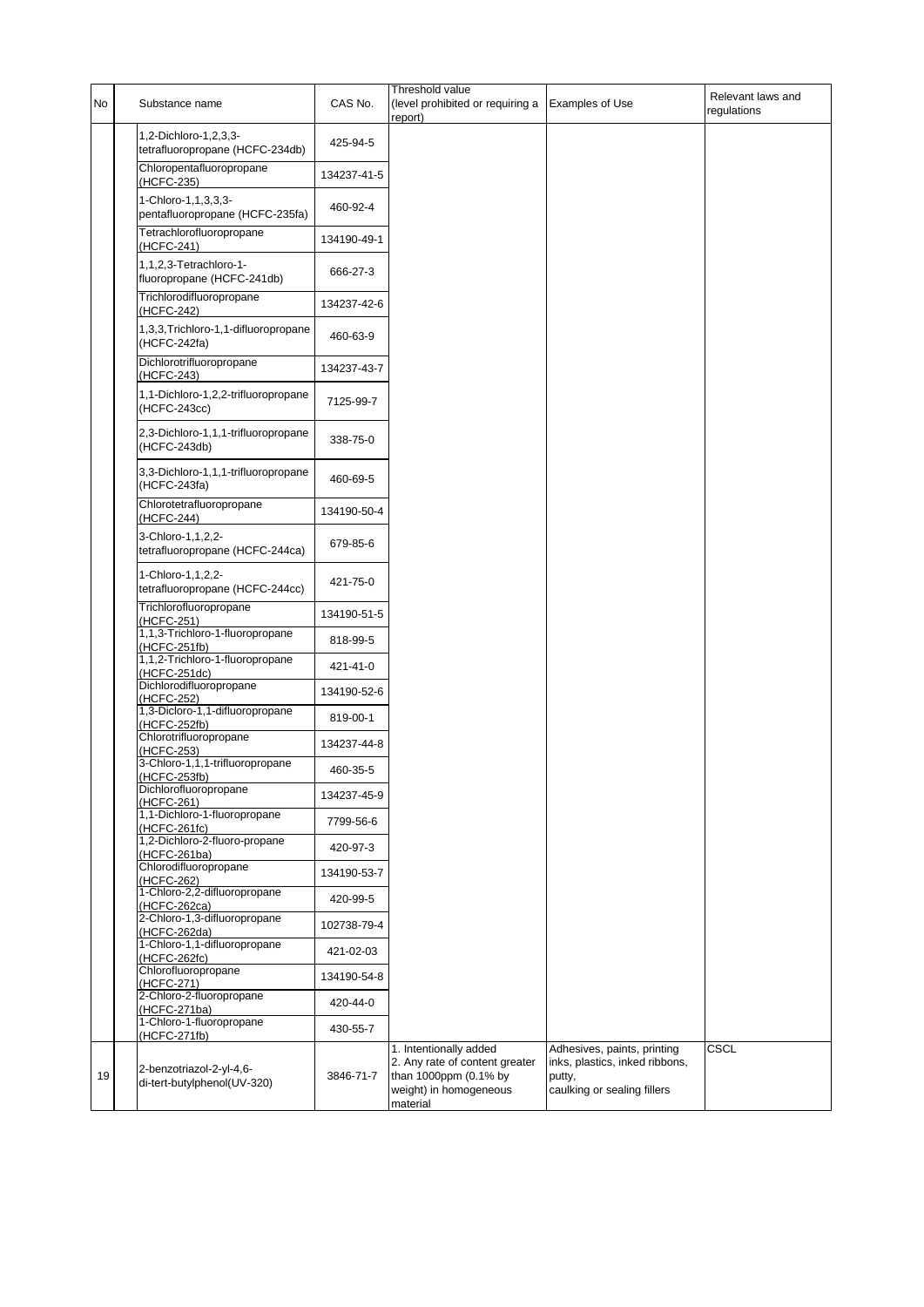| No | Substance name                                                                                                                                                 | CAS No.                                         | Threshold value<br>(level prohibited or requiring a<br>report)                                                | <b>Examples of Use</b>                                                                             | Relevant laws and<br>regulations                |
|----|----------------------------------------------------------------------------------------------------------------------------------------------------------------|-------------------------------------------------|---------------------------------------------------------------------------------------------------------------|----------------------------------------------------------------------------------------------------|-------------------------------------------------|
|    | Perfluorooctane sulfonate (PFOS)                                                                                                                               |                                                 | 1. Intentionally added<br>2.0.1 mass% of the part (as<br>the sum of PFOS)                                     | Antistatic agent for<br>films and plastics                                                         | EU POPs Annex I,<br>EU REACH Annex XIV<br>CSCL, |
|    | Perfluoroctane Sulfonates (PFOS)<br>$C8F17SO2X$ , where $X = OR$ , NR<br>or other derivative                                                                   |                                                 |                                                                                                               |                                                                                                    | POPs Convention                                 |
| 20 | 2-Propenoic acid, 2-methyl-,<br>dodecyl ester, polymers with 2-<br>[methyl[(perfluoro-C4-8-alkyl)-<br>sulfonyl]amino]ethyl acrylate and<br>vinylidene chloride | 306975-62-2                                     |                                                                                                               |                                                                                                    |                                                 |
|    | Glycine, N-ethyl-N-<br>[(heptadecafluorooctyl)sulfonyl]-,<br>potassium salt                                                                                    | 2991-51-7                                       |                                                                                                               |                                                                                                    |                                                 |
|    | Polychlorinated biphenyls (PCBs) and<br>specific substitutes                                                                                                   |                                                 | Intentionally added.                                                                                          | Insulation oil, lubricant oil,<br>electrical insulationmedium,<br>solvent, electrolytic solution,  | CSCL,<br>POPs Convention<br>EU POPs Annex I     |
|    | Polychlorinated Biphenyls (all<br>isomers and congeners)                                                                                                       | 1336-36-3                                       |                                                                                                               | plasticizers, fire retardants,<br>coatings for electrical wire                                     |                                                 |
| 21 | Monomethyl-tetrachloro-<br>diphenylmethane (Ugilec 141)                                                                                                        | 76253-60-6                                      |                                                                                                               | and cable, dielectric sealants                                                                     |                                                 |
|    | Monomethyl-dichloro-<br>diphenylmethane (Ugilec 121,<br>Ugilec 21)                                                                                             | 81161-70-8                                      |                                                                                                               |                                                                                                    |                                                 |
|    | Monomethyl-dibromo-<br>diphenylmethane (DBBT)                                                                                                                  | 99688-47-8                                      |                                                                                                               |                                                                                                    |                                                 |
|    | Polychlorinated terphenyls (PCTs)                                                                                                                              |                                                 | Any rate of content greater<br>than 50 ppm (0.005% by<br>weight) in homogeneous                               | Insulation oil, lubricant oil,<br>electrical insulation medium,<br>solvent, electrolytic solution, | EU REACH Annex XVII                             |
| 22 | Polychlorinated terphenyls (all<br>isomers and congeners)                                                                                                      | 61788-33-8<br>(all isomers<br>and<br>congeners) | material                                                                                                      | plasticizers, fire retardants,<br>coatings for electrical wire<br>and cable, dielectr              |                                                 |
|    | Polychlorinated naphthalenes<br>(PCNs)                                                                                                                         |                                                 | Intentionally added.                                                                                          | Lubricant, paint, stabilizer<br>(electric characteristic,<br>flameresistant, waterresistant)       | EU POPs Annex I<br>CSCL,<br>POPs Convention     |
| 23 | Polychlorinated Naphthalenes                                                                                                                                   | 70776-03-3                                      |                                                                                                               | insulator, flame retardan                                                                          |                                                 |
|    | Other polychlorinated<br>Naphthalenes                                                                                                                          |                                                 |                                                                                                               |                                                                                                    |                                                 |
|    | Radioactive substances                                                                                                                                         |                                                 | Intentionally added                                                                                           | Optical properties (thorium),<br>measuring devices, gauges,                                        | EU-D 96/29/Euratom,<br>Law for the Regulation   |
|    | Uranium-238<br>Radon                                                                                                                                           | 7440-61-1<br>10043-92-2                         |                                                                                                               | detector                                                                                           | of Nuclear Source                               |
| 24 | Americium-241                                                                                                                                                  | 14596-10-2                                      |                                                                                                               |                                                                                                    | Material, Nuclear<br>Fuel Material, and         |
|    | Thorium-232<br>Cesium-137                                                                                                                                      | 7440-29-1<br>10045-97-3                         |                                                                                                               |                                                                                                    | Reactors                                        |
|    | Strontium-90                                                                                                                                                   | 10098-97-2                                      |                                                                                                               |                                                                                                    |                                                 |
|    | Other radioactive substances                                                                                                                                   | ÷,                                              |                                                                                                               |                                                                                                    |                                                 |
|    | Alkanes, C10-13, chloro (Short Chain<br><b>Chlorinated Paraffins)</b>                                                                                          |                                                 | 1. Intentionally added<br>2. Any rate of content greater<br>than 1000ppm (0.1% by<br>weight) in a survey unit | Greases, metal treatment<br>liquids,<br>flame retardants, plasticizer                              | EU POPs Annex I,<br>EU REACH Annex XVII         |
|    | Alkanes, C10-13, chloro                                                                                                                                        | 85535-84-8                                      |                                                                                                               |                                                                                                    |                                                 |
| 25 | Alkanes, C10-12, chloro                                                                                                                                        | 108171-26-2                                     |                                                                                                               |                                                                                                    |                                                 |
|    | Alkanes, C12-13, chloro                                                                                                                                        | 71011-12-6                                      |                                                                                                               |                                                                                                    |                                                 |
|    | Alkanes, chloro                                                                                                                                                | 61788-76-9                                      |                                                                                                               |                                                                                                    |                                                 |
|    | Other Short Chain Chlorinated<br>Paraffins                                                                                                                     |                                                 |                                                                                                               |                                                                                                    |                                                 |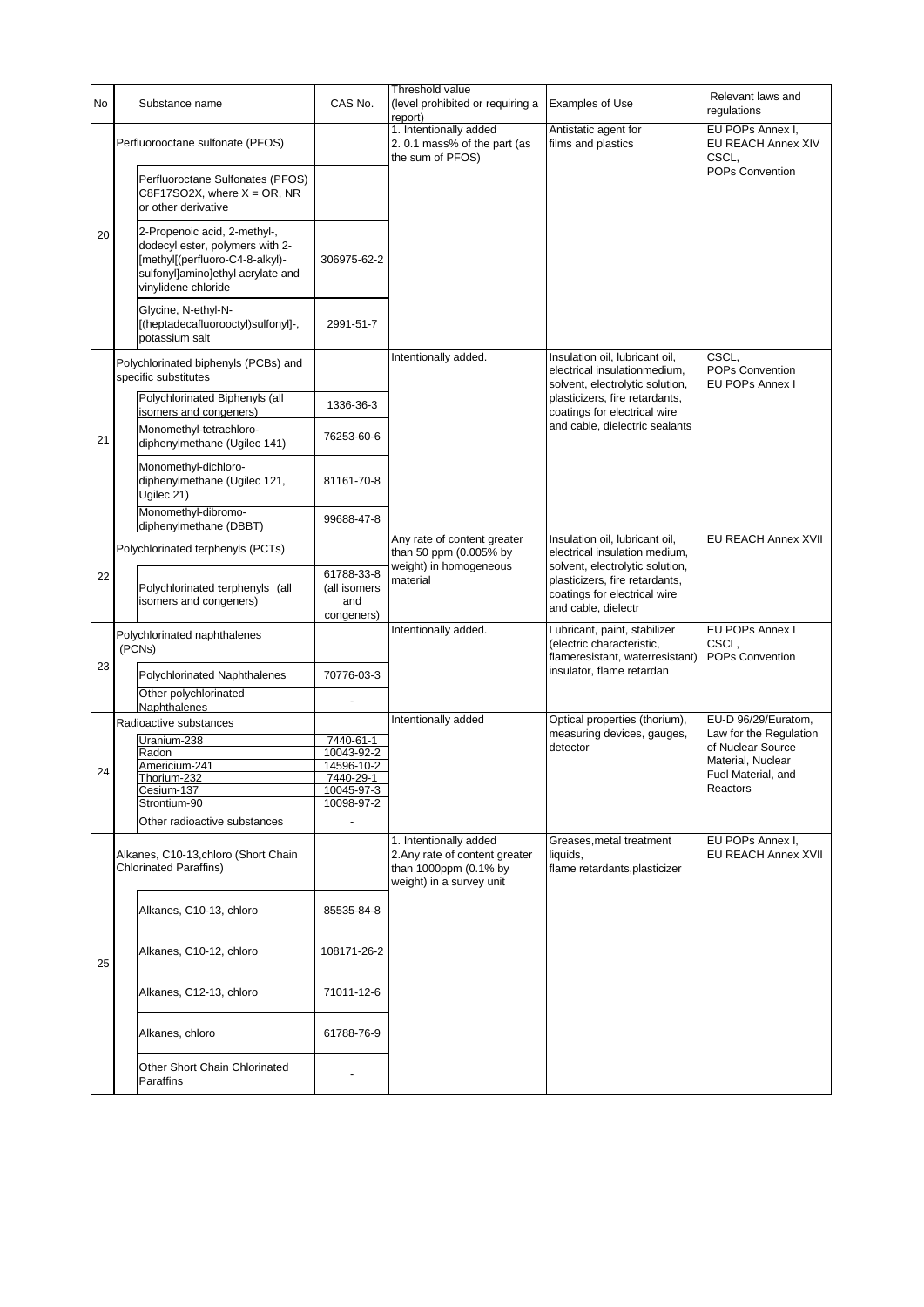|    |                                                                                                                      |                                        | Threshold value                                        |                                                                                                                                    | Relevant laws and                        |
|----|----------------------------------------------------------------------------------------------------------------------|----------------------------------------|--------------------------------------------------------|------------------------------------------------------------------------------------------------------------------------------------|------------------------------------------|
| No | Substance name                                                                                                       | CAS No.                                | (level prohibited or requiring a<br>report)            | Examples of Use                                                                                                                    | regulations                              |
|    | 26 Tributyltin oxide(TBTO)                                                                                           | 56-35-9                                | 1. Intentionally added<br>2.0.1 mass% of article       | Antiseptic, antifungal<br>agent, paint, pigment,<br>antistaining, refrigerant,<br>foaming agent, extinguishant,<br>solvent cleaner | CSCL.<br>EU REACH Annex XVII             |
|    | Tri-substiituted organostannic                                                                                       |                                        | 1. Intentionally added                                 | Stabilizer, antioxidant,                                                                                                           | CSCL,                                    |
|    | compounds<br>Triphenyltin=N,                                                                                         |                                        | 2. Any rate of content greater                         | antibacterial and antifungal                                                                                                       | EU REACH Annex XVII                      |
|    | Ndimethyldithiocarbamate                                                                                             | 1803-12-9                              | than 1000ppm (0.1% by<br>weight) in tin in homogeneous | agents, antifoulant, antiseptic,<br>anti-fungal agent,                                                                             |                                          |
|    | Triphenyltinfluoride                                                                                                 | 379-52-2                               | material                                               | paint, pigment, antistaining                                                                                                       |                                          |
|    | Triphenyltinacetate                                                                                                  | 900-95-8                               |                                                        |                                                                                                                                    |                                          |
|    | Triphenyltinchloride                                                                                                 | 639-58-7                               |                                                        |                                                                                                                                    |                                          |
|    | Triphenyltinhydroxide                                                                                                | 76-87-9                                |                                                        |                                                                                                                                    |                                          |
|    | Triphenyltin fattyacid((9-11)salt)                                                                                   | 18380-71-7                             |                                                        |                                                                                                                                    |                                          |
|    |                                                                                                                      | 18380-72-8<br>47672-31-1<br>94850-90-5 |                                                        |                                                                                                                                    |                                          |
|    | Triphenyltinchloroacetate                                                                                            | 7094-94-2                              |                                                        |                                                                                                                                    |                                          |
|    | Tributyltinmethacrylate                                                                                              | 2155-70-6                              |                                                        |                                                                                                                                    |                                          |
|    | Bis(tributyltin)fumalate                                                                                             | 6454-35-9                              |                                                        |                                                                                                                                    |                                          |
|    | Tributyltinfluoride                                                                                                  | 1983-10-4                              |                                                        |                                                                                                                                    |                                          |
|    | Bis(tributyltin)2,3-dibromosuccinate                                                                                 | 31732-71-5                             |                                                        |                                                                                                                                    |                                          |
|    | Tributyltinacetate                                                                                                   | 56-36-0                                |                                                        |                                                                                                                                    |                                          |
| 27 | Tributyltinlaurate                                                                                                   | 3090-36-6                              |                                                        |                                                                                                                                    |                                          |
|    | Bis(tributyltin)phthalate                                                                                            | 4782-29-0                              |                                                        |                                                                                                                                    |                                          |
|    | Coplymer of<br>alkyl(c=8)acrylate, methyl<br>methacrylate andtributyltin<br>methacrylate                             | 67772-01-4                             |                                                        |                                                                                                                                    |                                          |
|    | Tributyltinsulfamate                                                                                                 | 6517-25-5                              |                                                        |                                                                                                                                    |                                          |
|    | Bis(tributyltin)maleate                                                                                              | 14275-57-1                             |                                                        |                                                                                                                                    |                                          |
|    | Tributyltinchloride                                                                                                  | 1461-22-9,<br>7342-38-3                |                                                        |                                                                                                                                    |                                          |
|    | Tributyltin<br>cyclopentanecarbonate=mixture                                                                         | 85409-17-2                             |                                                        |                                                                                                                                    |                                          |
|    | Tributyltin-1, 2,3,4,4a,<br>4b, 5, 6, 10, 10a-decahydro-7<br>isoplopyl-1,4a-dimethyl-1-<br>phenanthrencarboxylatemix | 26239-64-5                             |                                                        |                                                                                                                                    |                                          |
|    | Other tri-substituted organostannic<br>compounds                                                                     |                                        |                                                        |                                                                                                                                    |                                          |
|    | Polycyclic-aromatic hydrocarbons (PAH)                                                                               |                                        | 1. Intentionally added<br>2.0.1 mass% of article       | Pigments in rubber or plastic<br>components (as impurity)                                                                          | EU REACH Annex XVII<br>(EC) No 1907/2006 |
|    | Benzo[a]pyrene (BaP)                                                                                                 | $50-32-8$                              |                                                        |                                                                                                                                    |                                          |
|    | Benzo[e]pyrene (BeP)<br>Benzo[a]anthracene (BaA)                                                                     | 192-97-2<br>56-55-3                    |                                                        |                                                                                                                                    |                                          |
| 28 | Chrysen (CHR)                                                                                                        | 218-01-9                               |                                                        |                                                                                                                                    |                                          |
|    | Benzo[b]fluoranthene (BbFA)                                                                                          | 205-99-2                               |                                                        |                                                                                                                                    |                                          |
|    | Benzolilfluoranthene (BiFA)<br>Benzo[k]fluoranthene (BkFA)                                                           | 205-82-3<br>207-08-9                   |                                                        |                                                                                                                                    |                                          |
|    | Dibenzo[a,h]anthracene,(DBAhA)                                                                                       | 53-70-3                                |                                                        |                                                                                                                                    |                                          |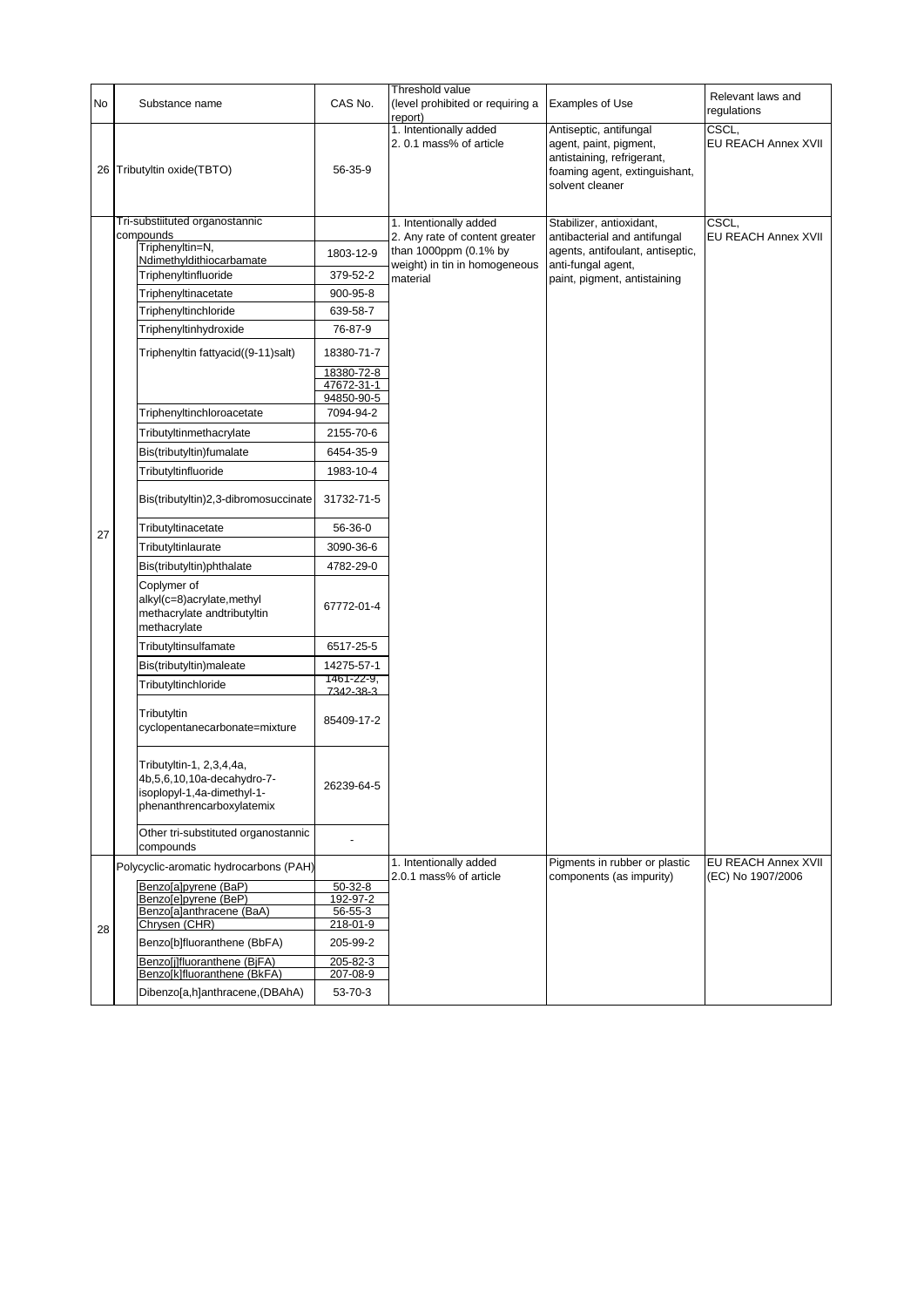| <b>No</b> |                                                     | Substance name                                                                    | CAS No.    | Threshold value<br>(level prohibited or requiring a<br>report)                                                                                                                                      | <b>Examples of Use</b>                                                       | Relevant laws and<br>regulations                       |
|-----------|-----------------------------------------------------|-----------------------------------------------------------------------------------|------------|-----------------------------------------------------------------------------------------------------------------------------------------------------------------------------------------------------|------------------------------------------------------------------------------|--------------------------------------------------------|
|           |                                                     | Perfluorooctanoic acid(PFOA) and<br>individual salts and esters of PFOA           |            | 1. Intentionally added<br>2.0.1 mass% of the part (as<br>the sum of PFOA)                                                                                                                           | Photolithography,<br>photo-coating materials,<br>coating materials for paper | EU REACH Annex XVII<br>Norwegian product<br>regulation |
|           |                                                     | Pentadecafluorooctanoic acid<br>(PFOA)                                            | 335-67-1   | 3.0.0000025 mass% of PFOA<br>including its salts in article or                                                                                                                                      |                                                                              |                                                        |
|           |                                                     | Ammonium<br>pentadecafluorooctanoate (APFO)                                       | 3825-26-1  | mixture<br>4. Combination of one or<br>multiple PFOA-related<br>substances, concentration<br>must be less than<br>1ppm(1000ppb) in total of the<br>PFOA, its salts and PFOA-<br>related substances. |                                                                              |                                                        |
|           |                                                     | Sodium salt of Perfluorooctanoic<br>acid                                          | 335-95-5   |                                                                                                                                                                                                     |                                                                              |                                                        |
| 29        |                                                     | Potassium salt of<br>Perfluorooctanoic acid                                       | 2395-00-8  |                                                                                                                                                                                                     |                                                                              |                                                        |
|           |                                                     | Silver(1+) salt of Perfluorooctanoic<br>acid                                      | 335-93-3   |                                                                                                                                                                                                     |                                                                              |                                                        |
|           |                                                     | Perfluorooctanoyl fluoride                                                        | 335-66-0   |                                                                                                                                                                                                     |                                                                              |                                                        |
|           |                                                     | Methyl perfluorooctanoate                                                         | 376-27-2   |                                                                                                                                                                                                     |                                                                              |                                                        |
|           |                                                     | Ethyl perfluorooctanoate                                                          | 3108-24-5  |                                                                                                                                                                                                     |                                                                              |                                                        |
|           |                                                     | 3, 3, 4, 4, 5, 5, 6, 6, 7, 7, 8, 8, 9, 9, 10, 10, 10<br>-Heptadecafluordecan-1-ol | 678-39-7   |                                                                                                                                                                                                     |                                                                              |                                                        |
|           |                                                     | 30 Halogenated Flame Retardants                                                   |            | Intentionally added.                                                                                                                                                                                | Flame retardant in electronic<br>displays                                    | <b>EU Commission</b><br>Regulation (EU)<br>2019/2021   |
| 31        | Phenol, Isopropylated Phosphate (3:1)<br>(PIP(3:1)) |                                                                                   | 68937-41-7 | Intentionally added.                                                                                                                                                                                | Flame retardant for PVC                                                      | <b>U.S. Toxic Substances</b><br>Control Act (TSCA)     |
|           | 32 Beryllium oxide (BeO)                            |                                                                                   | 1304-56-9  | Any rate of content greater<br>than 1000ppm (0.1% by<br>weight) in a survey unit                                                                                                                    | Ceramics                                                                     | EU WEEE Directive<br>2002/96/EC Article 11             |
|           |                                                     | 33 formaldehyde                                                                   | $50-00-0$  | 1.Intentionally added.<br>2. Any rate of chlorine content<br>greater than 1000ppm (0.1%<br>by weight) in plastic material<br>(other than printed wiring<br>board laminate)                          | Stereo cabinets, kiosk<br>enclosures, Textiles                               | ChemVerbotsV<br>Denmark Formaldehyde<br>Regulation     |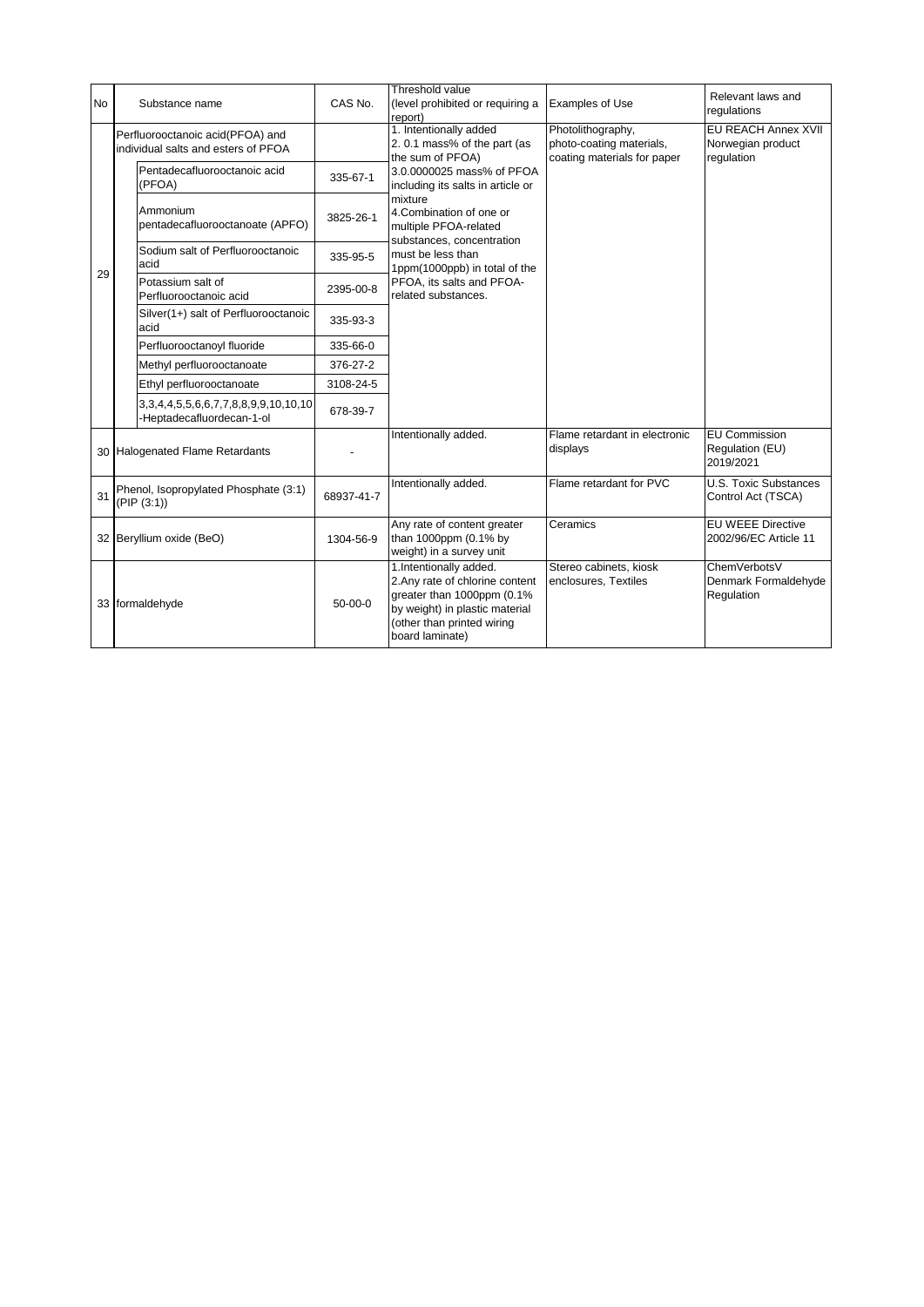| No | Substance name                                                                                                                                                                                                                      | CAS No.            | Threshold value<br>(level prohibited or requiring a<br>report)                                     | <b>Examples of Use</b>                                                 | Relevant laws and<br>regulations     |
|----|-------------------------------------------------------------------------------------------------------------------------------------------------------------------------------------------------------------------------------------|--------------------|----------------------------------------------------------------------------------------------------|------------------------------------------------------------------------|--------------------------------------|
|    | Brominated flame retardants (other<br>than PBBs, PBDEs, or HBCDD)                                                                                                                                                                   | IEC 61249-2-<br>21 | 1.0.1 mass% of bromine in<br>plastic material<br>2.0.09 mass% total bromine<br>content in laminate | flame retardant for housing,<br>connectors.<br>package molding sealing | JS709,<br>IEC 61249-2-21<br>IPC-4101 |
|    | Brominated flame retardant which<br>comes under notation of ISO 1043-<br>4code number<br>FR(14)[Aliphatic/alicyclic<br>brominated compounds]                                                                                        |                    |                                                                                                    | Printed wiring board<br>laminate                                       |                                      |
|    | Brominated flame retardant which<br>comes under notation of ISO<br>1043-4code number FR(15)<br>[Aliphatic/alicyclic brominated<br>compounds in combination with<br>antimony compounds]                                              |                    |                                                                                                    |                                                                        |                                      |
|    | Brominated flame retardant which<br>comes under notation of ISO 1043-<br>4code number FR(16)[Aromatic<br>brominated compounds<br>excludingbrominated diphenyl<br>ether and biphenyls)]                                              |                    |                                                                                                    |                                                                        |                                      |
|    | Brominated flame retardant which<br>comes under notation of ISO 1043-<br>4code number FR(17)[Aromatic<br>brominated compounds<br>excludingbrominated diphenyl<br>ether and biphenyls) in<br>combination with antimony<br>compounds] |                    |                                                                                                    |                                                                        |                                      |
|    | Brominated flame retardant which<br>comes under notation of ISO<br>1043-4code number<br>FR(22)[Aliphatic/alicyclic<br>chlorinated and brominated<br>compounds]                                                                      |                    |                                                                                                    |                                                                        |                                      |
|    | Brominated flame retardant which<br>comes under notation of ISO<br>1043-4code number<br>FR(42)[Brominated organic<br>phosphorus compounds]                                                                                          |                    |                                                                                                    |                                                                        |                                      |
|    | Poly(2,6-dibromo-phenylene oxide)                                                                                                                                                                                                   | 69882-11-7         |                                                                                                    |                                                                        |                                      |
|    | Tetra-decabromo-<br>diphenoxybenzene                                                                                                                                                                                                | 58965-66-5         |                                                                                                    |                                                                        |                                      |
|    | 1,2-Bis(2,4,6-tribromo-<br>phenoxy)ethane                                                                                                                                                                                           | 37853-59-1         |                                                                                                    |                                                                        |                                      |
|    | 3,5,3',5'-Tetrabromo-bisphenol<br>ATBBA)                                                                                                                                                                                            | 79-94-7            |                                                                                                    |                                                                        |                                      |
|    | TBBA, unspecified                                                                                                                                                                                                                   | 30496-13-0         |                                                                                                    |                                                                        |                                      |
|    | TBBA-epichlorhydrin oligomer                                                                                                                                                                                                        | 40039-93-8         |                                                                                                    |                                                                        |                                      |
|    | TBBA-TBBA-diglycidyl-<br>etheroligomer                                                                                                                                                                                              | 70682-74-5         |                                                                                                    |                                                                        |                                      |
|    | TBBA carbonate oligomer                                                                                                                                                                                                             | 28906-13-0         |                                                                                                    |                                                                        |                                      |
|    | TBBA carbonate oligomer,<br>phenoxyend capped                                                                                                                                                                                       | 94344-64-2         |                                                                                                    |                                                                        |                                      |
|    | TBBA carbonate oligomer, 2,4,6-<br>tribromo-phenol terminated                                                                                                                                                                       | 71342-77-3         |                                                                                                    |                                                                        |                                      |
|    | TBBA-bisphenol A-<br>phosgenepolymer                                                                                                                                                                                                | 32844-27-2         |                                                                                                    |                                                                        |                                      |
|    | Brominated epoxy resin end-<br>capped with tribromophenol                                                                                                                                                                           | 139638-58-7        |                                                                                                    |                                                                        |                                      |
|    | Brominated epoxy resin end-<br>capped with tribromophenol                                                                                                                                                                           | 135229-48-0        |                                                                                                    |                                                                        |                                      |
|    | TBBA-(2,3-dibromo-propyl-ether)                                                                                                                                                                                                     | 21850-44-2         |                                                                                                    |                                                                        |                                      |
|    | TBBA bis-(2-hydroxy-ethyl-ether)                                                                                                                                                                                                    | 4162-45-2          |                                                                                                    |                                                                        |                                      |
|    | TBBA-bis-(allyl-ether)                                                                                                                                                                                                              | 25327-89-3         |                                                                                                    |                                                                        |                                      |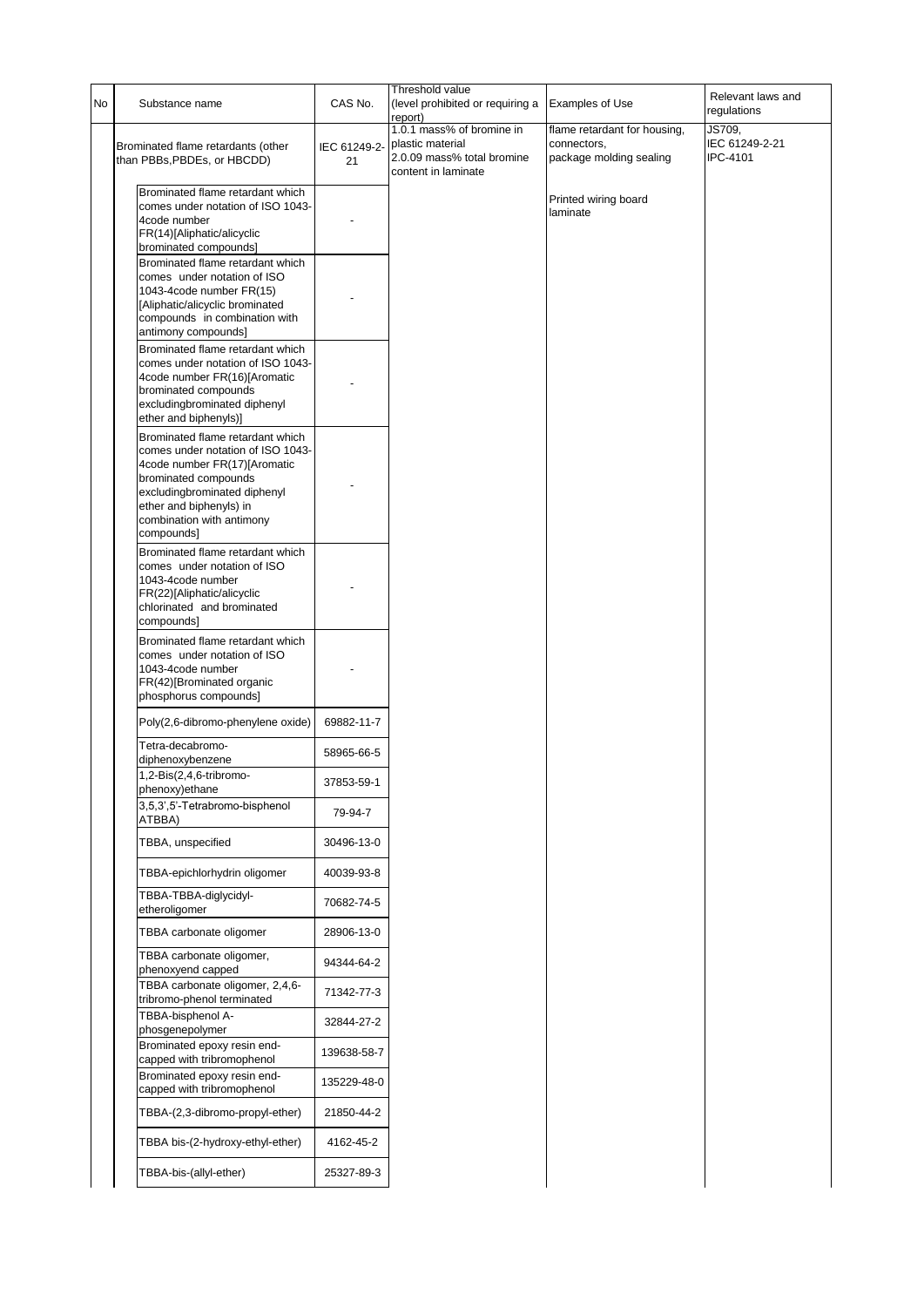| No | Substance name                                                | CAS No.     | Threshold value<br>(level prohibited or requiring a<br>report) | <b>Examples of Use</b> | Relevant laws and<br>regulations |
|----|---------------------------------------------------------------|-------------|----------------------------------------------------------------|------------------------|----------------------------------|
|    | TBBA-dimethyl-ether                                           | 37853-61-5  |                                                                |                        |                                  |
|    | Tetrabromo-bisphenol S                                        | 39635-79-5  |                                                                |                        |                                  |
|    | TBBS-bis-(2,3-dibromo-propyl-<br>ether)                       | 42757-55-1  |                                                                |                        |                                  |
| 34 | 2,4-Dibromo-phenol                                            | 615-58-7    |                                                                |                        |                                  |
|    | 2,4,6-tribromo-phenol                                         | 118-79-6    |                                                                |                        |                                  |
|    | Pentabromo-phenol                                             | 608-71-9    |                                                                |                        |                                  |
|    | 2,4,6-Tribromo-phenyl-alltl-ether                             | 3278-89-5   |                                                                |                        |                                  |
|    | Tribromo-phenyl-allyl-ether,<br>unspecified                   | 26762-91-4  |                                                                |                        |                                  |
|    | Bis(methyl)tetrabromo-phtalate                                | 55481-60-2  |                                                                |                        |                                  |
|    | Bis(2-ethlhexyl)tetrabromo-phtalate                           | 26040-51-7  |                                                                |                        |                                  |
|    | 2-Hydroxy-propyl-2-(2-<br>hydroxyethoxy)-ethyl-TBP            | 20566-35-2  |                                                                |                        |                                  |
|    | TBPA, glycol-and propylene-<br>oxideesters                    | 75790-69-1  |                                                                |                        |                                  |
|    | N,N'-Ethylene-bis-<br>(tetrabromophthalimide)                 | 32588-76-4  |                                                                |                        |                                  |
|    | Ethylene-bis(5,6-<br>dibromonorbornane-2,3-<br>dicarboximide) | 52907-07-0  |                                                                |                        |                                  |
|    | 2,3-Dibromo-2-butene-1,4-diol                                 | 3234-02-4   |                                                                |                        |                                  |
|    | Dibromo-neopentyl-glycol                                      | 3296-90-0   |                                                                |                        |                                  |
|    | Dibromo-propanol                                              | 96-13-9     |                                                                |                        |                                  |
|    | Tribromo-neopentyl-alcohol                                    | 36483-57-5  |                                                                |                        |                                  |
|    | Poly tribromo-styrene                                         | 57137-10-7  |                                                                |                        |                                  |
|    | Tribromo-styrene                                              | 61368-34-1  |                                                                |                        |                                  |
|    | Dibromo-styrene grafted PP                                    | 171091-06-8 |                                                                |                        |                                  |
|    | Poly-dibromo-styrene                                          | 31780-26-4  |                                                                |                        |                                  |
|    | Bromo-/Chloro-paraffins                                       | 68955-41-9  |                                                                |                        |                                  |
|    | Bromo-/Chloro-alpha-olefin                                    | 82600-56-4  |                                                                |                        |                                  |
|    | Vinylbromide                                                  | 593-60-2    |                                                                |                        |                                  |
|    | Tris-(2,3-dibromo-propyl)-<br>isocyanurate                    | 52434-90-9  |                                                                |                        |                                  |
|    | Tris(2,4-Dibromo-phenyl)<br>phosphate                         | 49690-63-3  |                                                                |                        |                                  |
|    | Tris(tribromo-neopentyl) phosphate                            | 19186-97-1  |                                                                |                        |                                  |
|    | Chlorinated and brominated<br>phosphate esther                | 125997-20-8 |                                                                |                        |                                  |
|    | Pentabromo-toluene                                            | 87-83-2     |                                                                |                        |                                  |
|    | Pentabromo-benzyl bromide                                     | 38521-51-6  |                                                                |                        |                                  |
|    | 1,3-Butadiene<br>homopolymer, brominated                      | 68441-46-3  |                                                                |                        |                                  |
|    | Pentabromo-benzyl-<br>acrylate, monomer                       | 59447-55-1  |                                                                |                        |                                  |
|    | Pentabromo-benzyl-<br>acrylate, polymer                       | 59447-57-3  |                                                                |                        |                                  |
|    | Decabromo-diphenyl-ethane                                     | 84852-53-9  |                                                                |                        |                                  |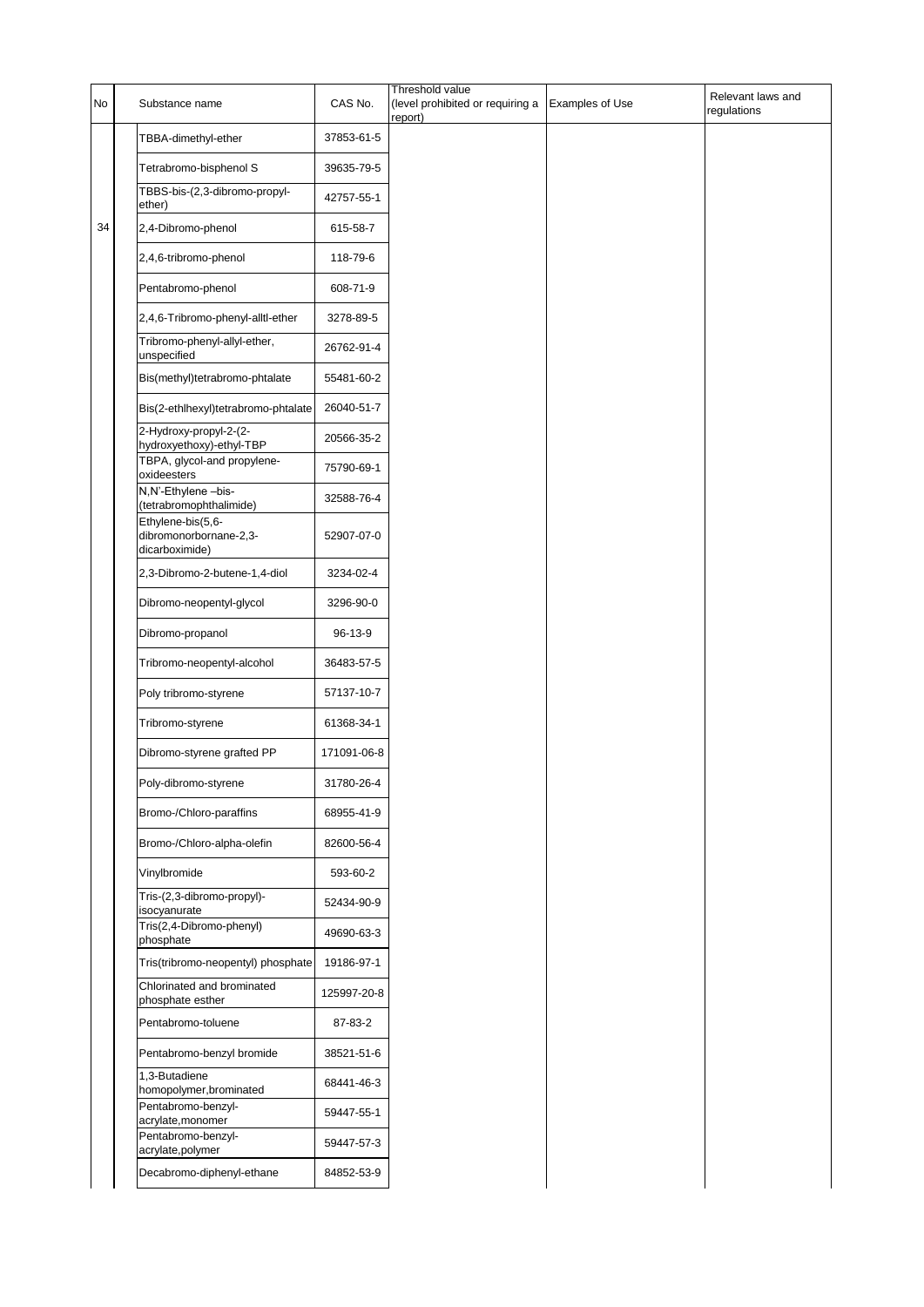| <b>No</b> | Substance name                                         | CAS No.                  | Threshold value<br>(level prohibited or requiring a<br>report) | <b>Examples of Use</b>                                                                                                       | Relevant laws and<br>regulations             |
|-----------|--------------------------------------------------------|--------------------------|----------------------------------------------------------------|------------------------------------------------------------------------------------------------------------------------------|----------------------------------------------|
|           | Tribromo-bisphenyl-maleinimide                         | 59789-51-4               |                                                                |                                                                                                                              |                                              |
|           | Octabromo-1,1,3-trimethyl-1-<br>phenylindane (FR-1808) | 155613-93-7              |                                                                |                                                                                                                              |                                              |
|           | Tetrabromo-chyclo-octane                               | 31454-48-5               |                                                                |                                                                                                                              |                                              |
|           | 1,2-Dibromo-4-(1,2 dibromo-<br>methyl)-cyclo-hexane    | 3322-93-8                |                                                                |                                                                                                                              |                                              |
|           | <b>TBPA Na salt</b>                                    | 25357-79-3               |                                                                |                                                                                                                              |                                              |
|           | Tetrabromo phthalic anhydride                          | 632-79-1                 |                                                                |                                                                                                                              |                                              |
|           | <b>Other Brominated Flame</b><br>Retardants            |                          |                                                                |                                                                                                                              |                                              |
| 35        | <b>Nickel</b>                                          | 7440-02-0                | Intentionally added.                                           | Stainless steel, plating;<br>example application for<br>prolonged skin contact is an<br>ear bud (headphone), mobile<br>phone | EU REACH Annex XVII                          |
|           | Perchlorates                                           |                          | Any rate of content greater                                    | Coin cell batteries                                                                                                          | Perchlorate                                  |
| 36        | Lithium perchlorate                                    | 7791-03-9                | than 0.006ppm (0.0000006%<br>by weight) in a survey unit       |                                                                                                                              | Contamination<br>Prevention Act of 2003      |
|           | Other perchlorate compounds                            |                          |                                                                |                                                                                                                              |                                              |
|           | Selected Phthalates Group 1<br>(BBP, DBP, DEHP)        |                          | Children's toy or child care                                   | Plasticizer, dye,                                                                                                            | EU REACH Annex XVII                          |
| 37        | Benzylbutyl phthalate (BBP)                            | 85-68-7                  | article Any rate of content<br>greater than 1000ppm (0.1%      | pigment, paint, ink,<br>adhesive, lubricant                                                                                  | (EC) No 1907/2006<br><b>Consumer Product</b> |
|           | Dibutyl phthalate (DBP)                                | 84-74-2                  | by weight) in plasticized                                      |                                                                                                                              | Safety improvement Act                       |
|           | Bis (2-ethylhexyl) phthalate<br>(DEHP)                 | 117-81-7                 | material                                                       |                                                                                                                              |                                              |
|           | Selected Phthalates Group 2                            |                          | Children's toy or child care                                   | Plasticizer, dye,                                                                                                            | EU REACH Annex XVII                          |
|           | (DIDP, DINP, DNOP)<br>1,2-Benzenedicarboxylic acid     | 26761-40-0               | article Any rate of content<br>greater than 1000ppm (0.1%      | pigment, paint, ink,                                                                                                         | (EC) No 1907/2006<br><b>Consumer Product</b> |
|           | diisodecyl ester (DIDP)                                | 68515-49-1               | by weight) in plasticized                                      | adhesive, lubricant                                                                                                          | Safety improvement Act                       |
| 38        | Diisononyl phthalate (DINP)                            | 28553-12-0<br>68515-48-0 | material                                                       |                                                                                                                              |                                              |
|           | Di-n-octyl phthalate (DNOP)                            | 117-84-0                 |                                                                |                                                                                                                              |                                              |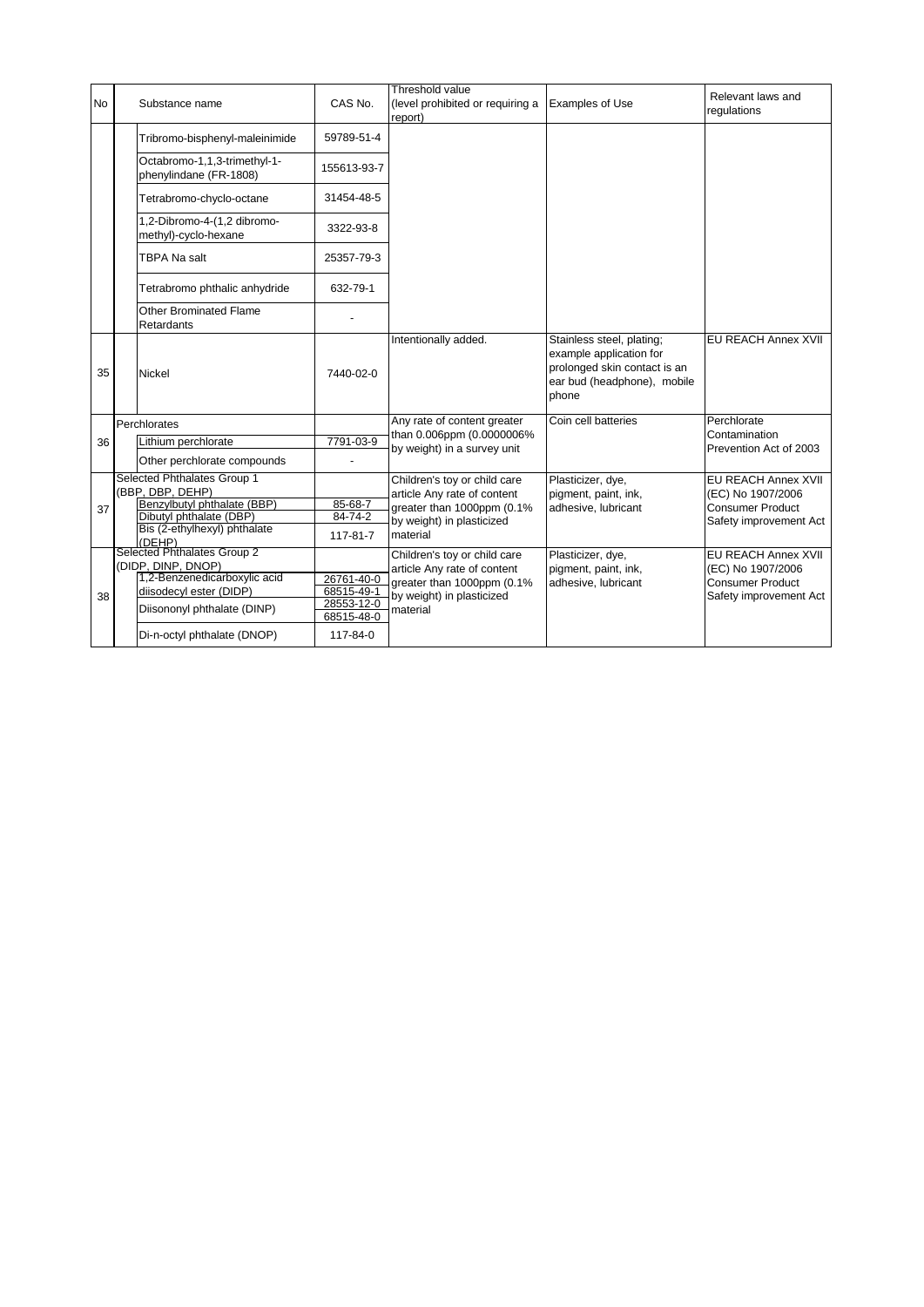| <b>No</b> |                                | Substance name                                                                                                                                                                                                      | CAS No.                   | Threshold value<br>(level prohibited or requiring a<br>report)        | <b>Examples of Use</b>                                                                                       | Relevant laws and<br>regulations                                                                          |
|-----------|--------------------------------|---------------------------------------------------------------------------------------------------------------------------------------------------------------------------------------------------------------------|---------------------------|-----------------------------------------------------------------------|--------------------------------------------------------------------------------------------------------------|-----------------------------------------------------------------------------------------------------------|
|           |                                | Chlorinated flame retardants                                                                                                                                                                                        |                           | 1.0.1 mass% of bromine in                                             | flame retardant for                                                                                          | JS709,                                                                                                    |
|           |                                | Tetrakis(2-<br>chloroethyl)dichloroisopentyldiphos<br>phate                                                                                                                                                         | 38051-10-4                | plastic material<br>2.0.09 mass% total bromine<br>content in laminate | housing, connectors,<br>package molding sealing                                                              | IEC 61249-2-21<br>IPC-4101                                                                                |
|           |                                | Tris(2,3-dichloro-1-<br>propyl)phosphate                                                                                                                                                                            | 13674-84-5                |                                                                       |                                                                                                              |                                                                                                           |
|           |                                | Tris(2,3-dichloro-1-<br>propyl)phosphate                                                                                                                                                                            | 66108-37-0                |                                                                       |                                                                                                              |                                                                                                           |
|           |                                | Tris(1,3-dichloro-2-<br>propyl)phosphate                                                                                                                                                                            | 13674-87-8                |                                                                       |                                                                                                              |                                                                                                           |
|           |                                | $1,4:7,10-$<br>Dimethanodibenzo[a,e]cyclooctene<br>, 1, 2, 3, 4, 7, 8, 9, 10, 13, 13, 14, 14-<br>dodecachloro-<br>1,4,4a,5,6,6a,7,10,10a,11,12,12a-<br>dodecahydro-                                                 | 13560-89-9                |                                                                       |                                                                                                              |                                                                                                           |
| 39        |                                | $1,4:7,10-$<br>Dimethanodibenzo[a,e]cyclooctene<br>, 1,2,3,4,7,8,9,10,13,13,14,14-<br>dodecachloro-1,4,4a,5,6,<br>6a, 7, 10, 10a, 11, 12, 12a-<br>dodecahydro-,<br>(1R,4S,4aS,6aS,7S,10R,10aR,12a<br>$R$ )-rel-     | 135821-74-8               |                                                                       |                                                                                                              |                                                                                                           |
|           |                                | $1,4:7,10-$<br>Dimethanodibenzo[a,e]cyclooctene<br>, 1, 2, 3, 4, 7, 8, 9, 10, 13, 13, 14, 14-<br>dodecachloro-<br>1,4,4a,5,6,6a,7,10,10a,11,12,12a-<br>dodecahydro-,<br>(1R,4S,4aS,6aR,7R,10S,10aS,12a<br>$R$ -rel- | 135821-03-3               |                                                                       |                                                                                                              |                                                                                                           |
|           |                                | <b>Other Chlorinated Flame</b><br>Retardants                                                                                                                                                                        |                           |                                                                       |                                                                                                              |                                                                                                           |
|           |                                | 1,2-Benzenedicarboxylic acid diisodecyl                                                                                                                                                                             | 68515-49-1                | Intentionally added                                                   | Heat-resistant electric wire,                                                                                | EU REACH Annex XVII                                                                                       |
| 40        |                                | ester (DIDP)                                                                                                                                                                                                        | 26761-40-0                |                                                                       | Film sheet                                                                                                   | (EC) No 1907/2006                                                                                         |
|           |                                | 41   Di-n-Hexyl Phthalate (DnHP)                                                                                                                                                                                    | 84-75-3                   | Intentionally added                                                   | automobile part, tool handle,<br>Basket for dishwasher,<br>Flooring, Tarpaulin, Collar for<br>catching fleas | Proposition 65                                                                                            |
|           | 42 Diisononyl phthalate (DINP) |                                                                                                                                                                                                                     | 28553-12-0,<br>68515-48-0 | Intentionally added                                                   |                                                                                                              | U.S.Proposition 65,<br><b>REACH Regulation (EC)</b><br>No.1907/2006                                       |
|           | 43 4,4'-isopropylidenediphenol |                                                                                                                                                                                                                     | 80-05-7                   | 1. Intentionally added<br>2.0.1 mass% of article                      |                                                                                                              | U.S.Proposition 65,<br><b>REACH Regulation (EC)</b><br>No.1907/2006                                       |
|           | 44 Cobalt/Cobalt compounds     |                                                                                                                                                                                                                     |                           | Intentionally added                                                   | Batteries used in computer<br>servers and on-line data<br>storage products                                   | [EU] Ecodesign<br>requirements (EU)<br>2021/341 and (EU)<br>2019/424 pursuant to<br>Directive 2009/125/EC |
|           |                                | Polyvinyl chloride (PVC)/PVC<br>copolymer                                                                                                                                                                           | <b>JS709</b>              | Any rate of chlorine content<br>greater than 1000ppm (0.1%            | Insulator, chemical resistance,<br>transparency, sheath material                                             | <b>JS709</b>                                                                                              |
| 45        |                                | Polyvinyl chloride (PVC)                                                                                                                                                                                            | 9002-86-2                 | by weight) in plastic material<br>(other than printed wiring          |                                                                                                              |                                                                                                           |
|           |                                | Other Polyvinyl chlorides                                                                                                                                                                                           |                           | board laminate)                                                       |                                                                                                              |                                                                                                           |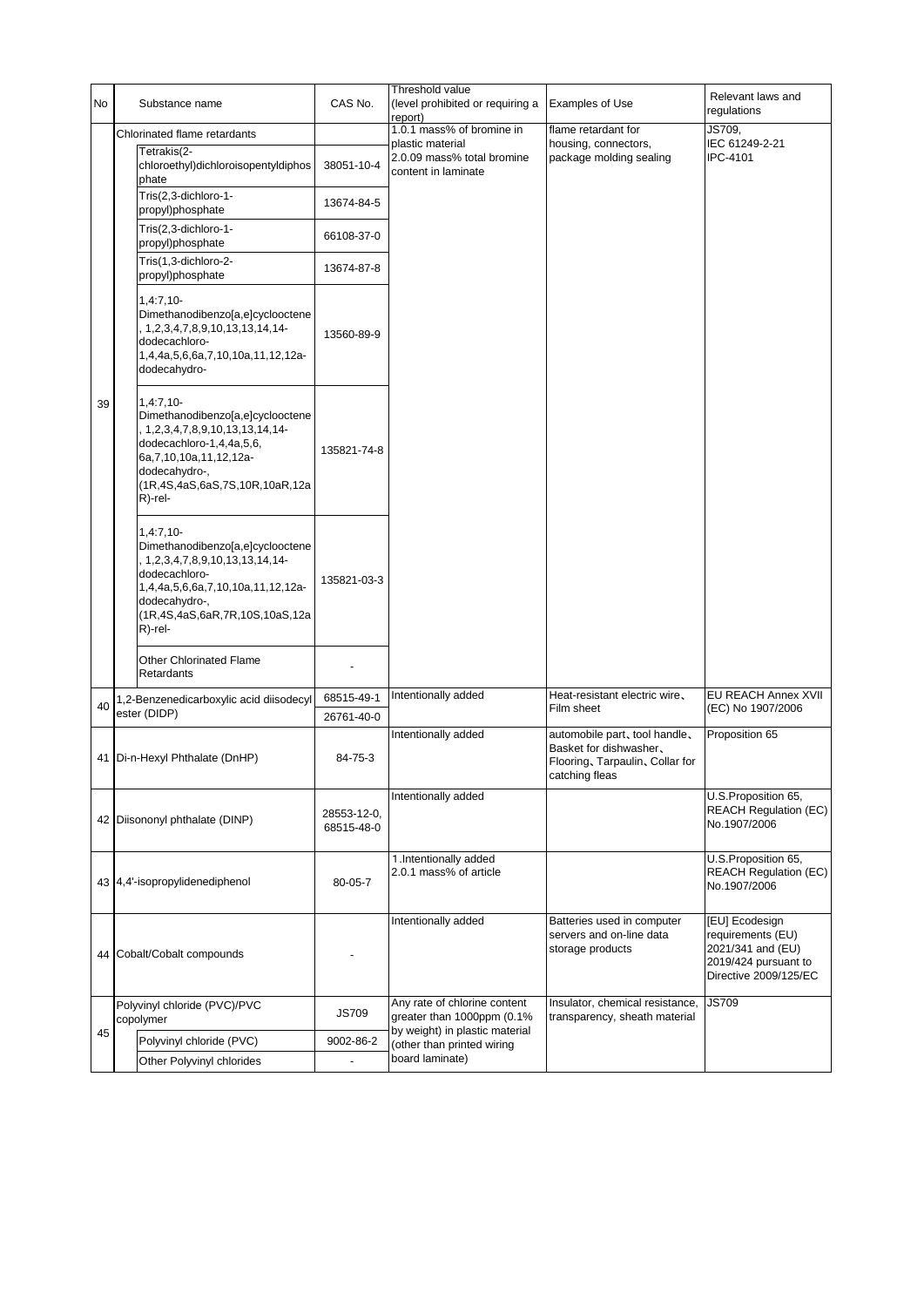| No |                | Substance name                                                                                                                    | CAS No.                  | Threshold value<br>(level prohibited or requiring a<br>report) | <b>Examples of Use</b> | Relevant laws and<br>regulations     |
|----|----------------|-----------------------------------------------------------------------------------------------------------------------------------|--------------------------|----------------------------------------------------------------|------------------------|--------------------------------------|
|    |                | Candidate SVHC for authorization of<br><b>REACH</b>                                                                               |                          | 0.1 mass% of article<br>[ReportingLevel:Article]               |                        | <b>EU REACH</b><br>(EC) No 1907/2006 |
|    | 1              | Boric acid                                                                                                                        | 10043-35-3<br>11113-50-1 |                                                                |                        |                                      |
|    | 2              | Chromium (VI) Compounds                                                                                                           | (SG008)                  |                                                                |                        |                                      |
|    | 3              | Disodium tetraborates                                                                                                             | (SG011)                  |                                                                |                        |                                      |
|    | 4              | Hexabromocyclododecane<br>(HBCDD)                                                                                                 | (SG013)                  |                                                                |                        |                                      |
|    | 5              | Aluminosilicate Refractory Ceramic<br>Fibresa                                                                                     | (SG032)                  |                                                                |                        |                                      |
|    | 6              | Zirconia Aluminosilicate Refractory<br>Ceramic Fibresb                                                                            | (SG033)                  |                                                                |                        |                                      |
|    | $\overline{7}$ | Alkanes, C10-13, chloro<br>(Short Chain Chlorinated Paraffins)                                                                    | (SG034)                  |                                                                |                        |                                      |
|    | 8              | Hexahydromethylphthalic<br>anhydride                                                                                              | (SG039)                  |                                                                |                        |                                      |
|    | 9              | 4-Nonylphenol, branched and<br>linear, ethoxylated [substances<br>with a linear and/or branched alkyl                             | (SG040)                  |                                                                |                        |                                      |
|    | 10             | 1,2-benzenedicarboxylic acid, di-<br>C6-10-alkyl esters or mixed decyl<br>and hexyl and octyl diesters                            | (SG044)                  |                                                                |                        |                                      |
|    | 11             | Perfluorononan-1-oic-acid and its<br>sodium and ammonium salts                                                                    | (SG045)                  |                                                                |                        |                                      |
|    | 12             | Nonadecatluorodecanoic acid<br>(PFDA) and its sodium and<br>ammonium salts                                                        | (SG046)                  |                                                                |                        |                                      |
|    | 13             | Perfluorohexane-1-sulphonic acid<br>and its salts                                                                                 | (SG048)                  |                                                                |                        |                                      |
|    |                | 14 Chrysene                                                                                                                       | (SG049)                  |                                                                |                        |                                      |
|    |                | 15 Benz[a]anthracene                                                                                                              | (SG050)                  |                                                                |                        |                                      |
|    | 16             | 1,6,7,8,9,14,15,16,17,17,18,18-<br>Dodecachloropentacyclo[12.2.1.16,<br>9.02,13.05,10]octadeca-7,15-diene<br>("Dechlorane Plus"™) | (SG051)                  |                                                                |                        |                                      |
|    | 17             | Fluoranthene                                                                                                                      | (SG052)                  |                                                                |                        |                                      |
|    | 18             | Pyrene                                                                                                                            | (SG053)                  |                                                                |                        |                                      |
|    |                | 19 Lead dinitrate                                                                                                                 | 10099-74-8               |                                                                |                        |                                      |
|    | 20             | 1,2-dimethoxyethane; ethylene<br>glycol dimethyl ether (EGDME)                                                                    | 110-71-4                 |                                                                |                        |                                      |
|    |                | Potassium<br>21 hydroxyoctaoxodizincate<br>dichromatea                                                                            | 11103-86-9               |                                                                |                        |                                      |
|    | 22             | Bis(2-methoxyethyl) ether                                                                                                         | 111-96-6                 |                                                                |                        |                                      |
|    |                | 23 1,3-propanesultone                                                                                                             | 1120-71-4                |                                                                |                        |                                      |
|    | 24             | 1,2-bis(2-methoxyethoxy)ethane<br>(TEGDME; triglyme)                                                                              | 112-49-2                 |                                                                |                        |                                      |
|    | 25             | Tris(2-chloroethyl) phosphate<br>(TCEP)                                                                                           | 115-96-8                 |                                                                |                        |                                      |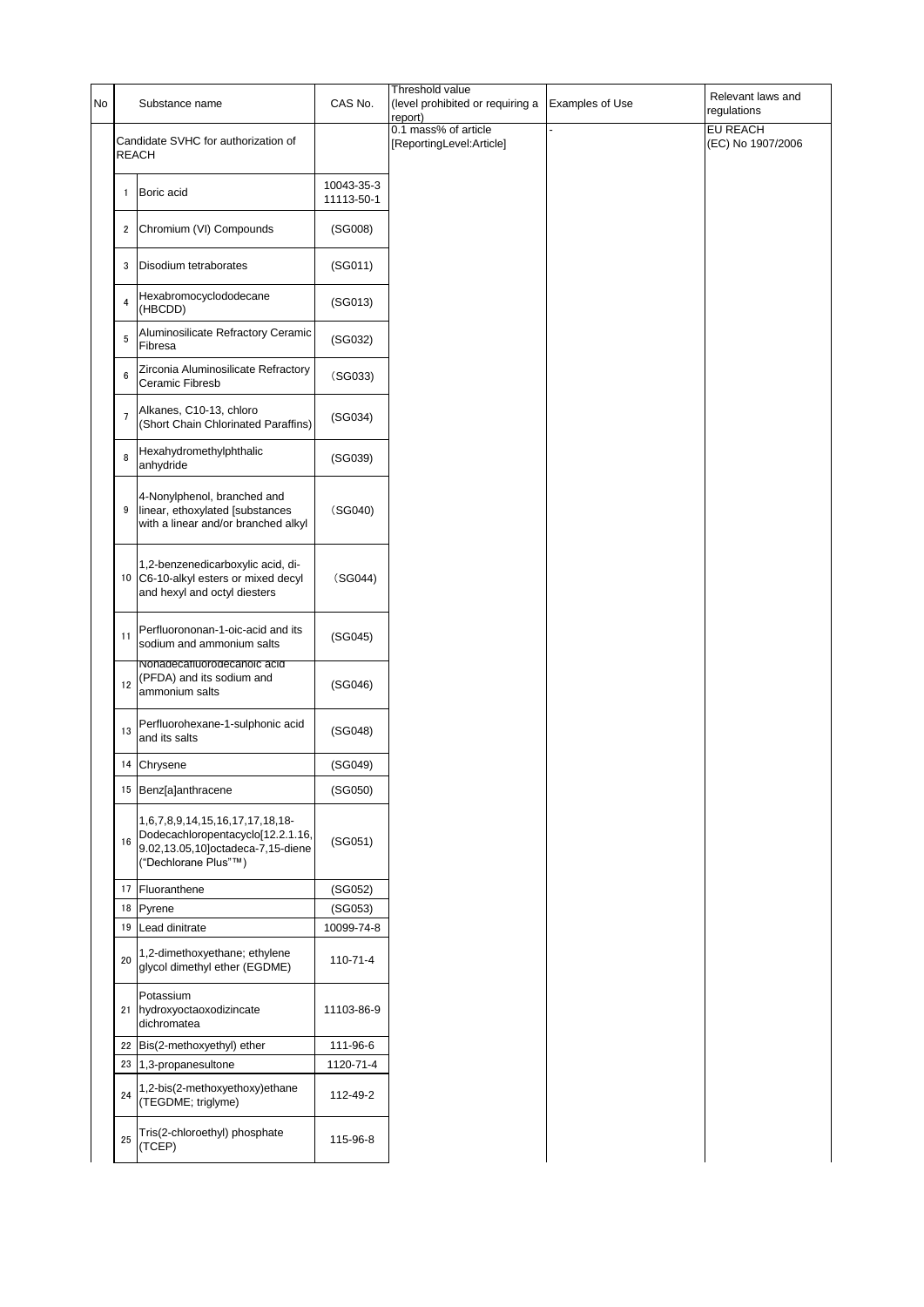|    |    |                                                                                                                                                                            |            | Threshold value                            |                        | Relevant laws and |
|----|----|----------------------------------------------------------------------------------------------------------------------------------------------------------------------------|------------|--------------------------------------------|------------------------|-------------------|
| No |    | Substance name                                                                                                                                                             | CAS No.    | level prohibited or requiring a<br>report) | <b>Examples of Use</b> | regulations       |
|    |    | Bis(pentabromophenyl) ether<br>26 (decabromodiphenyl ether)<br>(DecaBDE)                                                                                                   | 1163-19-5  |                                            |                        |                   |
|    | 27 | Bis (2-ethylhexyl) phthalate<br>(DEHP)                                                                                                                                     | 117-81-7   |                                            |                        |                   |
|    | 28 | Bis(2-methoxyethyl) phthalate                                                                                                                                              | 117-82-8   |                                            |                        |                   |
|    | 29 | Disodium octaborate                                                                                                                                                        | 12008-41-2 |                                            |                        |                   |
|    | 30 | Lead oxide sulfate                                                                                                                                                         | 12036-76-9 |                                            |                        |                   |
|    | 31 | Lead(II) titanate                                                                                                                                                          | 12060-00-3 |                                            |                        |                   |
|    | 32 | Pentalead tetraoxide sulphat                                                                                                                                               | 12065-90-6 |                                            |                        |                   |
|    | 33 | Trilead dioxide phosphonate                                                                                                                                                | 12141-20-7 |                                            |                        |                   |
|    | 34 | Tetralead trioxide sulfate (Lead                                                                                                                                           | 12202-17-4 |                                            |                        |                   |
|    |    | sulfate)                                                                                                                                                                   |            |                                            |                        |                   |
|    | 35 | Dioxobis(stearato)trilead                                                                                                                                                  | 12578-12-0 |                                            |                        |                   |
|    | 36 | Lead titanium zirconium oxide                                                                                                                                              | 12626-81-2 |                                            |                        |                   |
|    | 37 | Lead chromate molybdate sulphate<br>red (C.I. Pigment Red 104)                                                                                                             | 12656-85-8 |                                            |                        |                   |
|    | 38 | Diarsenic pentoxide                                                                                                                                                        | 1303-28-2  |                                            |                        |                   |
|    | 39 | Diboron trioxide                                                                                                                                                           | 1303-86-2  |                                            |                        |                   |
|    | 40 | Cadmium oxide                                                                                                                                                              | 1306-19-0  |                                            |                        |                   |
|    | 41 | Cadmium sulfide                                                                                                                                                            | 1306-23-6  |                                            |                        |                   |
|    | 42 | Dipentyl phthalate (DPP)                                                                                                                                                   | 131-18-0   |                                            |                        |                   |
|    | 43 | Lead (II, IV) oxide                                                                                                                                                        | 1314-41-6  |                                            |                        |                   |
|    | 44 | Diarsenic trioxide                                                                                                                                                         | 1327-53-3  |                                            |                        |                   |
|    | 45 | C.I.Pigment Yellow 34                                                                                                                                                      | 1344-37-2  |                                            |                        |                   |
|    | 46 | 4-(1,1,3,3-tetramethylbutyl)phenol<br>(4-tert-Octylphenol)                                                                                                                 | 140-66-9   |                                            |                        |                   |
|    | 47 | 2-ethylhexyl 10-ethyl-4,4-dioctyl-7-<br>oxo-8-oxa-3,5-dithia-4-<br>stannatetradecanoate (DOTE)                                                                             | 15571-58-1 |                                            |                        |                   |
|    |    | 48   Benzo[ghi]perylene                                                                                                                                                    | 191-24-2   |                                            |                        |                   |
|    |    | Disodium 4-amino-3- [[4'-[(2,4-<br>diaminophenyl)azo] [1,1'-biphenyl]-<br>49 4-yl]azo] -5-hydroxy-6- (phenylazo)<br>naphthalene-2,7-disulphonate (C.I.<br>Direct Black 38) | 1937-37-7  |                                            |                        |                   |
|    | 50 | Benzo[k]fluoranthene                                                                                                                                                       | 207-08-9   |                                            |                        |                   |
|    | 51 | Lead cyanamidate                                                                                                                                                           | 20837-86-9 |                                            |                        |                   |
|    | 52 | Cadmium hydroxide                                                                                                                                                          | 21041-95-2 |                                            |                        |                   |
| 46 |    | 53 Trixylyl Phosphate                                                                                                                                                      | 25155-23-1 |                                            |                        |                   |
|    | 54 | 2-(2H-benzotriazol-2-yl)-4,6-<br>ditertpentylphenol (UV-328)                                                                                                               | 25973-55-1 |                                            |                        |                   |
|    | 55 | Pentadecafluorooctanoic Acid<br>(PFOA)                                                                                                                                     | 335-67-1   |                                            |                        |                   |
|    |    | 2-(2H-benzotriazol-2-yl)-4-(tert-<br>56 butyl)-6-(sec-butyl) phenol (UV-<br>350)                                                                                           | 36437-37-3 |                                            |                        |                   |
|    | 57 | Ammonium<br>pentadecafluorooctanoate (APFO)                                                                                                                                | 3825-26-1  |                                            |                        |                   |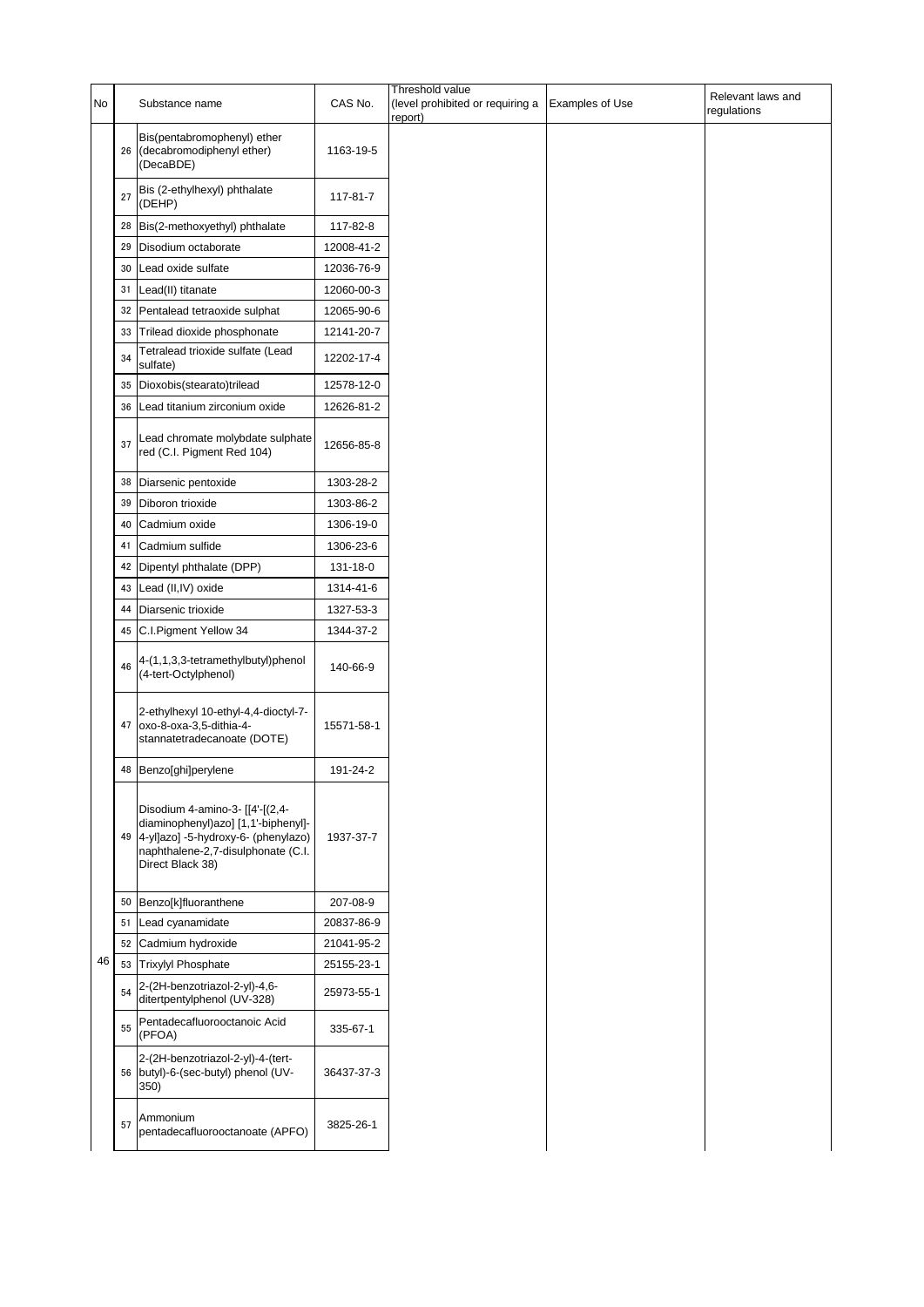| No |    |                                                                                                                      | CAS No.     | Threshold value<br>(level prohibited or requiring a |                        | Relevant laws and |
|----|----|----------------------------------------------------------------------------------------------------------------------|-------------|-----------------------------------------------------|------------------------|-------------------|
|    |    | Substance name                                                                                                       |             | report)                                             | <b>Examples of Use</b> | regulations       |
|    | 58 | 2-benzotriazol-2-yl-4,6-di-tert-<br>butylphenol (UV-320)                                                             | 3846-71-7   |                                                     |                        |                   |
|    | 59 | 2,4-di-tert-butyl-6-(5-<br>chlorobenzotriazol-2-yl)phenol (UV-<br>327)                                               | 3864-99-1   |                                                     |                        |                   |
|    | 60 | Pentazinc chromateoctahydroxide                                                                                      | 49663-84-5  |                                                     |                        |                   |
|    | 61 | Benzo[a]pyrene                                                                                                       | 50-32-8     |                                                     |                        |                   |
|    | 62 | Dodecamethylcyclohexasiloxane                                                                                        | 540-97-6    |                                                     |                        |                   |
|    | 63 | Decamethylcyclopentasiloxane                                                                                         | 541-02-6    |                                                     |                        |                   |
|    | 64 | Octamethylcyclotetrasiloxane                                                                                         | 556-67-2    |                                                     |                        |                   |
|    | 65 | Bis(tributyltin) oxide (TBTO)                                                                                        | 56-35-9     |                                                     |                        |                   |
|    | 66 | Disodium 3,3'-[[1,1'-biphenyl]-4,4'-<br>diylbis(azo)]bis(4-<br>aminonaphthalene-1-<br>sulphonate)(C.I. DirectRed 28) | 573-58-0    |                                                     |                        |                   |
|    | 67 | 4-aminoazobenzene                                                                                                    | 60-09-3     |                                                     |                        |                   |
|    | 68 | Diisopentylphthalate (DIPP)                                                                                          | 605-50-5    |                                                     |                        |                   |
|    | 69 | Terphenyl, hydrogenated                                                                                              | 61788-32-7  |                                                     |                        |                   |
|    | 70 | Sulfurous acid, lead salt, dibasic                                                                                   | 62229-08-7  |                                                     |                        |                   |
|    | 71 | 1,2-Diethoxyethane                                                                                                   | 629-14-1    |                                                     |                        |                   |
|    | 72 | 2,2-bis(4'-hydroxyphenyl)-4-<br>methylpentane                                                                        | 6807-17-6   |                                                     |                        |                   |
|    | 73 | N,N-dimethylformamide                                                                                                | 68-12-2     |                                                     |                        |                   |
|    | 74 | Dibutyltin dichloride (DBTC)                                                                                         | 683-18-1    |                                                     |                        |                   |
|    | 75 | 1,2-Benzenedicarboxylic acid, di-<br>C7-11-branched and linear alkyl<br>esters (DHNUP)                               | 68515-42-4  |                                                     |                        |                   |
|    | 76 | 1,2-Benzenedicarboxylic acid,<br>dihexyl ester, branched and linear<br>(DiHP)                                        | 68515-50-4  |                                                     |                        |                   |
|    | 77 | Silicic acid (H2Si2O5), barium salt<br>(1:1)                                                                         | 68784-75-8  |                                                     |                        |                   |
|    | 78 | [Phthalato(2-)]dioxotrilead                                                                                          | 69011-06-9  |                                                     |                        |                   |
|    | 79 | 1,2-Benzenedicarboxylic acid, di-<br>C6-8-branched alkyl esters, C7-<br>rich (DIHP)                                  | 71888-89-6  |                                                     |                        |                   |
|    | 80 | Lead                                                                                                                 | 7439-92-1   |                                                     |                        |                   |
|    | 81 | Cadmium                                                                                                              | 7440-43-9   |                                                     |                        |                   |
|    | 82 | <b>Cobalt Dichloride</b>                                                                                             | 7646-79-9   |                                                     |                        |                   |
|    | 83 | Lead (II) chromate                                                                                                   | 7758-97-6   |                                                     |                        |                   |
|    | 84 | N-pentyl-isopentylphthalate                                                                                          | 776297-69-9 |                                                     |                        |                   |
|    | 85 | Strontium chromate                                                                                                   | 7789-06-2   |                                                     |                        |                   |
|    | 86 | 4,4'-isopropylidenediphenol                                                                                          | 80-05-7     |                                                     |                        |                   |
|    | 87 | C.I.Pigment yellow 41                                                                                                | 8012-00-8   |                                                     |                        |                   |
|    | 88 | Dicyclohexyl phthalate                                                                                               | 84-61-7     |                                                     |                        |                   |
|    | 89 | Diisobutyl phthalate (DIBP)                                                                                          | 84-69-5     |                                                     |                        |                   |
|    | 90 | Dibutyl phthalate (DBP)                                                                                              | 84-74-2     |                                                     |                        |                   |
|    | 91 | Di-n-hexyl Phthalate (DnHP)                                                                                          | 84-75-3     |                                                     |                        |                   |
|    | 92 | 1,2-Benzenedicarboxylic acid,<br>dipentylester, branched and linear                                                  | 84777-06-0  |                                                     |                        |                   |
|    | 93 | Phenanthrene                                                                                                         | 85-01-8     |                                                     |                        |                   |
|    | 94 | Benzylbutyl phthalate (BBP)                                                                                          | 85-68-7     |                                                     |                        |                   |
|    | 95 | Fatty acids, C16-18, lead salts                                                                                      | 91031-62-8  |                                                     |                        |                   |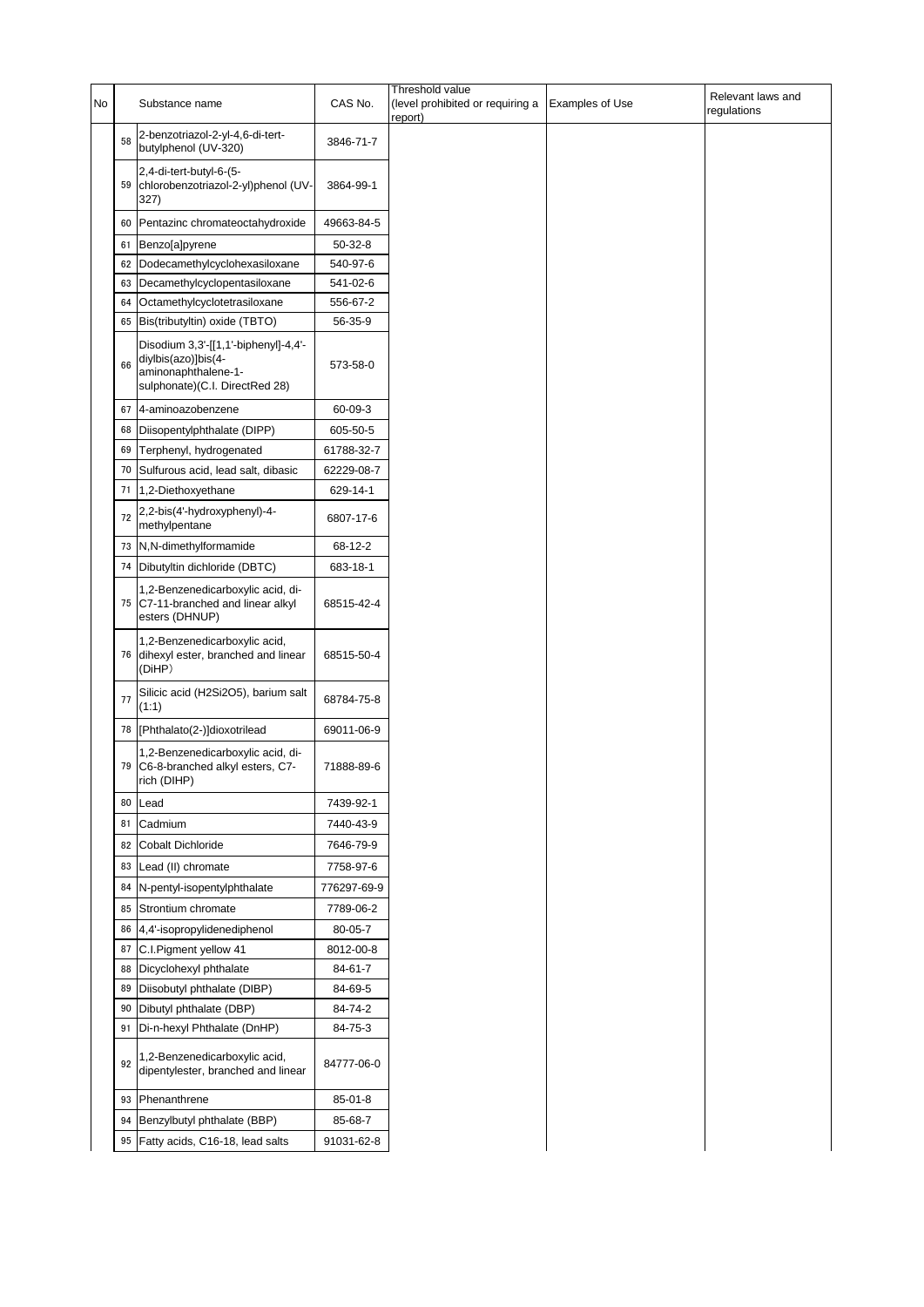|           |     |                                                                                                                                                                                                                                                                                   |                  | Threshold value                             |                 | Relevant laws and |
|-----------|-----|-----------------------------------------------------------------------------------------------------------------------------------------------------------------------------------------------------------------------------------------------------------------------------------|------------------|---------------------------------------------|-----------------|-------------------|
| <b>No</b> |     | Substance name                                                                                                                                                                                                                                                                    | CAS No.          | (level prohibited or requiring a<br>report) | Examples of Use | requlations       |
|           | 96  | Imidazolidine-2-thione, (2-<br>imidazoline-2-thiol)                                                                                                                                                                                                                               | 96-45-7          |                                             |                 |                   |
|           | 97  | Reaction mass of 2-ethylhexyl 10-<br>ethyl-4,4-dioctyl-7-oxo-8-oxa-3,5-<br>dithia-4-stannatetradecanoate and<br>2-ethylhexyl 10-ethyl-4-[[2-[(2-<br>ethylhexyl)oxy]-2-oxoethyl] thio]-4-<br>octyl-7-oxo-3,5-dithia-4-<br>stannatetradecanoate (reaction<br>mass of DOTE and MOTE) | (SN0084)         |                                             |                 |                   |
|           | 98  | Tris(4-nonylphenyl, branched and<br>linear) phosphite (TNPP) with $\geq$<br>0.1% w/w of 4-nonylphenol,<br>branched and linear (4-NP)                                                                                                                                              | (SG056)          |                                             |                 |                   |
|           | 99  | Perfluorobutane sulfonic acid<br>(PFBS) and its salts                                                                                                                                                                                                                             | (SG057)          |                                             |                 |                   |
|           | 100 | Dioctyltin dilaurate, stannane,<br>dioctyl-, bis(coco acyloxy) derivs.,<br>and any other stannane, dioctyl-,<br>bis(fatty acyloxy) derivs. wherein<br>C12 is the predominant carbon<br>number of the fatty acyloxy moiety                                                         | (SG059)          |                                             |                 |                   |
|           | 101 | Medium-chain chlorinated paraffins<br>(MCCP)                                                                                                                                                                                                                                      | (SG060)          |                                             |                 |                   |
|           |     | 102 orthoboric acid, sodium salt                                                                                                                                                                                                                                                  | (SG061)          |                                             |                 |                   |
|           |     | 103 Pyrene                                                                                                                                                                                                                                                                        | $129 - 00 - 0$   |                                             |                 |                   |
|           |     | 104 Bis(2-(2-methoxyethoxy)ethyl)ether                                                                                                                                                                                                                                            | $143 - 24 - 8$   |                                             |                 |                   |
|           |     | 105 Fluoranthene                                                                                                                                                                                                                                                                  | $206 - 44 - 0$   |                                             |                 |                   |
|           | 106 | Dibutylbis(pentane-2,4-dionato-<br>O,O')tin                                                                                                                                                                                                                                       | $22673 - 19 - 4$ |                                             |                 |                   |
|           | 107 | Diisohexyl phthalate                                                                                                                                                                                                                                                              | 71850-09-4       |                                             |                 |                   |
|           | 108 | $4,4-(1-$<br>methylpropylidene)bisphenol                                                                                                                                                                                                                                          | $77 - 40 - 7$    |                                             |                 |                   |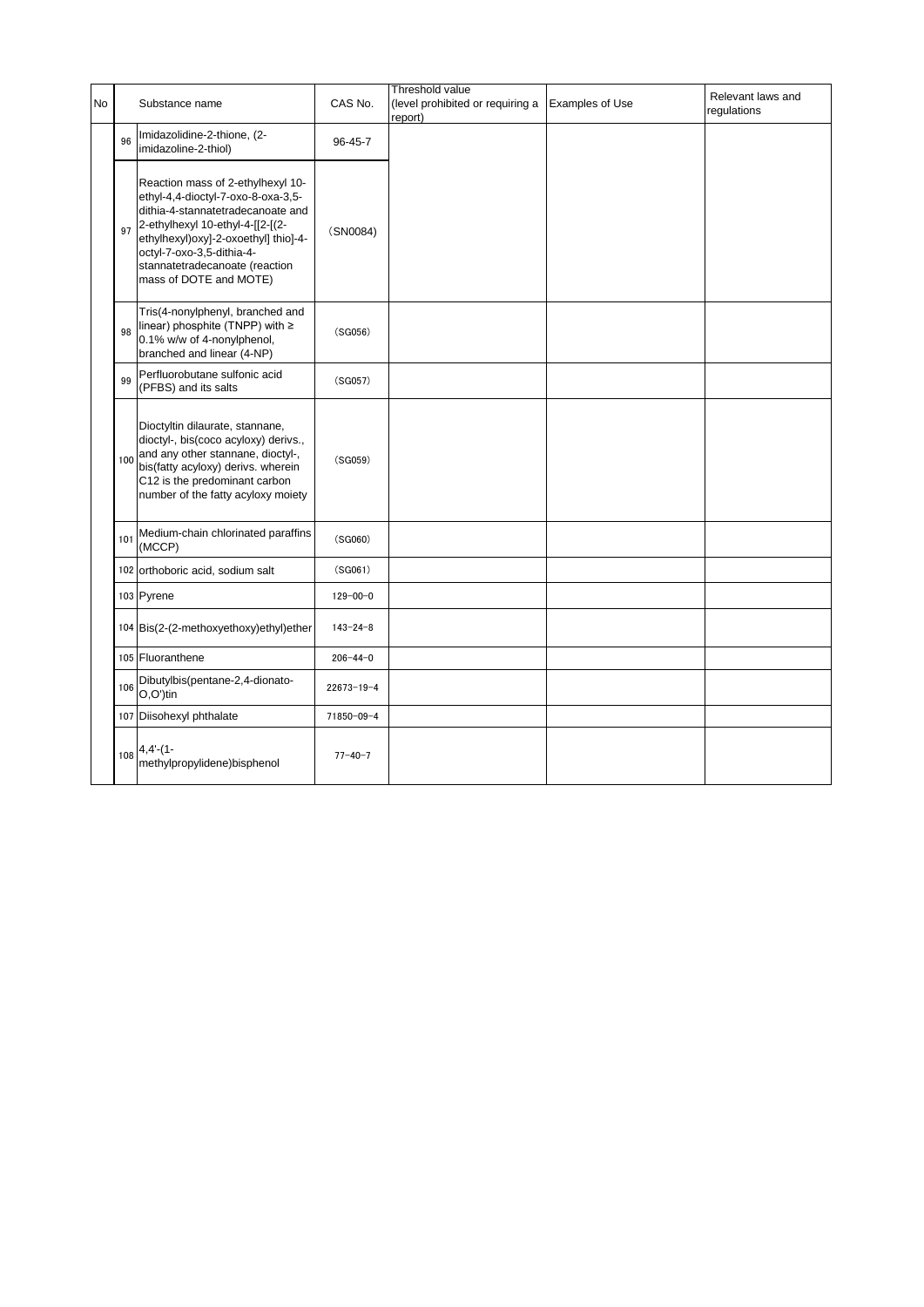## **Form for Certificate of Non-Inclusion of RoHS Directive Restricted Substances in Parts and Components**

Certificate of Non-Inclusion of RoHS Directive Restricted Substances in Parts and Components (10 substance groups )

> Yaskawa Electric Corporation 1st edition: September 12, 2007 Revised: December 15, 2010 Revised: October 18, 2012 Revised: December 25, 2013 Revised: December 9, 2016 Revised: August 26, 2019 Revised: October 27, 2021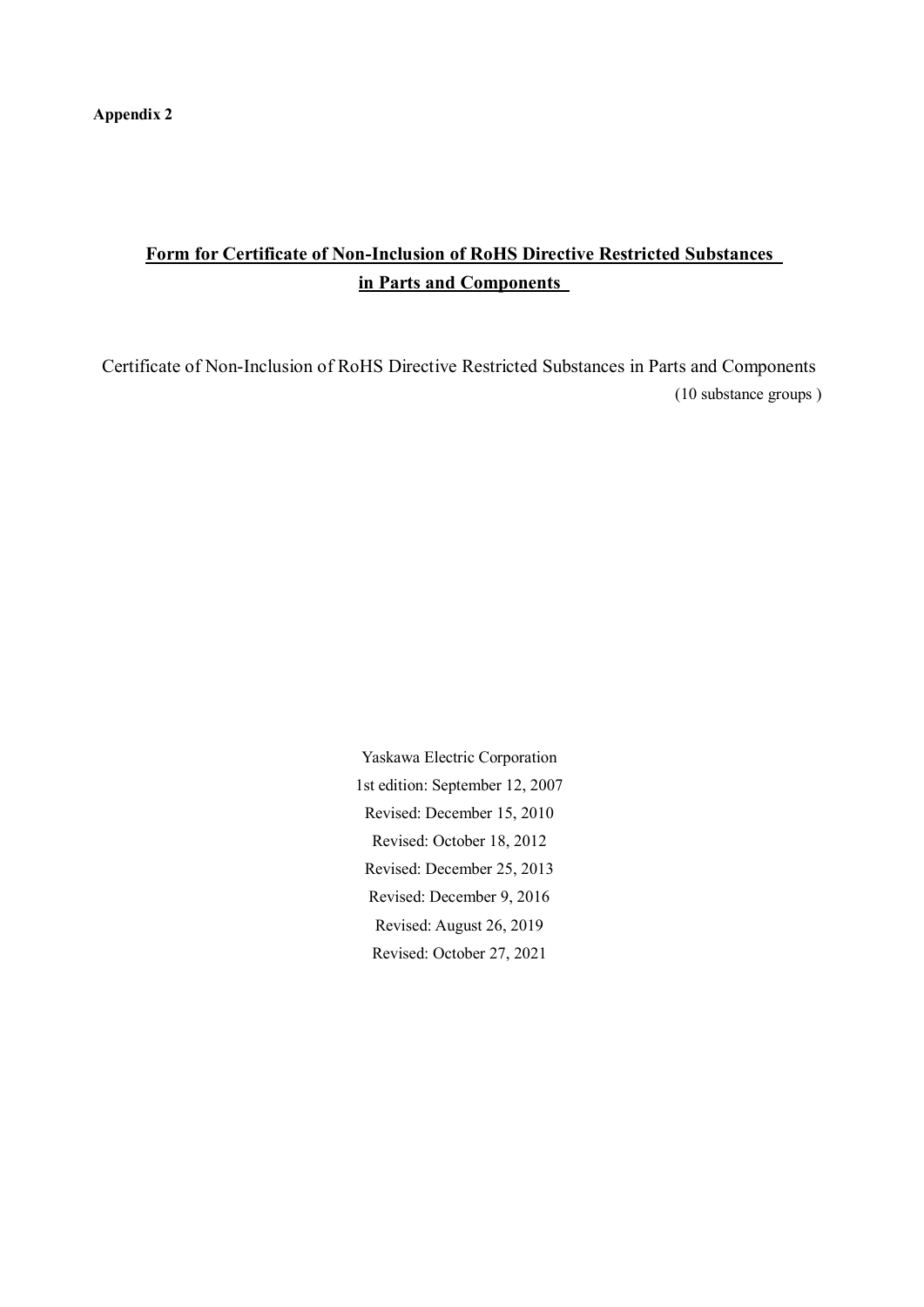Document Control No.

Date: 20 / /

#### To: YASKAWA Electric Corporation

| Certificate of Non-Inclusion of RoHS Directive Restricted Substances in Parts and Components |
|----------------------------------------------------------------------------------------------|
| (10 substance groups)                                                                        |
| Company Name:                                                                                |
| Department/Position:                                                                         |
| Name of Person Responsible:                                                                  |
| Phone:                                                                                       |
| Seal or signature:                                                                           |
|                                                                                              |
|                                                                                              |

Certificate of Non-Inclusion of Ro<sub>F</sub>

Our company certifies that no substance restricted by the RoHS Directive is contained in materials and products to be shipped to Yaskawa Electric Corporation, in accordance with Yaskawa Group Green Procurement Guidelines ( Ed 5.2).

1. Substances restricted by the RoHS Directive (10 substance groups):

lead, cadmium, mercury, chromium VI,polybrominated biphenyls (PBBs), polybrominated diphenyl ethers (PBDEs) , Bis (2-ethylhexyl) phthalate (DEHP), Butyl benzyl phthalate (BBP), Dibutylphthalate (DBP),and Diisobutyl Phthalate(DIBP)

\* "Non-inclusion" means that the concentration of restricted substances is below the regulated value of the RoHS Directive (this includes the inclusion of impurities). However, materials not restricted by the RoHS Directive are exempt. For more detailed information such as definitions, refer to Yaskawa Group Green Procurement Guidelines(Ed 5.2), IEC 62474 standard and Directive 2011/65/EU amended by (EU)2015/863.

|  |  | Applicable Products () indicates the name used in our company's system |  |
|--|--|------------------------------------------------------------------------|--|
|--|--|------------------------------------------------------------------------|--|

|   | Yaskawa Parts Code | Yaskawa Name of Part | Supplier product | Shipping start date        |
|---|--------------------|----------------------|------------------|----------------------------|
|   | (Material number)  | (Description)        | or part code     | (Fill in only if the       |
|   |                    |                      |                  | conditions in *1 are met.) |
|   |                    |                      |                  |                            |
| 2 |                    |                      |                  |                            |
| 3 |                    |                      |                  |                            |
| 4 |                    |                      |                  |                            |
|   |                    |                      |                  |                            |

\* If the number of items exceed what can be written on this form, please attach the list of applicable products on a separate sheet. (Write the Document Control No. on that sheet as well.)

\*1: If the substance content of an item is changed so that it is less than the RoHS Directive threshold, but the Yaskawa Parts Code (Material number) remains unchanged, the shipping start date must be indicated to notify us of the time the change occurred.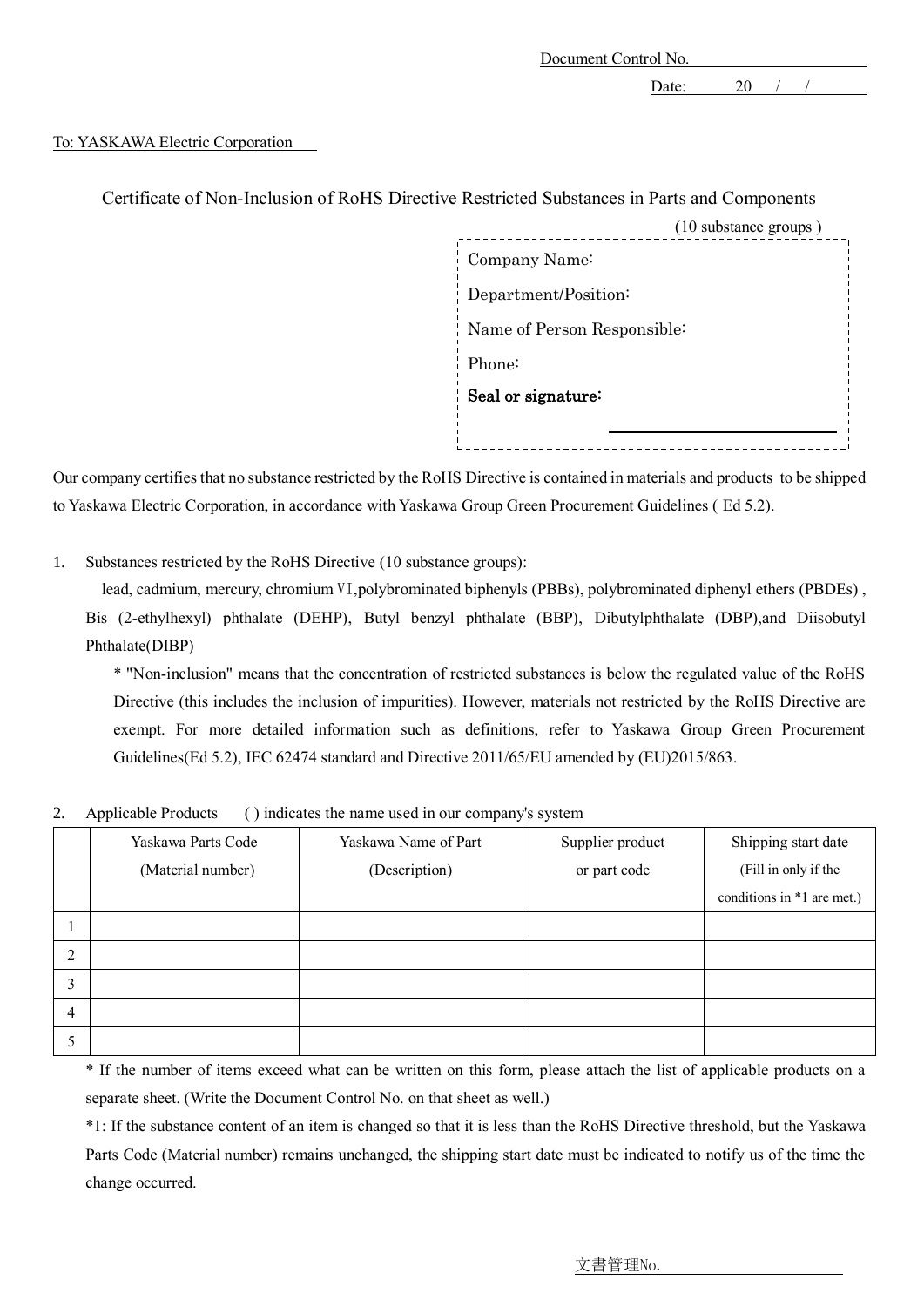## **Agreement to confirm compliance with RoHS Directive by "chemSHERPA data"**